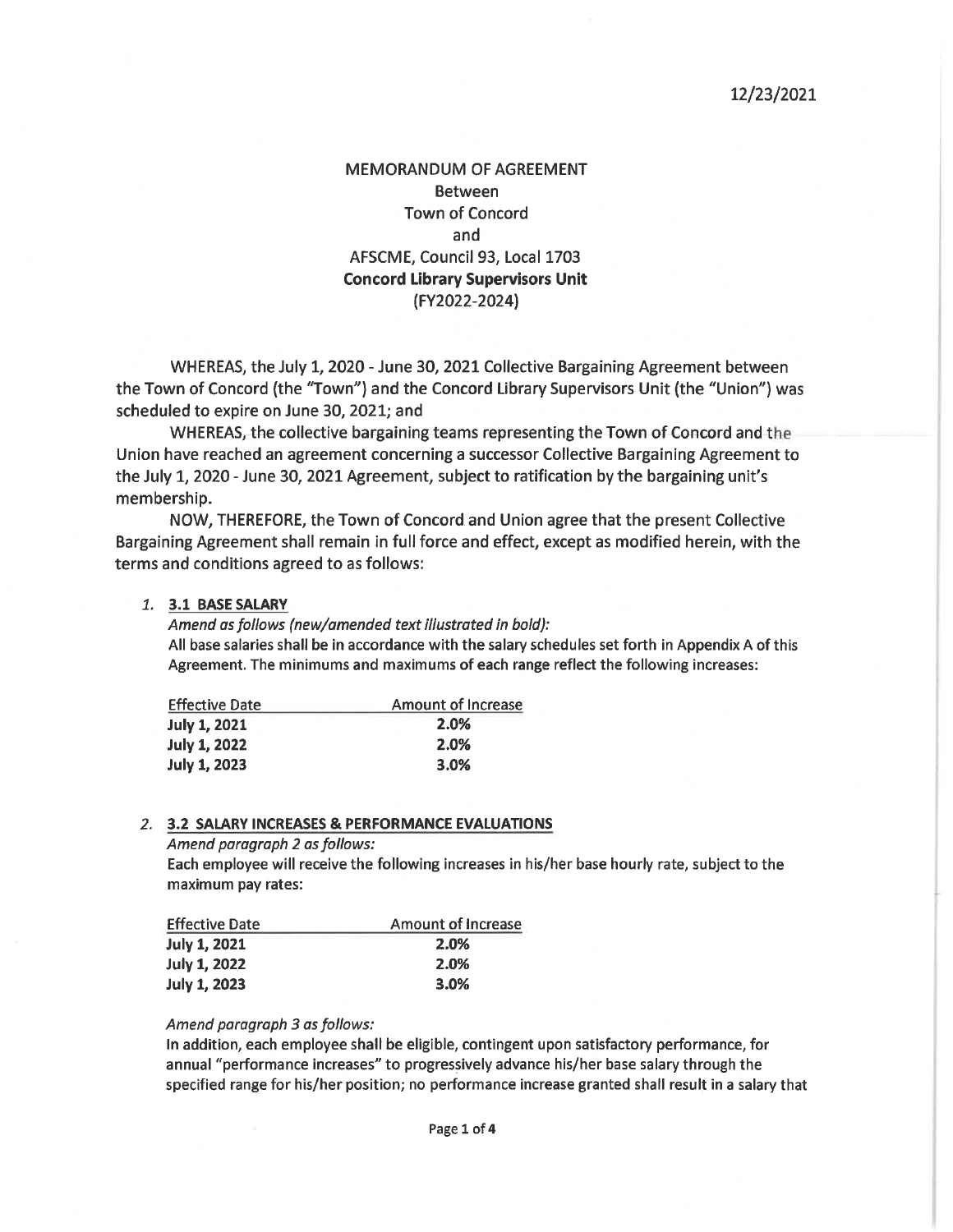exceeds the maximum of the salary range. During the term of this Agreement, performance increases shall be as follows:

| Date of Performance Increase | <b>Amount of Increase</b> |
|------------------------------|---------------------------|
| $7/1/2021 - 6/30/2022$       | 2.0%                      |
| $7/1/2022 - 6/30/2023$       | 2.0%                      |
| $7/1/2023 - 6/30/2024$       | 2.0%                      |

#### 3. 3.4 TEMPORARILY WORKING OUT OF GRADE

Amend Section 3.4.2, Service in Higher Graded Positions, as follows:

When an employee is temporarily assigned, with written approval of the Town Manager, to the majority of the significant duties of a position classified in a higher pay grade than the position in which he/she performs regular service, he/she shall receive additional compensation commencing on the fifteenth (15<sup>th</sup>) twentieth (20<sup>th</sup>)-consecutive working day of actual service in the higher position. Compensation shall ordinarily be 5% above the employee's base pay rate, but not less than the minimum nor more than the maximum of the higher position's salary range. The higher pay rate shall apply to any overtime worked in the higher classification (when eligible), but shall not apply to any paid leave taken or accrued during the acting assignment, unless authorized by the Library Director.

#### 4. 4.2 HOLIDAYS

#### 4.2.1 Holiday Leave Earned

Amend the second paragraph as follows: One (1) day of paid holiday leave shall be granted for each of the following days:

| Holidays:                            | Observed On:                          |
|--------------------------------------|---------------------------------------|
| New Year's Day                       | January 1                             |
| <b>Martin Luther King Day</b>        | Third Monday in January               |
| Presidents' Day                      | Third Monday in February              |
| Patriot's Patriots' Day              | Monday Designated by the Commonwealth |
| <b>Memorial Day</b>                  | Last Monday in May                    |
| Juneteenth                           | June 19                               |
| Independence Day                     | July 4                                |
| Labor Day                            | <b>First Monday in September</b>      |
| Indigenous Peoples' Day/Columbus Day | Second Monday in October              |
| Veterans' Day                        | November 11                           |
| <b>Thanksgiving Day</b>              | Fourth Thursday in November           |
| Day After Thanksgiving               | Day After Thanksgiving                |
| <b>Christmas Day</b>                 | December 25<br>P.                     |
|                                      |                                       |

#### 5. 4.6 BEREAVEMENT LEAVE

Amend as follows:

Up to three (3) days of paid leave shall be granted by the Library Director to an eligible employee when such leave is needed due to the death of the employee's spouse, parent, parent-in-law, grandparent, sibling, child (including adopted children, stepchildren, foster children or legal wards), grandchild, or member of the immediate household with whom the employee has financial and emotional interdependence. Under certain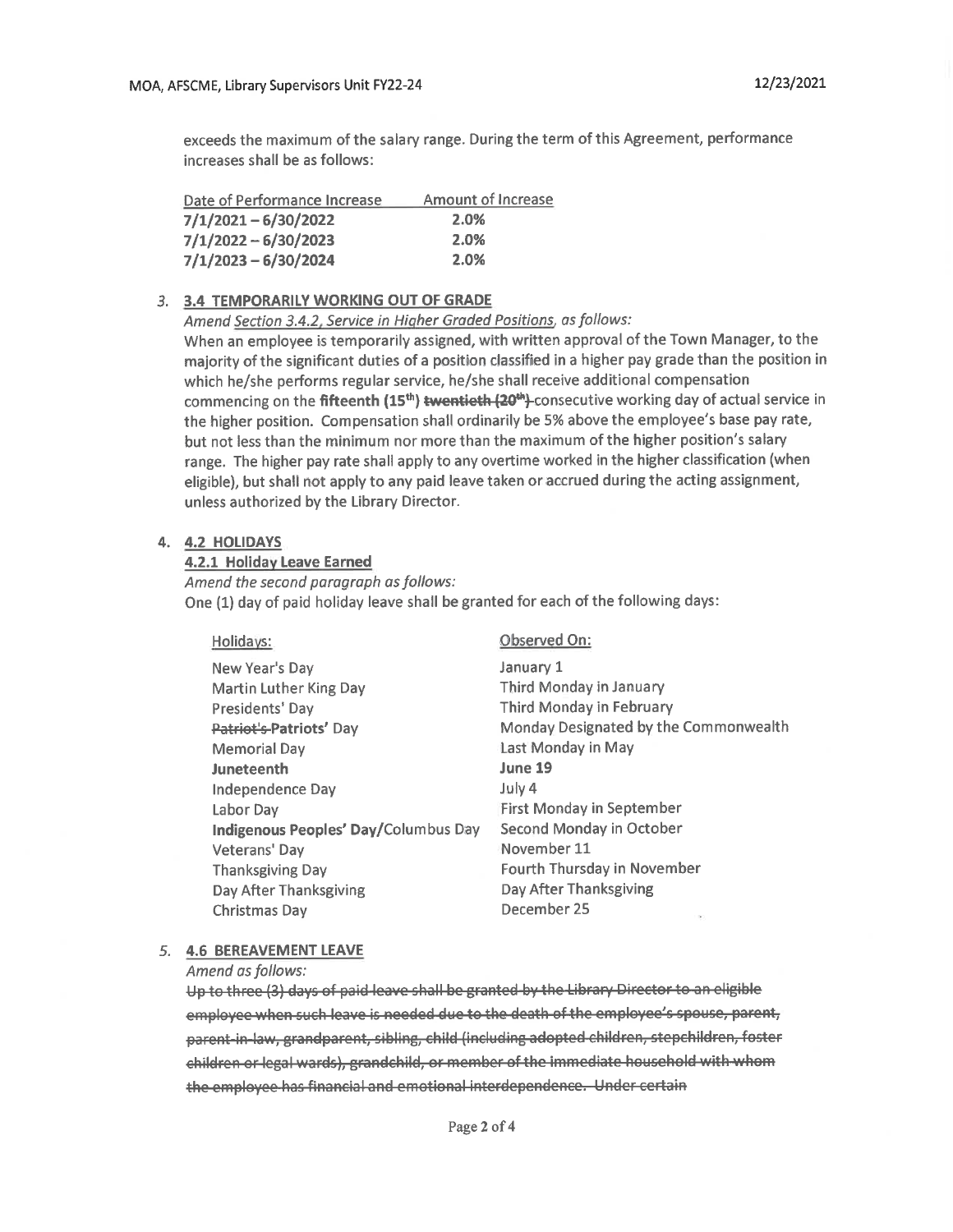circumstances and upon the Library Director's request, the Town Manager may, in his or her sole discretion, grant one (1) additional day of paid bereavement leave to an employee. Such approval shall be based on merits of the specific instance and any decision under this section shall in no way establish precedent for future decisions. When an eligible employee needs leave due to the death of a family or household member, the Library Director shall grant the following paid leave:

| <b>Amount</b> | <b>Relationship to Employee</b>                            |
|---------------|------------------------------------------------------------|
| Up to 5 days  | spouse, domestic partner, parent, or child (including      |
|               | adopted, step, or foster child, or legal ward)             |
| Up to 3 days  | parent-in-law, grandparent, sibling, grandchild, or member |
|               | of the immediate household with whom the employee has      |
|               | financial and emotional interdependence                    |
| Up to 1 day   | child-in-law, sibling-in-law, nibling/niece/nephew,        |
|               | pibling/aunt/uncle                                         |

Should an active employee of the Concord Library pass away, the Library Director may grant paid leave to employees to attend related memorial or funeral services.

For purposes of bereavement leave, one day shall equal to one calendar day on which the employee is regularly scheduled to work, regardless of the number of hours scheduled.

#### 6. 4.15 UNION BUSINESS LEAVE

Amend the first paragraph as follows:

During negotiation of each successor Agreement, up to 20 hours of paid "union leave" shall be available to the Union negotiating committee, in aggregate, for the purpose of Members of the union negotiating committee, not more than two (2) in number, shall be granted-leave from duty with no loss of pay or benefits for attendance at contract negotiation sessions that occur during the employee's regularly scheduled work hours. The Union shall determine how to allocate paid union leave hours among negotiating committee members. They Committee members shall provide advance written notice to the Library Director or designee that they will be attending negotiation sessions so that appropriate personnel coverage can be arranged. Unused hours shall expire when the successor contract is executed, and shall not be paid-out or carried over to future negotiations.

#### 7. 5.2 EDUCATIONAL ASSISTANCE

Rename and restructure Section 5.2, and add a new paragraph as follows: 5.2 EDUCATIONAL ASSISTANCE PROFESSIONAL DEVELOPMENT

#### **5.2.1 Tuition Reimbursement**

Employees who regularly work at least twenty-five (25) hours per week, are in good standing, and have been in continuous employment with the Town for at least one (1) year are eligible for educational assistance in accordance with the provision of the Town's Administrative Policy and Procedure #29 as last revised October 2009. The Town's decision to approve or deny a request for such assistance shall not be subject to any grievance provisions of this Agreement.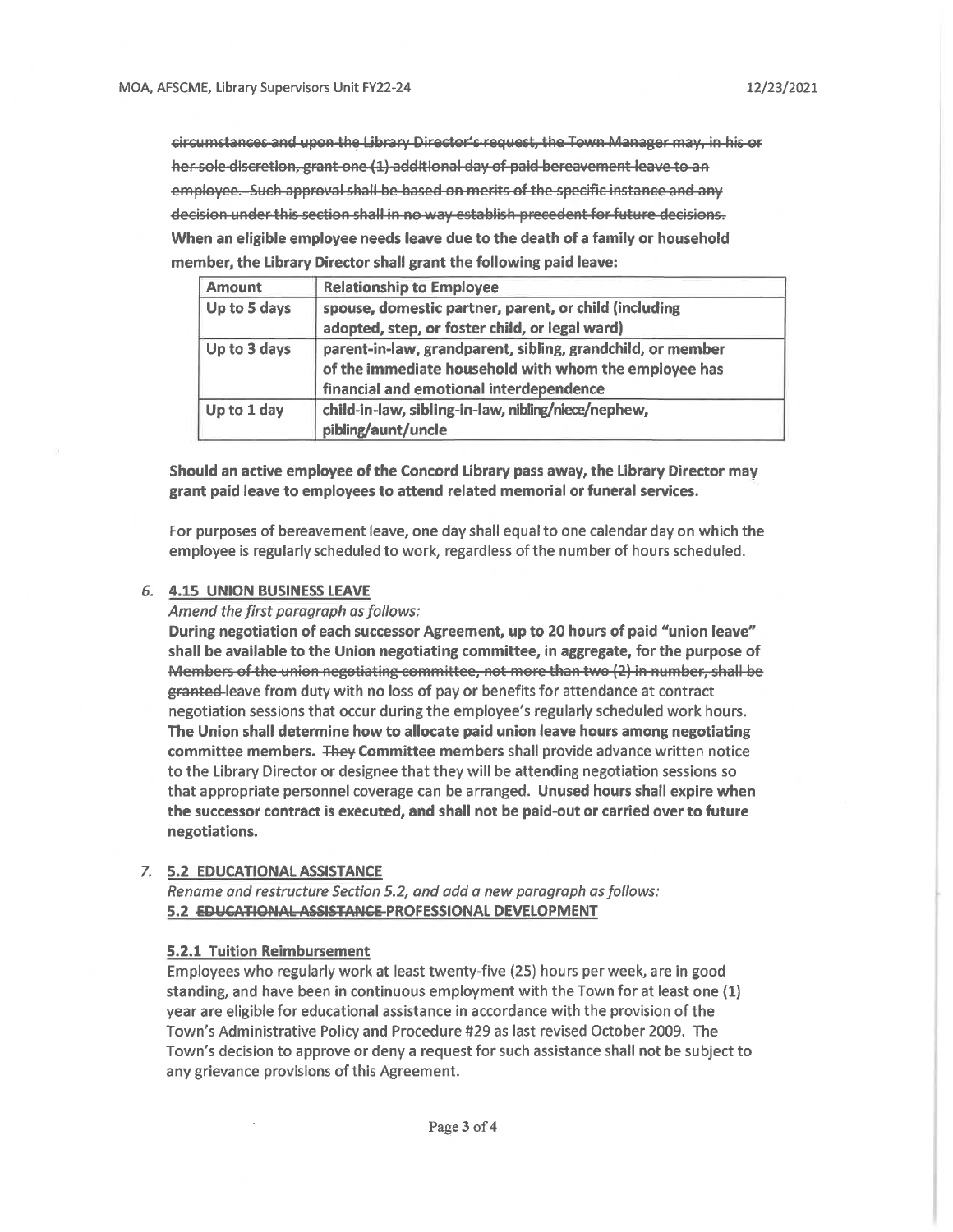#### 5.2.2 Professional Trainings, Conferences, and Workshops

The Town strives to encourage and grant employees reasonable professional development opportunities. Accordingly, the Library Director may approve employee attendance at professional/educational trainings, conferences, and workshops during paid work time. To be eligible for such opportunities, an employee must be in good standing unless the training/conference/workshop is intended to address performance-related issues.

#### 8. ARTICLE 12. DURATION OF AGREEMENT

Amend paragraph 1 as follows: This Agreement shall remain in full force and effect upon execution, except as otherwise specified, until termination at midnight on June 30, 20212024; provided, however, if there is no successor Agreement in place by June 30, 20212024, and the parties are in negotiations, this Agreement shall be extended, subject to a ten (10) day notice. If either party gives a ten (10) day notice of termination to the other party during successor negotiations, the Agreement shall terminate after the expiration of the ten (10) day notice period.

9. ENTIRE CONTRACT The parties will review entire Agreement for use of gender-specific terms (such as "he/she" and his/her") and work together to identify gender-neutral replacements.

THIS AGREEMENT shall be subject to ratification by the Union and Town Manager, and to appropriation by Town Meeting.

THIS AGREEMENT has been executed by the duly authorized representatives of the Town of Concord and the AFSCME, Council 93, subject to the conditions herein.

FOR THE TOWN:

Stephen Crane, Town Manager With

2021 15:58 EST)

Date: Dec 29, 2021

**RATIFIED** 

Town

<u>Kerry A. Lafleur</u>

Feb 7, 2022

FOR THE UNION:

 $450$ Stephen Moltenbrey (Dec 28, 2021 16:22 EST)

**Steve Moltenbrey, Staff Representative** Anke Voss 021 12:11 EST)

Date: Dec 28, 2021

#### **RATIFIED**

<u> Stophon A Moltonbrey</u>

Union

Feb 7, 2022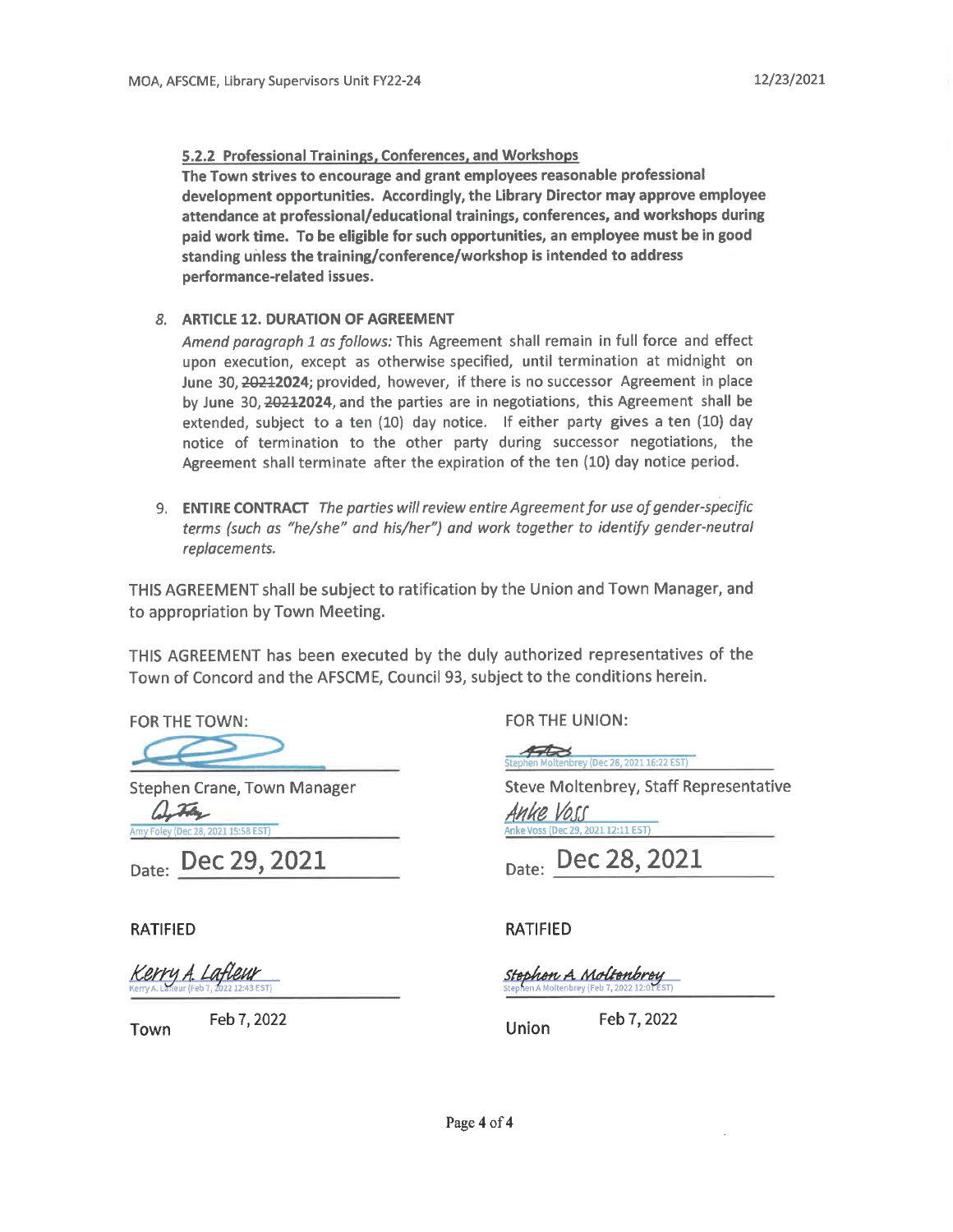# **COLLECTIVE BARGAINING AGREEMENT**

between

**The Town of Concord, MA**

and

**AFSCME, Council 93, Local 1703** *Concord Library Supervisors*

**Effective July 1, 2020 – June 30, 2021**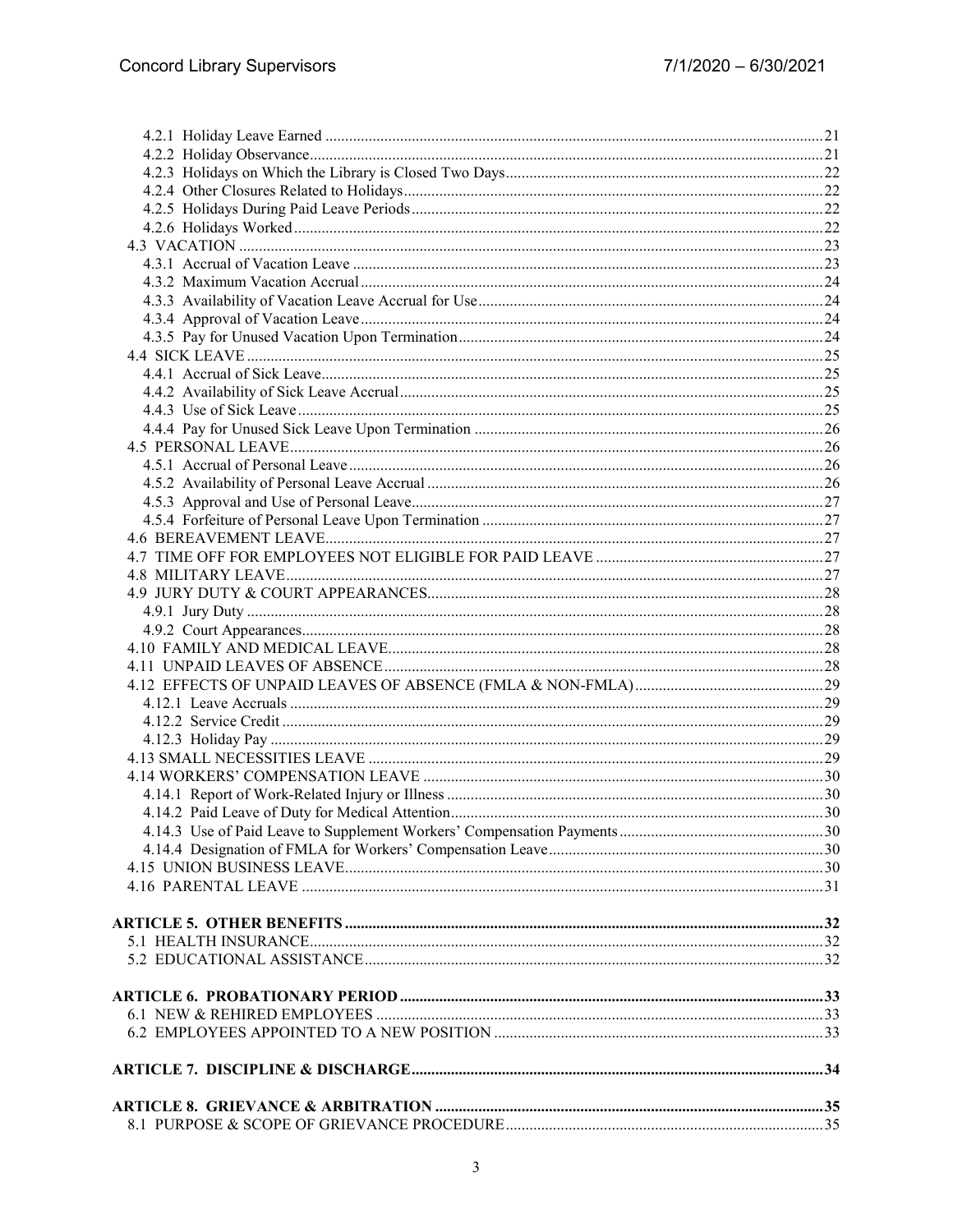| APPENDIX B. PAYROLL DEDUCTION AUTHORIZATION - UNACCRUED VACATION  44 |  |
|----------------------------------------------------------------------|--|
| APPENDIX C. PAYROLL DEDUCTION AUTHORIZATION - UNACCRUED PERSONAL 45  |  |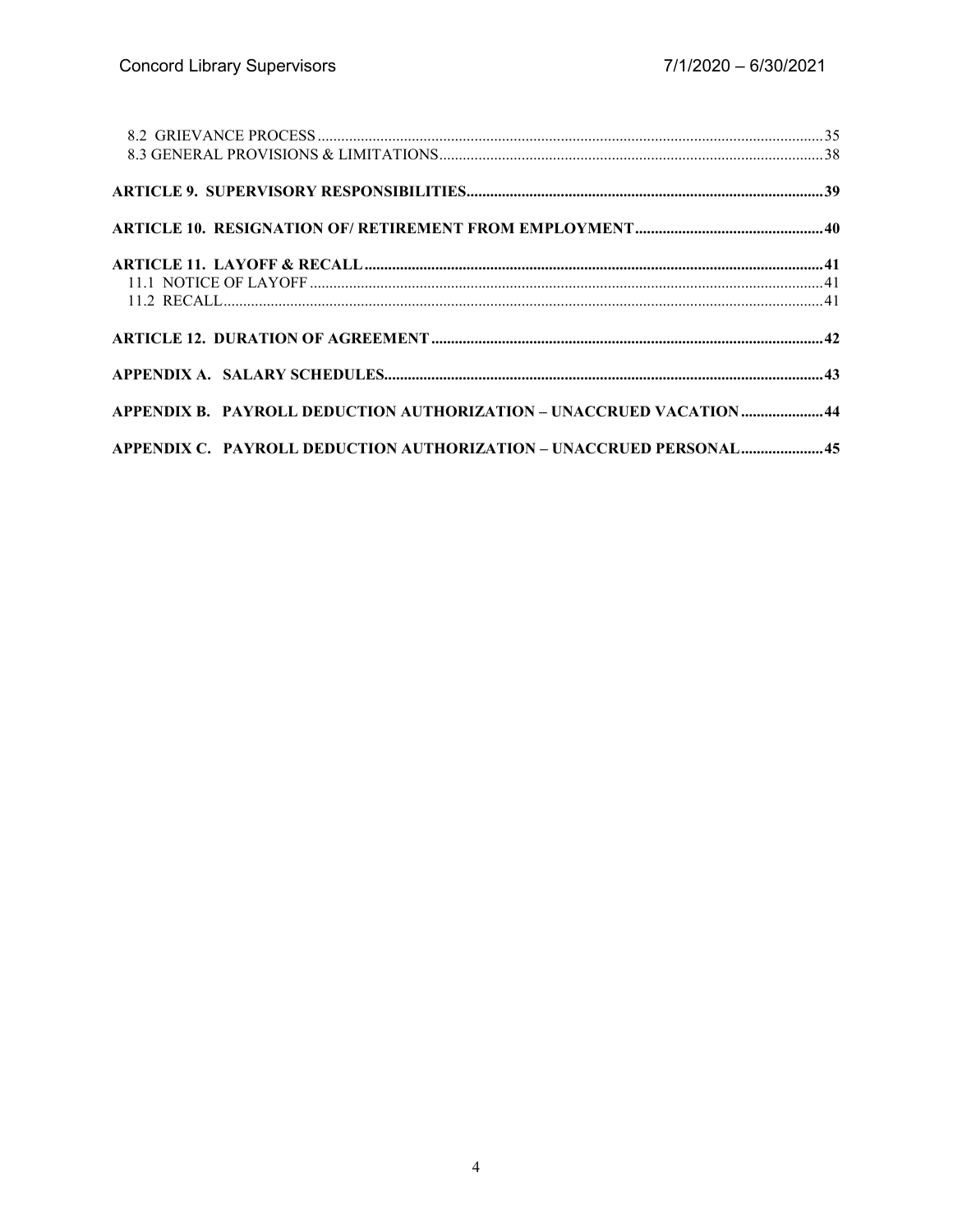# PREAMBLE

THIS AGREEMENT made under Chapter 150 E of the General Laws is entered into this day of January, 2018, by and between the Town of Concord, hereinafter called the "Town" and the American Federation of State, County and Municipal Employees, Council 93, AFL-CIO, for and on behalf of Local 1703 (hereinafter referred to as the "Union").

# WITNESSETH

WHEREAS the above-cited statutory provisions grant to employees of political subdivisions of the Commonwealth the right to bargain collectively with their Municipal Employer; and

WHEREAS the parties to this Agreement desire to establish a state of amicable understanding, cooperation and harmony;

NOW, THEREFORE, in consideration of the mutual promises and agreements herein contained, the parties mutually agree as follows:

# **ARTICLE 1. GENERAL PROVISIONS**

#### **1.1 RECOGNITION**

The Town recognizes the Union in accordance with the Memorandum of Agreement executed in April 2012 governing the scope of the Bargaining Unit in connection with DLR case no. WMAM-11-1415 as the sole and exclusive bargaining agent for the purposes of collective bargaining with respect to wages, hours of work and other terms and conditions of employment for all full-time and regular part-time positions in the Library in the following classifications: Circulation Supervisor, Supervisor of Children's Services, Head of Reference, Curator, Technical Services Coordinator, and Branch Librarian; but excluding the Library Director, Assistant Library Director, and all managerial, confidential, casual, seasonal and temporary employees and all other positions.

#### **1.2 DEFINITIONS**

"Employee" means a member of the Bargaining Unit recognized in this Agreement.

"Hourly" means an employee who is paid on an hourly basis and is eligible for overtime compensation.

"Exempt" means an employee who qualifies for an exemption under the Fair Labor Standards Act (FLSA), is paid on a salaried basis, and is not eligible for overtime compensation.

"Town" means the Town of Concord acting through its Town Manager, as Chief Executive Officer, and his/her authorized representatives, including the Deputy/Assistant Town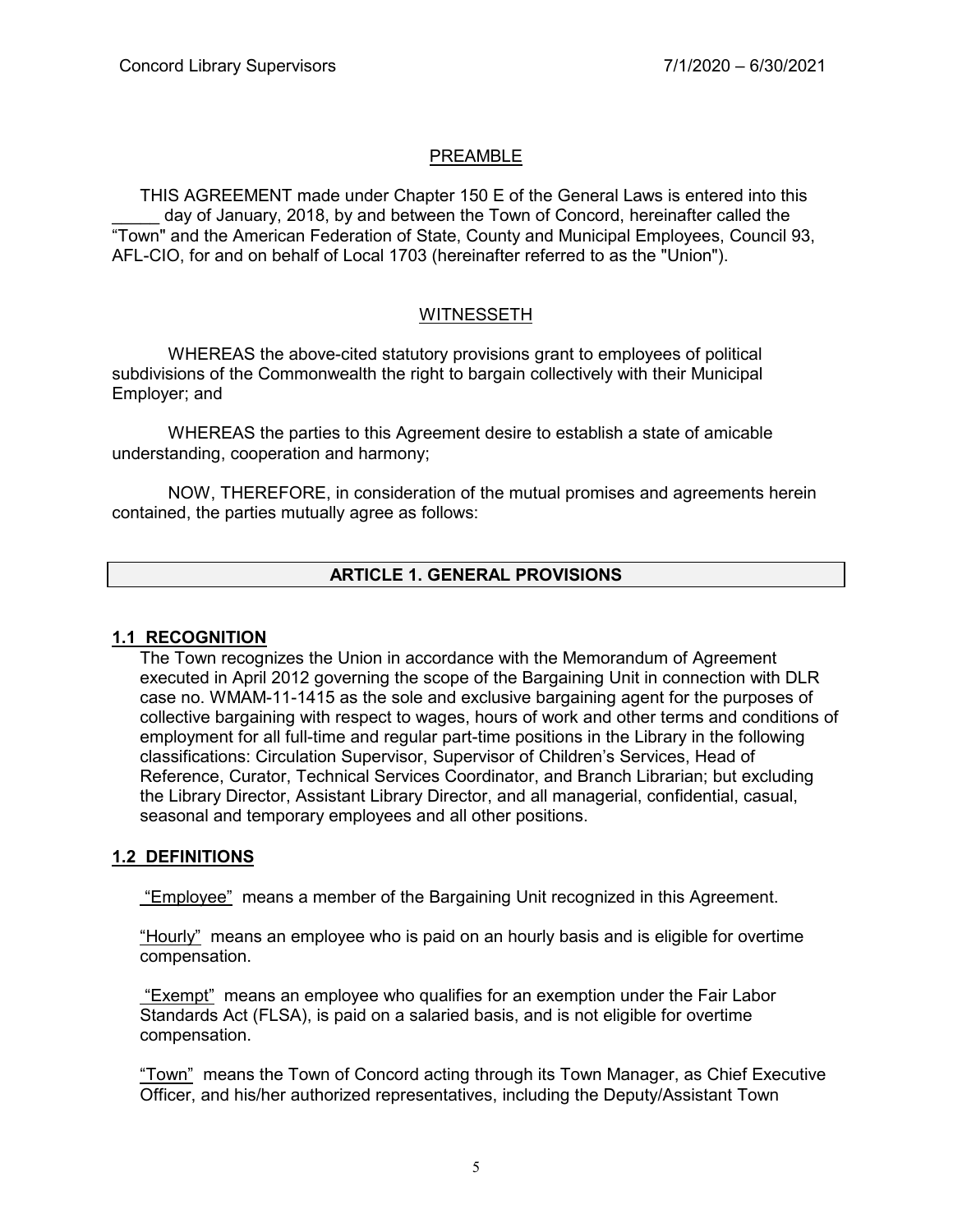Manager, head of Human Resources, and the Library Director, or their designee(s), and excluding the Library Corporation and Friends of the Concord Free Public Library.

"Regular Hours" means the base number of hours an employee has been hired for and is normally anticipated to work each week.

#### **1.3 STABILITY OF AGREEMENT**

No agreement, understanding, alteration, amendment or variation of the terms of this Agreement will bind the parties to this Agreement unless made and executed in writing by the parties.

The failure of the Town or the Union to insist, in any one or more incidents, upon performance of any of the terms or conditions of this Agreement shall not be considered as a waiver or relinquishment of the right of the Town or of the Union to future performance of any such term or condition, and the obligations of the Town and the Union to such future performance shall continue in full force and effect.

The provisions of this Agreement supersede any conflicting or inconsistent rule, regulation, bylaw, ordinance or order promulgated by the Town. If this Agreement is silent on any matter, right, or obligation, maintained in a Town policy, the policy shall control.

The Town and the Union, for the life of this Agreement, each voluntarily and without qualification waive the right and each agree that the other will not be obligated to bargain collectively with respect to any subject or matter referred to or covered in this Agreement.

If a provision of this Agreement is held to be illegal or unenforceable at law by a court of competent jurisdiction, such provision shall be deemed invalid, but all other provisions of this Agreement shall continue in full force and effect. In such an event, the parties shall meet promptly to negotiate a new provision to replace that which has been rendered invalid.

# **1.4 NO STRIKE & NO LOCKOUT**

The Union agrees that neither the Union nor any of its officers, agents or members, nor any employee covered by this Agreement, will call, institute, authorize, participate in or sanction any strike, work stoppage, slowdown, sickout, picketing<sup>[1](#page-9-0)</sup>, sympathy strike or withholding of services, including so-called work-to-rule, refusal to perform in whole or in part duties of employment, however established, and withholding of overtime services.

The Union agrees further that should any employee or group of employees covered by this Agreement engage in any prohibited job action, the Union will forthwith disavow such activity, refuse to recognize any picket line established in connection therewith, and take all reasonable means to induce such employee or group of employees to terminate such job action.

Violation of this Article, or refusal to cross any picket line in the performance of duty, will be a violation of this Agreement and will be just cause for disciplinary action, up to and

<span id="page-9-0"></span> $\overline{a}$ <sup>1</sup> Employees are permitted to engage in informational picketing provided it is conducted off-duty and off any premises where Town business is conducted.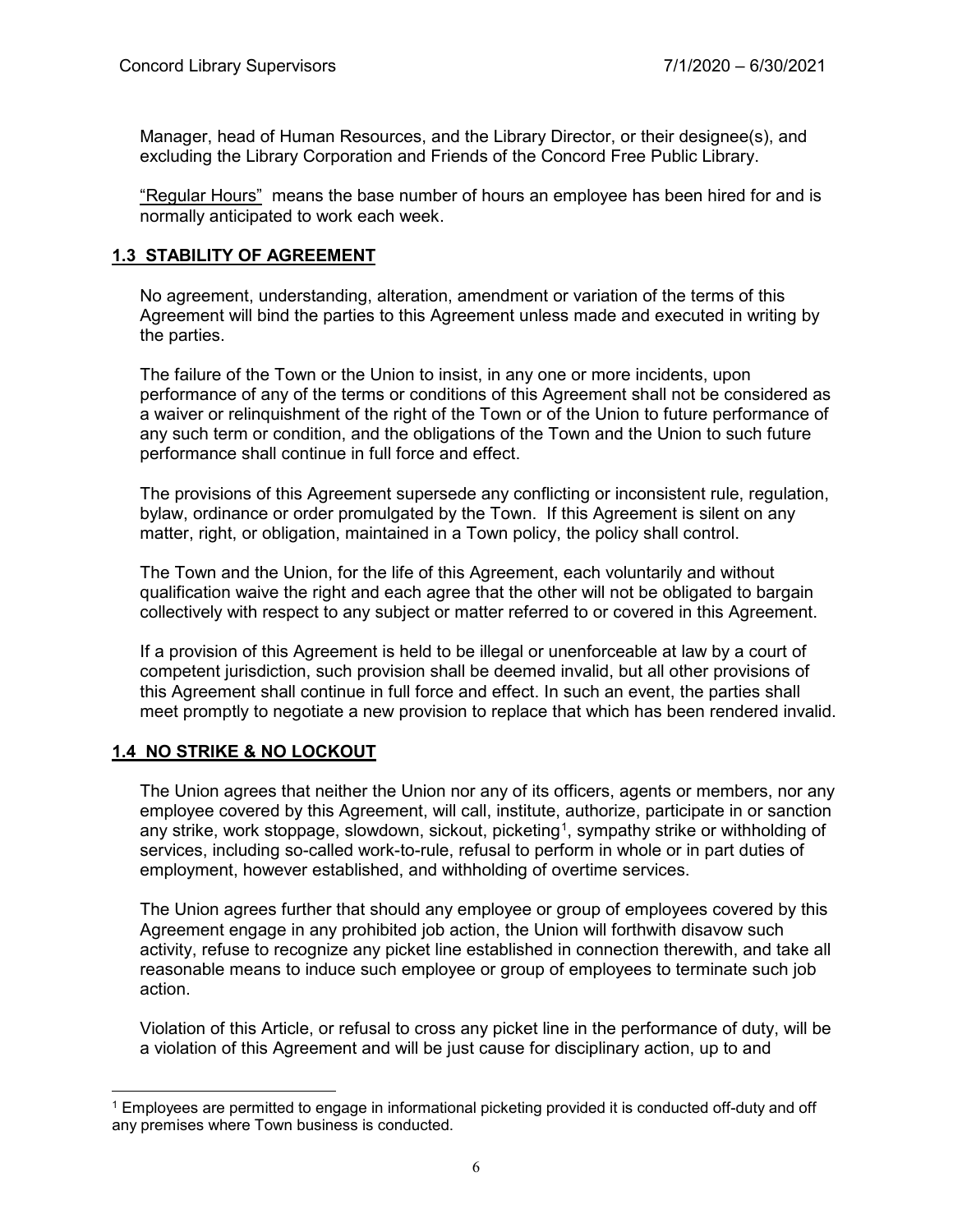including termination, by the Town against any employee and such other action that the Town may deem appropriate.

The Town may, in addition to the remedies under Chapter 150E of the General Laws, file an action in a court of appropriate jurisdiction to enforce this Article.

The Town shall not lockout employees during the term of this Agreement. The termination of or the layoff of employees or the reorganization of operations shall not be deemed to be a lockout.

#### **1.5 MANAGEMENT RIGHTS**

The Town will not be limited in any way in the exercise of the functions of management and retains and reserves unto itself the right to exercise, without bargaining with the Union, all the powers, authority and prerogatives of management. The rights of the Town shall include, **but are not limited to**, the following:

- 1. to determine the mission, budget and policy of the Library;
- 2. to direct and control all the operations and services of the Town and its Library; to determine the methods, means and personnel by which the Library's operations are to be carried out; to determine and change the hours of operation of the Library and its individual services;
- 3. to make, amend, and enforce reasonable rules, regulations, policies and procedures as the Town deems necessary;
- 4. to determine the care, maintenance and operation of the equipment and property used for and on behalf of the Town and its Library;
- 5. to alter, add to or eliminate existing methods, equipment, facilities or programs;
- 6. to institute technological changes or to revise processes, systems or equipment from time to time;
- 7. to determine whether goods should be leased, contracted or purchased;
- 8. to determine the organization, location, and functions of the Town and its Library; to add or eliminate departments, divisions, and/or services; to increase, diminish, change or discontinue operations in whole or in part;
- 9. to determine, increase or decrease the number of employees and positions of the Town and its Library;
- 10. to determine the numbers and types of positions and employees assigned to an organizational unit, work project, and to any location or task;
- 11. to determine employee classifications and employment status, subject to negotiation of the salary range of any such classification;
- 12. to determine standards of proficiency in required skills;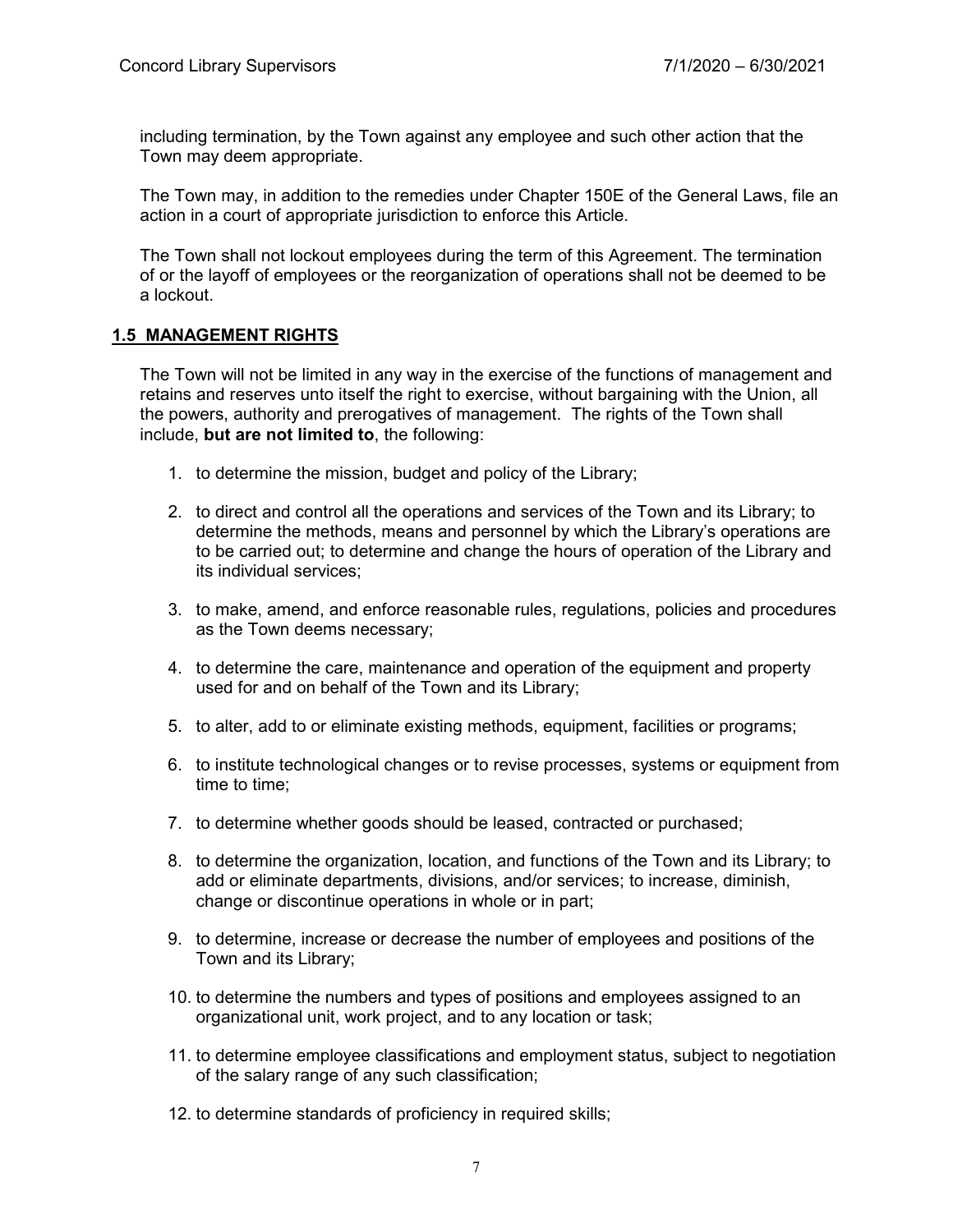- 13. to determine and interpret job descriptions, and to change job descriptions, subject to the function of the position;
- 14. to assign, or reassign, duties and job tasks including the change of duties and job tasks;
- 15. to use and employ non-bargaining unit employees, including managerial and supervisory employees, volunteers and/or interns to perform bargaining unit work;
- 16. to subcontract work; however, if the Town intends to subcontract professional or paraprofessional Library work on a permanent basis and such subcontracting directly results in the elimination of bargaining unit positions, the Town will impact bargain over such subcontracting;
- 17. to lay off employees due to lack of funds or work, or for any lawful reason, subject to impact bargaining;
- 18. to determine policies affecting the hiring, promotion, retention, and training of employees and to carry out such functions;
- 19. to hire, appoint, assign and promote employees, including the determination of qualifications and requirements for the position or promotion;
- 20. to direct, control, train, supervise and evaluate employees, including the establishment of the evaluation instrument, the frequency of evaluations and the conducting of the evaluation;
- 21. to discipline, suspend, discharge and/or demote employees, and to require the cooperation of all employees in the performance of this function;
- 22. to relieve employees from duty on any given day due to incapacity to perform duties or for any other job related reason;
- 23. to assign work sites; including the change of work sites;
- 24. to transfer employees, including without limitation the choice of which employees will be transferred, the duration of such transfer(s) and where the employees will be transferred to;
- 25. to establish and change the hours of work and to determine the number of employees working during any given time, subject to Section 2.2;
- 26. to assign employees to hours of work and to change employee work hours, subject to Section 2.2; to schedule and enforce work hours; to determine which employees, if any, are to be called in for work at times other than their regularly scheduled hours and the determination of the classification(s) to be so called; to schedule, assign and require overtime; to require that employees respond to a callback;
- 27. to grant and schedule leaves, including, but not limited to, vacation and personal leave and to place employees on sick and administrative leave;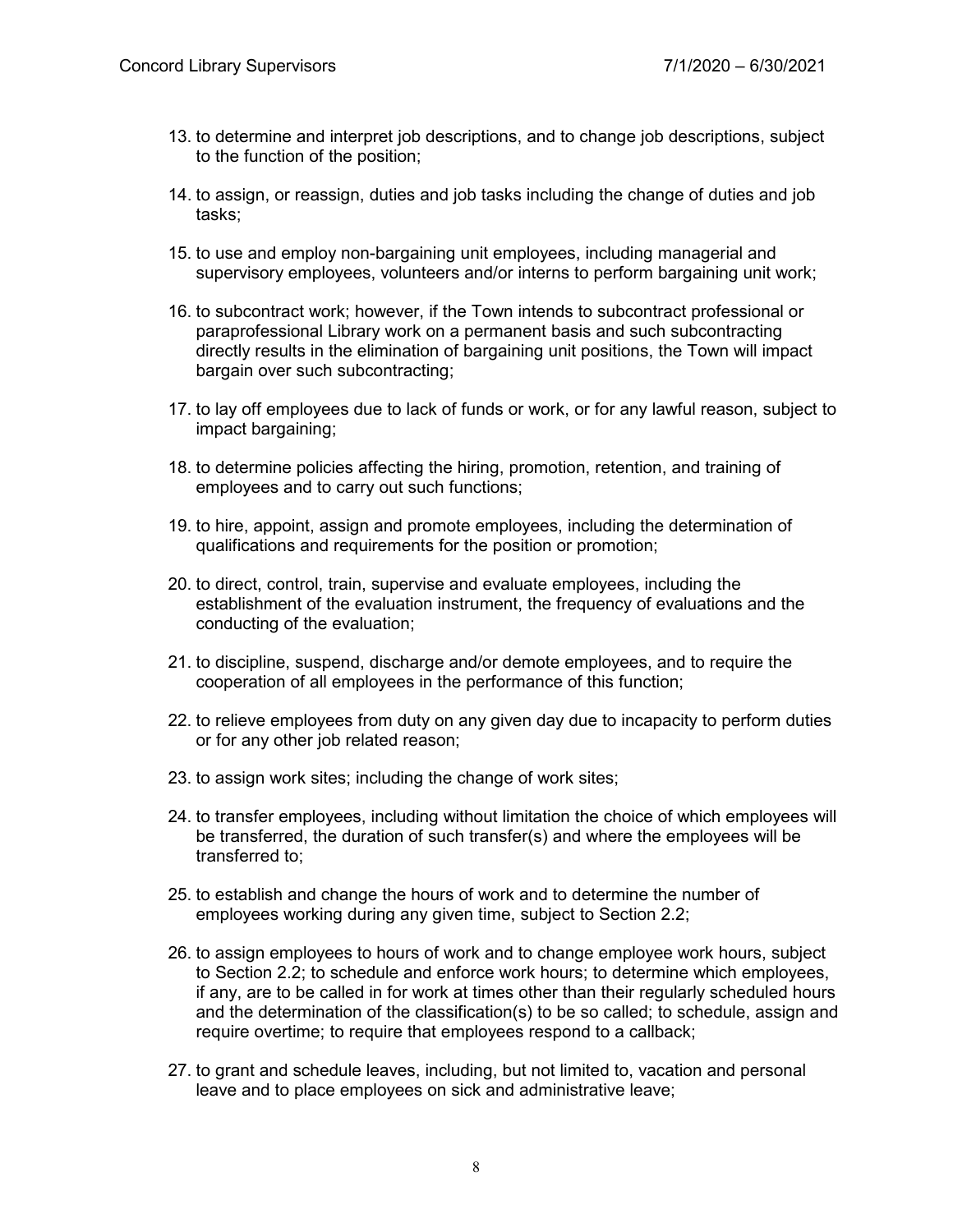28. to establish and enforce standards for appearance and a dress code for employees, provided, however, if the Library were to establish a "uniform" for employees, the Town would bargain over that decision;

and the Town will have the right to invoke its management rights and make such changes in these items, to the degree and frequency that the Town in its sole discretion may deem appropriate without negotiation with the Union, except to the extent expressly modified by a specific provision of this Agreement.

This contract does not purport to spell out the job responsibilities and obligations of the employees covered by this contract, that said responsibilities and obligations are to be determined by the Town except insofar as they may be specifically described herein, and that the failure or omission of the parties to outline or delineate in this contract responsibilities and obligations of employees is not to be relied upon by the latter as evidence of the fact that such obligations or responsibilities do not exist.

During an emergency, the Town will have the right to take any action necessary to meet the emergency notwithstanding any contrary provisions of this Agreement.

Except as expressly provided by a specific provision of this Agreement, the exercise of all management rights, as well as any matter dealing with the administration of the Town, shall be final and binding and shall not be subject to the dispute resolution provisions of this Agreement.

# **1.6 STEWARDS**

The Union may designate and the Town will recognize up to three (3) stewards to serve as the Union's agent in the representation of bargaining unit employees. The Town shall not be obligated to recognize any employee as a steward unless the Union has informed the Library Director, in writing, of who the stewards are. The Union shall promptly notify the Library Director in writing of any changes therein.

When raising or responding to a matter, the Town need only communicate with any one of the stewards; the steward is responsible for passing information on to other stewards and/or the membership.

Except as specifically provided in Section 4.15 of this Agreement, a steward shall not be compensated by the Town for his or her duties as a steward and shall only perform his or her steward duties during time for which he/she is not being paid.

#### **1.7 ACCESS TO PREMISES**

AFSCME Business Agents, who are not employees, shall be permitted reasonable access to the Library premises for the purpose of administering this Agreement. In no event shall such visits interfere with normal operations of the Town or the performance of duties assigned to employees or otherwise involve employees during their working hours. AFSCME Business Agents shall provide notice to the Library Director or designee when entering the premises. Such use shall not involve employees during their working hours.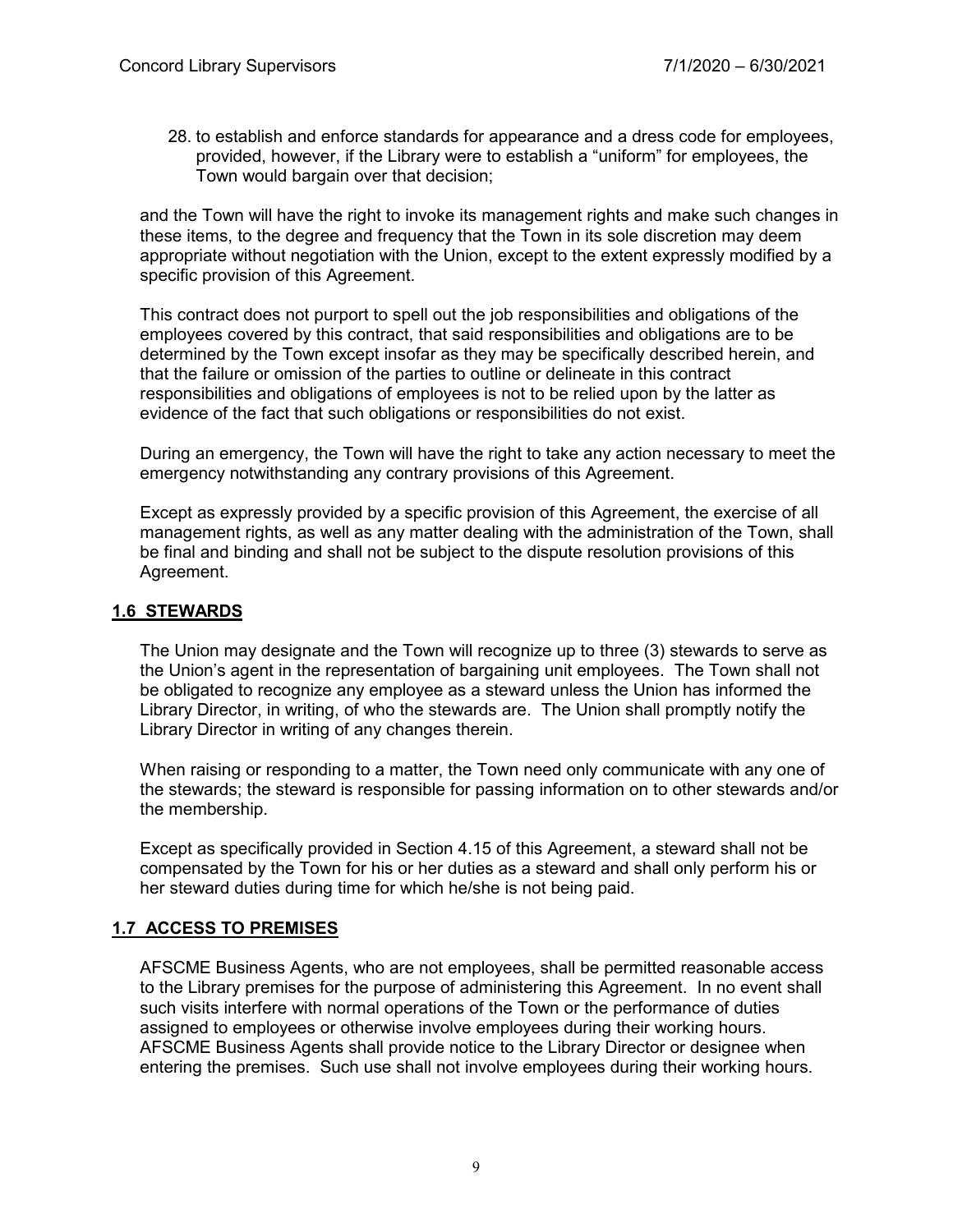# **1.8 BULLETIN BOARDS**

The Town shall provide space for a Union-purchased bulletin board at each of its library branches which shall be used solely by the Union for the purpose of posting union notices. Nothing of a defamatory, libelous or profane nature to the Town, its employees or its citizens shall be posted. Notices shall be limited to bona fide union activities. The Union shall not post notices at any location other than the approved bulletin board locations.

# **1.9 DUES & AGENCY FEES**

# **1.9.1 Dues Check-Off**

Effective the thirtieth  $(30<sup>th</sup>)$  day following the beginning of employment, the Town shall deduct regular Union dues in the amount authorized by the employee, from the employee's regular paycheck for each month. Monthly dues will be deducted from checks on a biweekly basis with a maximum of two (2) deductions each month. There will be no deduction when a third pay-period falls within a particular month. The amounts deducted shall be sent to the Union office with a roster. The Town may transmit dues deductions and associated lists for the Non-Supervisory and Supervisory units together, without differentiating the bargaining unit. The deduction of dues shall be in accordance with approved Town procedures.

The Union agrees to indemnify and save the Town harmless against any and all claims, suits or other forms of liability arising out of the application of this Article. The Union assumes full responsibility for the disposition of the monies so deducted once they have been turned over to the treasurer of the Union, who shall provide such information to the Town Treasurer as may be required by said Town Treasurer under General Laws, Chapter 180, Section 17A.

The Town will not make any retroactive adjustments or deductions for any missed dues payments. AFSCME will be responsible for resolving any over/under payment of dues by the membership. In the event that an employee has not earned enough in a pay period to satisfy his or her dues obligation, the Union shall collect those dues directly, and the Town shall not be held responsible for collection of those dues.

Written authorization by the employee must be furnished to the Town via the Union in order for any deductions to commence.

Each employee's monthly dues must be a fixed dollar amount that can be divided equally into the month's two bi-weekly deductions. There shall be no more than three (3) different deduction amounts that apply to the bargaining unit as a whole at any given time.

Deduction rates may only change for the unit once per calendar year. Notwithstanding that limit, it is understood that an individual employee's deduction rate may change if and when that employee's regular hours-of-work increase or decrease if AFSCME sends written notice of the new rate to be deducted. Official written notice of any change in deduction rates must be sent by AFSCME to the Finance Director and copied to the Human Resources Director. AFSCME will provide the Town with a list of the dues amount for each individual employee rather than simply a general list of rates that the Town must interpret to determine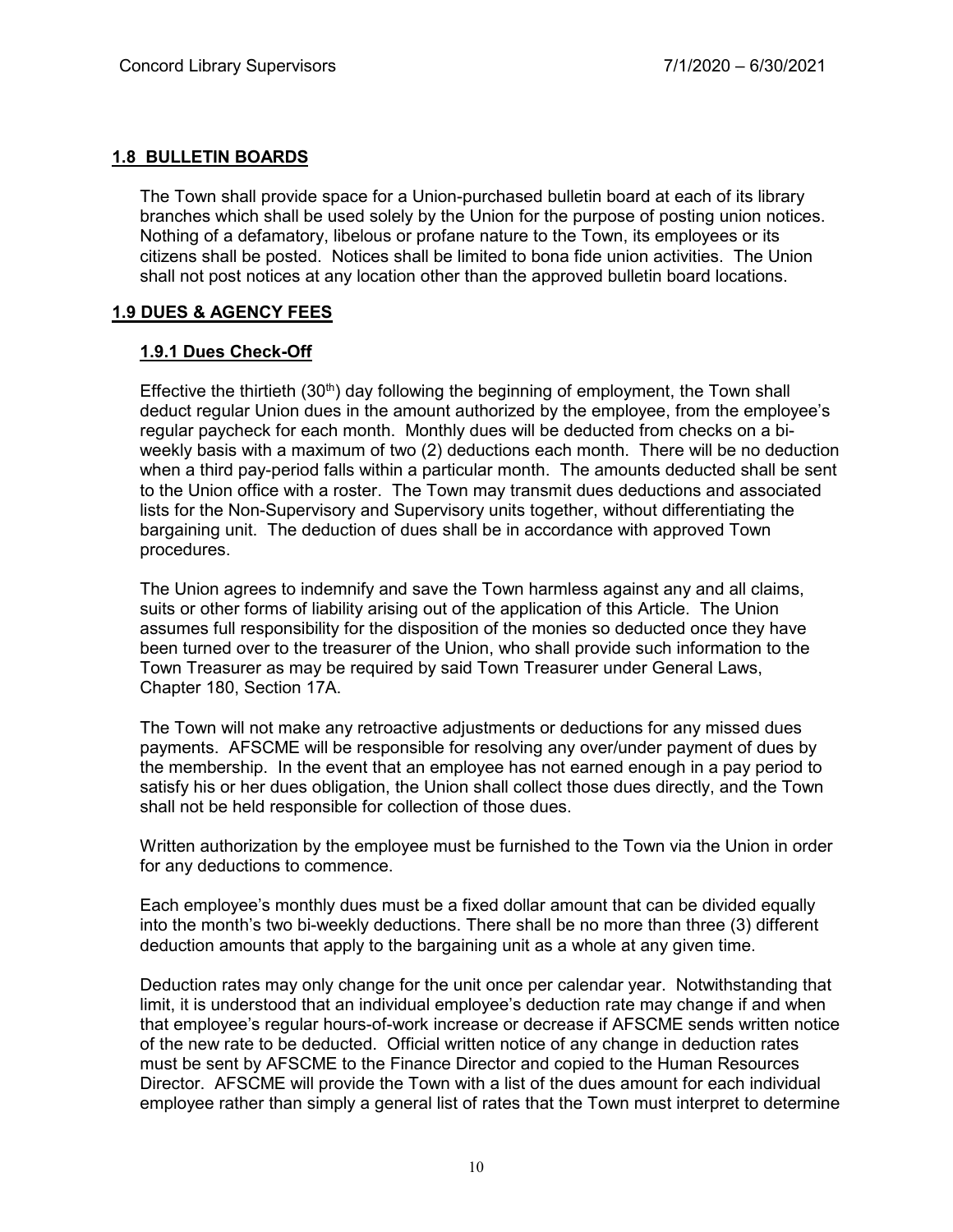each employee's deduction. Such notice must be given at least two (2) weeks before the paycheck in which the changes are to take effect.

# **1.9.2 Agency Service Fee**

Effective the thirtieth (30th) day following the beginning of employment or the effective date of this Agreement, whichever is later, each member of the bargaining unit, who is not a member of the Union in good standing, shall be required as a condition of employment to pay a monthly agency service fee during the life of this Agreement to the Union in an amount equal to the cost of contract administration and negotiations. The Town may transmit collected agency fees the Union with and in the same manner as collected dues.

The Union agrees to indemnify and save the Town harmless against all claims, suits or other forms of liability arising out of the deductions of such agency service fee from an employees' pay or out of application of this Article. The Union agrees to assume full responsibility for the disposition of the monies so deducted once they have been turned over to the Treasurer of the Union, who shall provide such information to the Town Treasurer as may be required by said Town Treasurer under General Laws, Chapter 180, Section 17G.

The Town will not make any retroactive adjustments or deductions for any missed agency fee payments. AFSCME will be responsible for resolving any over/under payment of agency fees by employees. In the event that an employee has not earned enough in a pay period to satisfy his or her agency fee obligation, the Union shall collect those fees directly, and the Town shall not be held responsible for collection of those fees.

Written authorization by the employee must be furnished to the Town via the Union in order for any deductions to commence.

This Article shall not apply to any employee who has authorized the Town Treasurer to deduct Union dues under the Dues Check-Off Article of this Agreement.

No action by the Town shall be considered against any member of the bargaining unit for failure to meet his agency service fee obligation unless and until the Union certifies in writing to the Town said member of the bargaining unit has not met the obligation imposed by this Article.

It is understood by the Town and the Union that deduction of the agency service fee shall be made by the Town through its Treasurer only during the existence of an executed agreement between the Town and the Union.

The Union agrees to pay the cost of a proceeding to terminate employment as a result of this Article.

The agency fee must be a fixed dollar amount that can be divided equally into the month's two bi-weekly deductions and must be the same amount for every member of the bargaining unit. Such amount may change no more than twice per fiscal year and must be communicated to the Town in writing at least two (2) weeks before the paycheck in which the change is to take effect. Official written notice of any change in deduction rates must be sent by AFSCME to the Finance Director and copied to the Human Resources Director.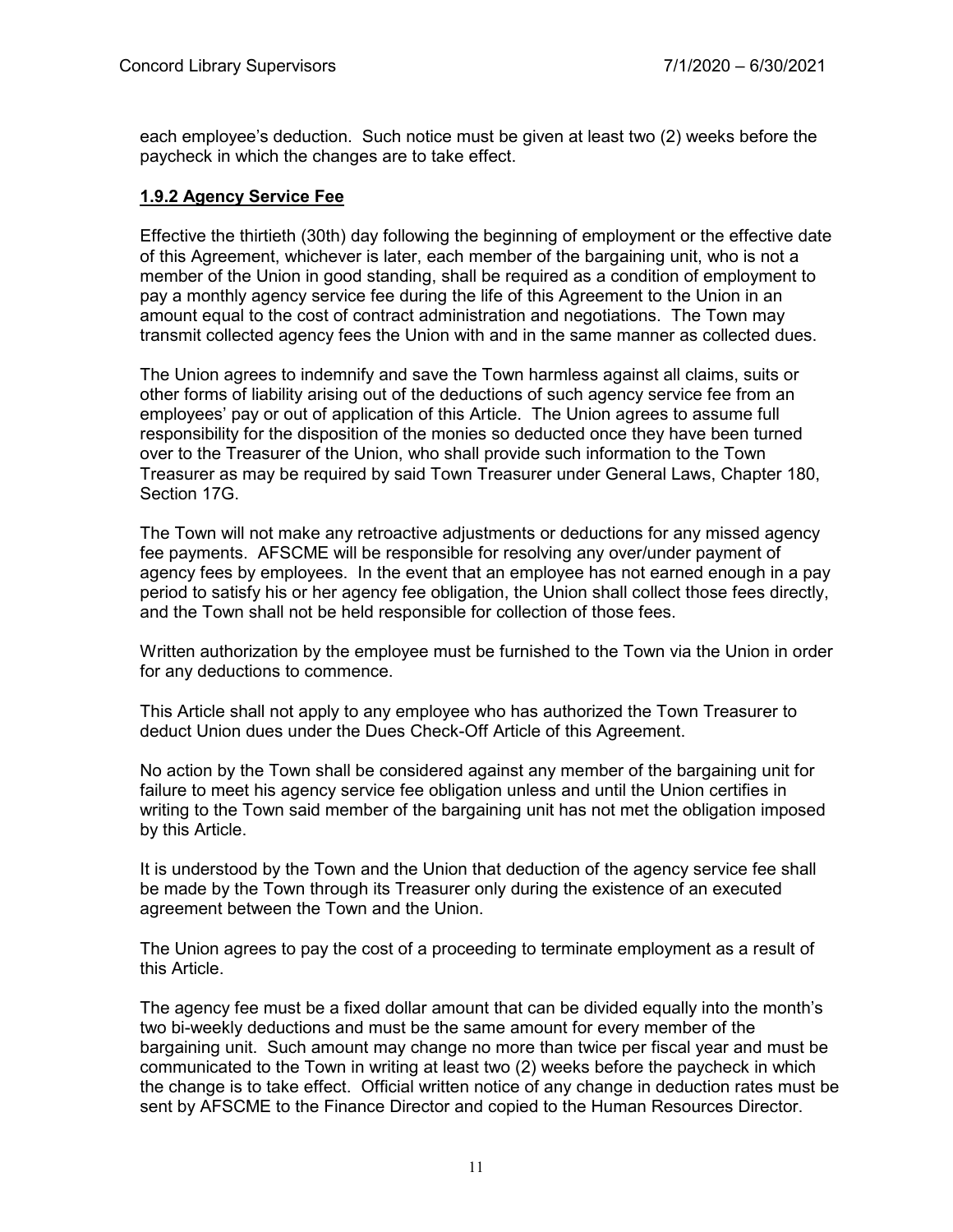# **1.10 DIRECT DEPOSIT & PAPERLESS PAY STATEMENTS**

The Town may choose to require all employees to enroll in Direct Deposit of their pay. If the Town decides to implement this requirement, employees will be given at least 60 days written notice of its decision to do so. During the notice period, any employee will be given the opportunity to meet with the Town to propose alternative individual arrangements for the Town's sole consideration. The Town may also choose to cease the provision of paper pay statements and instead provide employees with electronic access to such information.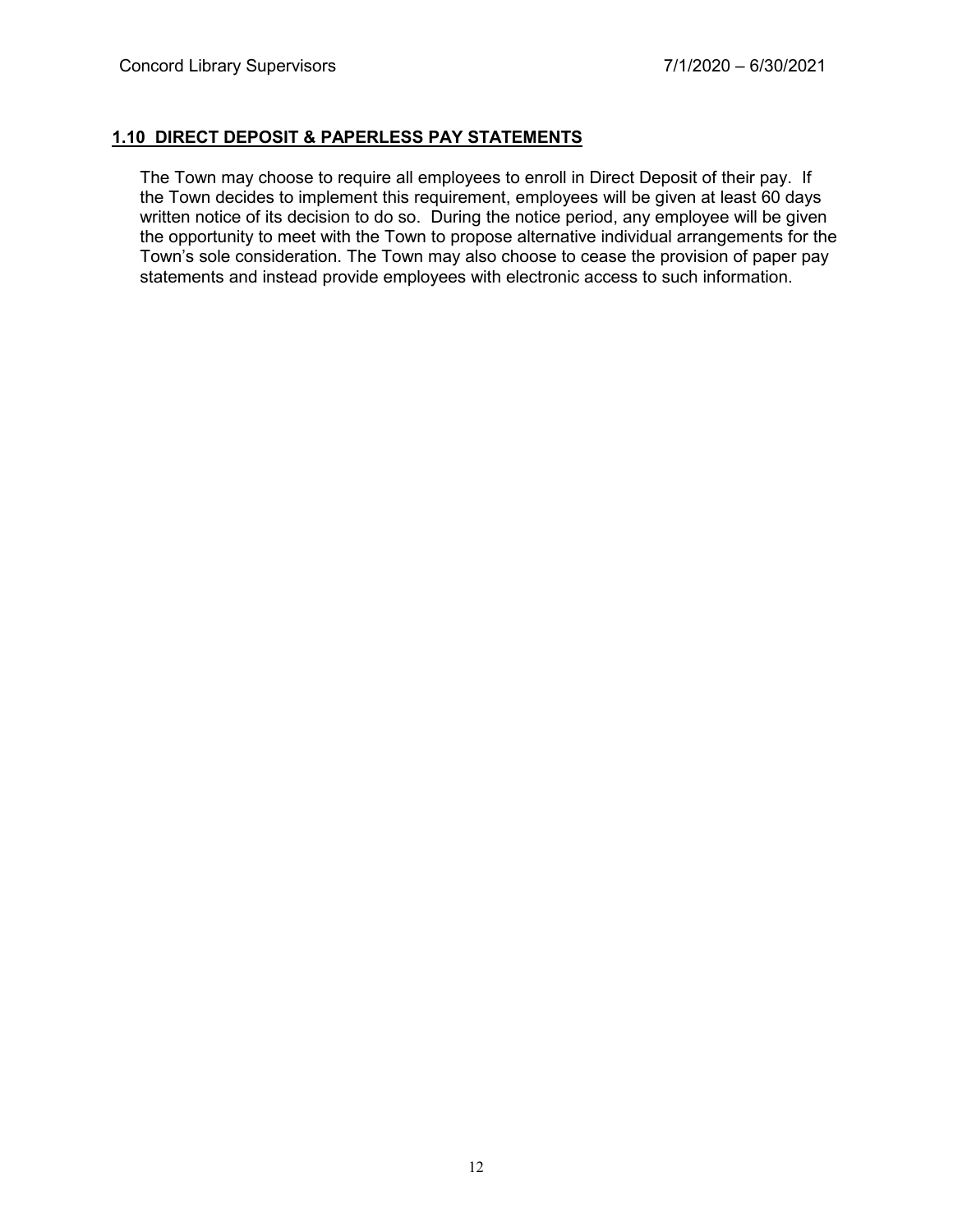# **ARTICLE 2. WORK TIME, SCHEDULES & CONDITIONS**

# **2.1 WORKWEEK**

The official workweek begins at 5:00 a.m. each Monday and ends at 4:59 a.m. the following Monday. While employees may be paid on a biweekly basis, each workweek stands alone in the definition of overtime.

# **2.2 WORK SCHEDULE**

# **2.2.1 Regular Base Schedule**

The Library Director or his/her designee(s) will establish a base work schedule for each employee based on the individual's employment status and the needs of the operation.

In the event that the Library Director determines a base schedule change is needed, the Director or his/her designee will ask employees to accept the schedule voluntarily. If no employee considered by the Library Director to hold a position that can meet the need willingly accepts a change, the Library Director may assign the change at his/her discretion provided at least two (2) weeks' notice is given to the employee(s) whose schedule is adjusted.

The Library Director will consider any base work schedule adjustments requested by individual employees and will grant such requests based on the operational needs and budgetary constraints of the Library.

#### **2.2.2 Temporary Schedule Adjustments**

In any given week, an employee may be temporarily assigned to work more or less than their regularly scheduled hours and may be called in as needed by the Library. Employees will normally be consulted with and advised of any temporary adjustments to their base schedule at least one week before the beginning of the workweek; however, an employee's schedule may be temporarily adjusted with less than one week's notice if necessary in order to meet the operational needs of the department.

The Library Director will consider any temporary schedule adjustments requested by individual employees and will grant such requests based on the operational needs and budgetary constraints of the Library.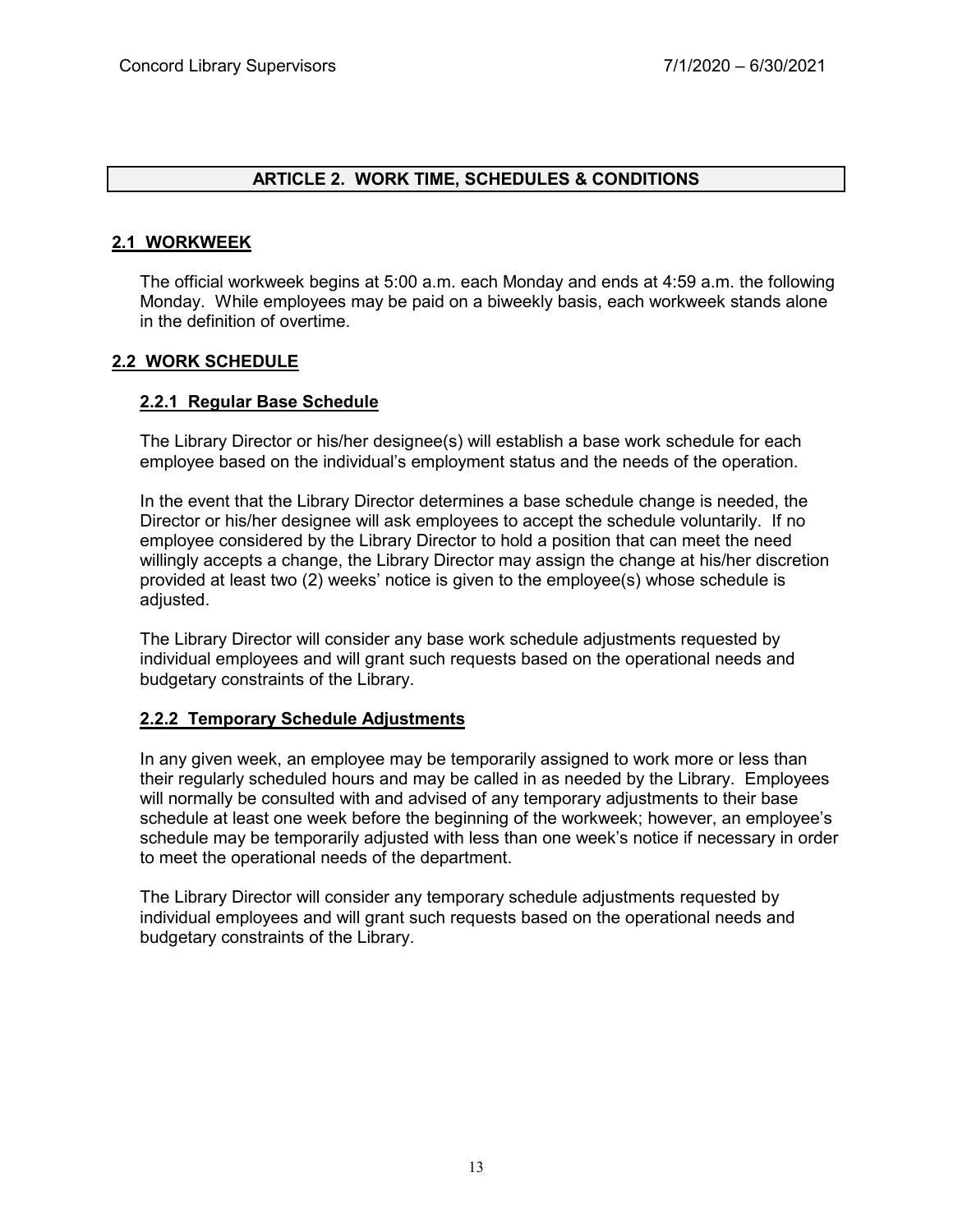# **2.3 BREAKS**

# **2.3.1 Shifts of More than 6 Consecutive Hours**

In accordance with Massachusetts law, an employee must be given a 30-minute unpaid break period after six hours of working in a shift; such period shall be included in the employees scheduled hours of work. During this period, the employee must be fully relieved from duty and be free to leave the workplace. The Library Director or his/her designee may schedule or grant an employee up to an additional 30-minutes of unpaid break time based on an operational need or on a request by the employee.

In addition, the Town will grant the employee a 10-minute paid rest period for each  $3\frac{3}{4}$ consecutive hours of work. During any paid rest period(s), an employee may be required to remain in the workplace and available for recall to work. Paid rest period(s) may be combined with an unpaid break if approved in advance by the Library Director or his/her designee.

In unusual circumstances and with the advance approval of the Library Director or his/her designee, an employee may voluntarily waive any given break by (1) working through his/her break, or (2) remaining on the premises at the request of the employer during the break, but the employee must then be paid for those hours worked and for any break less than 30 minutes.

#### **2.3.2 Shifts of 6 Consecutive Hours or Less**

An employee who works a shift of 6 hours or less, but at least  $3 \frac{1}{2}$  hours, will be granted one 10-minute paid rest period.

The Library Director or his/her designee may schedule or grant up to 60-minutes of unpaid break time for an employee who works less than 6 hours in a shift if the break is based on an operational need or on a request by the employee.

#### **2.3.3 Scheduling of Breaks**

The scheduling of rest periods must take into consideration the needs of the department and the public service desks, as determined by the Library Director or his/her designee.

# **2.4 CONDITIONS FOR HOURLY EMPLOYEES**

In accordance with the federal Fair Labor Standard Act (FLSA), hourly employees must be compensated for all time worked in a workweek. Accordingly, an hourly employee may not volunteer to perform work for the Town without pay unless specifically approved by the Library Director and permissible under the FLSA. In addition, if an hourly employee arrives early or departs late for his/her shift, he/she must not perform duties until the assigned shift begins or after it ends unless specifically approved by the Library Director or his/her designee.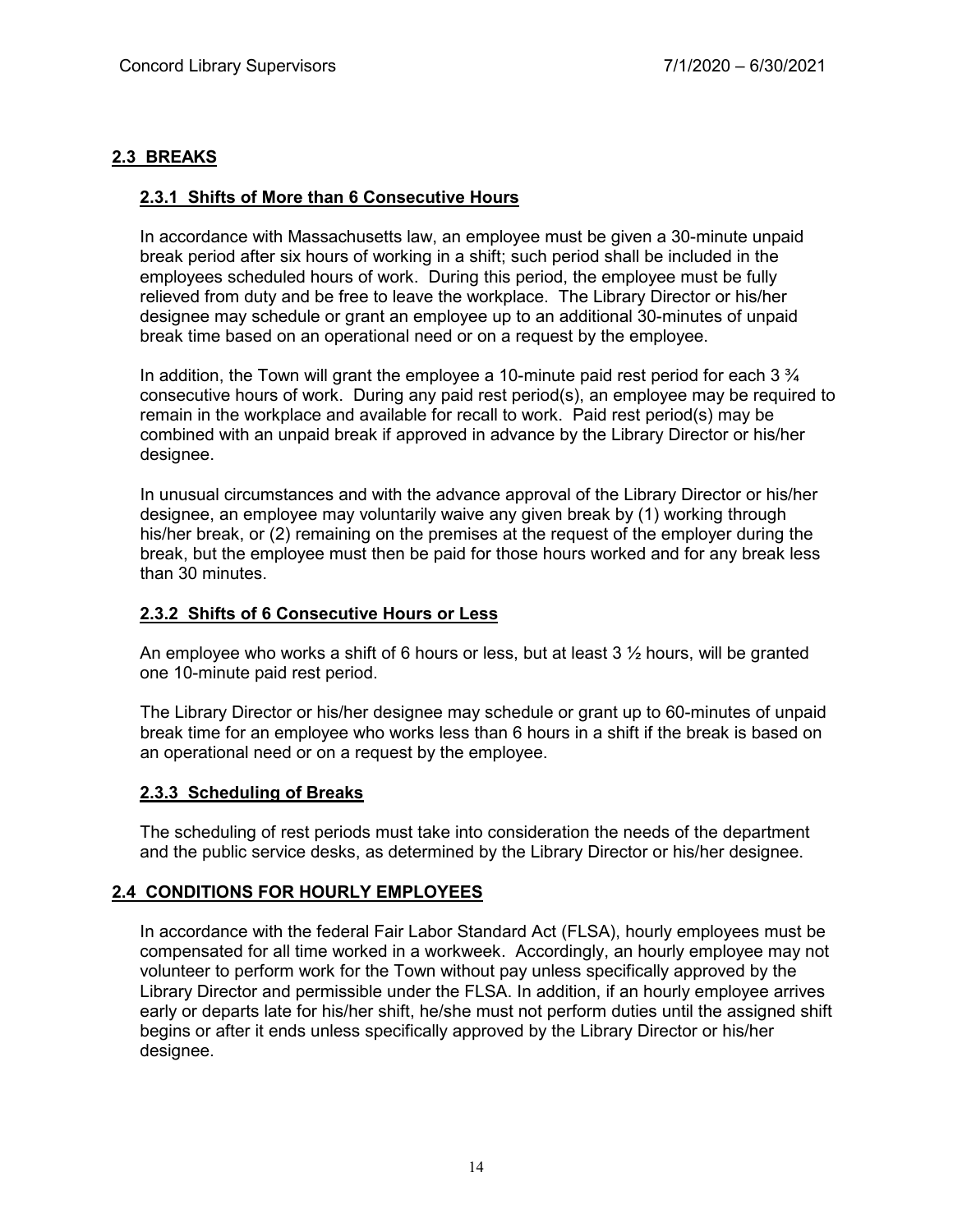An hourly employee may not exceed a total of forty (40) paid hours (i.e., hours worked plus paid leave hours) in any given workweek without the advance permission of the Library Director or his/her designee.

Hourly employees may not work without pay in one workweek in order to take time off with pay in another workweek, except when overtime is paid via compensatory time-off as described in Section 2.5.1 of this Agreement.

# **2.5 OVERTIME AND COMPENSATORY TIME**

# **2.5.1 Hourly Employees**

Hourly employees shall receive overtime pay of one and one-half times their hourly rate (including longevity and other special pays as required by federal law) for all paid hours (i.e., hours worked plus paid leave hours) over 40 in any given workweek. In lieu of overtime pay, and with the mutual consent of the employee and the Library Director or his/her designee, these employees may receive compensatory time off at the rate of one and onehalf times the number of overtime hours. An employee shall be permitted to use such compensatory time within a reasonable period after making a request unless such request will unduly disrupt the operations of the Library. Accumulation of compensatory time is limited to 24 hours (i.e., 16 hours of overtime), unless authorized in advance by the Town Manager.

# **2.5.2 Exempt Employees**

Employees who have been designated as "Exempt" are not eligible for additional compensation for hours worked beyond their regular schedule. These employees may receive appropriate compensatory time off for prolonged work hours with the prior approval of the Town Manager.

The Library Director may authorize, in advance, a flexible schedule that allows an Exempt employee to work their regular weekly hours over a biweekly pay period.

# **2.6 WORK FOR OTHER ENTITIES**

Unless specifically approved in advance by the Library Director with consideration of the Fair Labor Standards Act, Massachusetts conflict of interest law, and any other relevant laws and regulations, no employee shall:

- accept any form of compensation directly from the Library Corporation, the Friends of the Concord Free Public Library, or the Library Committee for work performed as part of or outside of his/her regular duties,
- accept any form of compensation directly from any other entity or individual for work performed as part of or outside of his/her regular duties when services are requested for, because of, or related to the employee's official duties for the Town,

Furthermore, hourly employees may not perform unpaid/volunteer work for the Library Corporation, the Friends of the Concord Free Public Library, or the Library Committee outside of his/her working hours unless/until the Library Director has determined that the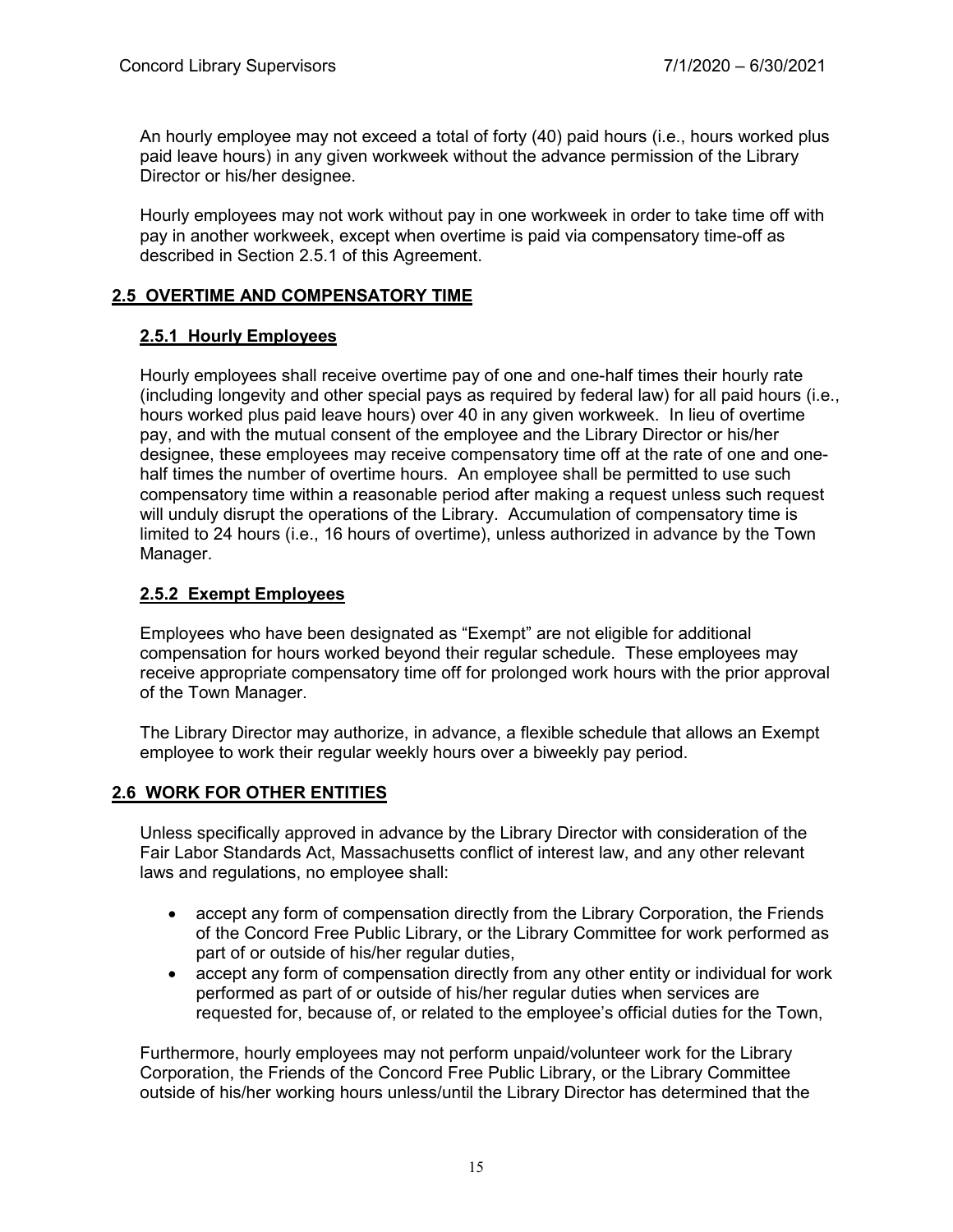Town is not required by Federal or Massachusetts law to compensate the employee for that time.

The Town may assign employees to perform paid work for the Library Corporation, the Friends of the Concord Public Library, or the Library Committee. The Library Director will communicate with employees regarding the regularly assigned tasks, responsibilities and support they are authorized to provide for these entities, as well as any new or special assignments; employees are expected to communicate with the Director if the scope of approved assignments is not clear. If an employee is asked by a representative of one of these entities to provide services not already authorized by the Library Director, the employee shall refer the individual to the Library Director without engaging in the work unless and until assigned.

# **2.7 OFF-SITE WORK**

Employees shall not ordinarily perform work from home or other remote locations; however, the Library Director may approve such arrangements on a temporary basis.

# **2.8 PROHIBITION ON UNION ACTIVITIES DURING WORK HOURS**

Except where specifically provided for in Section 4.15 of this Agreement, no employee may engage in union activities during work hours. Employees may use accrued paid or unpaid leave to attend union meetings during work hours, subject to the provisions for using such leave.

#### **2.9 RECORDING OF WORK & LEAVE TIME**

Each shift every employee must record his/her actual start and stop times of work on a time sheet or via another method provided by the Library Director. All time worked by an employee, whether authorized or not, must be recorded; when more than 6 hours is worked in a shift, the record must also indicate whether a 30-minute break period was taken and whether it was paid or unpaid. Intentionally recording time that was not actually worked is not permitted. At the end of each pay period, the employee must attest to the accuracy of the record and submit it to his/her supervisor for review.

The Library administration will maintain a record of all paid leave accrued and used. Employees are responsible for reviewing, verifying and signing (in writing or electronically) the records on a schedule determined by the Town and not less than every 6 months. If an employee is aware of any error or omission, he/she must report it to the Library Director immediately. If errors or omissions are discovered at any time after a record is signed, appropriate corrections in accrued leave and/or compensation will be made.

# **2.10 USE OF & ACCESS TO LIBRARY WHEN NOT WORKING**

When off duty, employees may enter the premises during public hours of the Library to retrieve personal items, obtain/review Union or other information regarding workplace rights and benefits, and attend social events or Union meetings, provided they do not distract other employees from performing their work or otherwise disturb operations. Otherwise, they may not enter non-public areas of the Library unless authorized by the Library Director.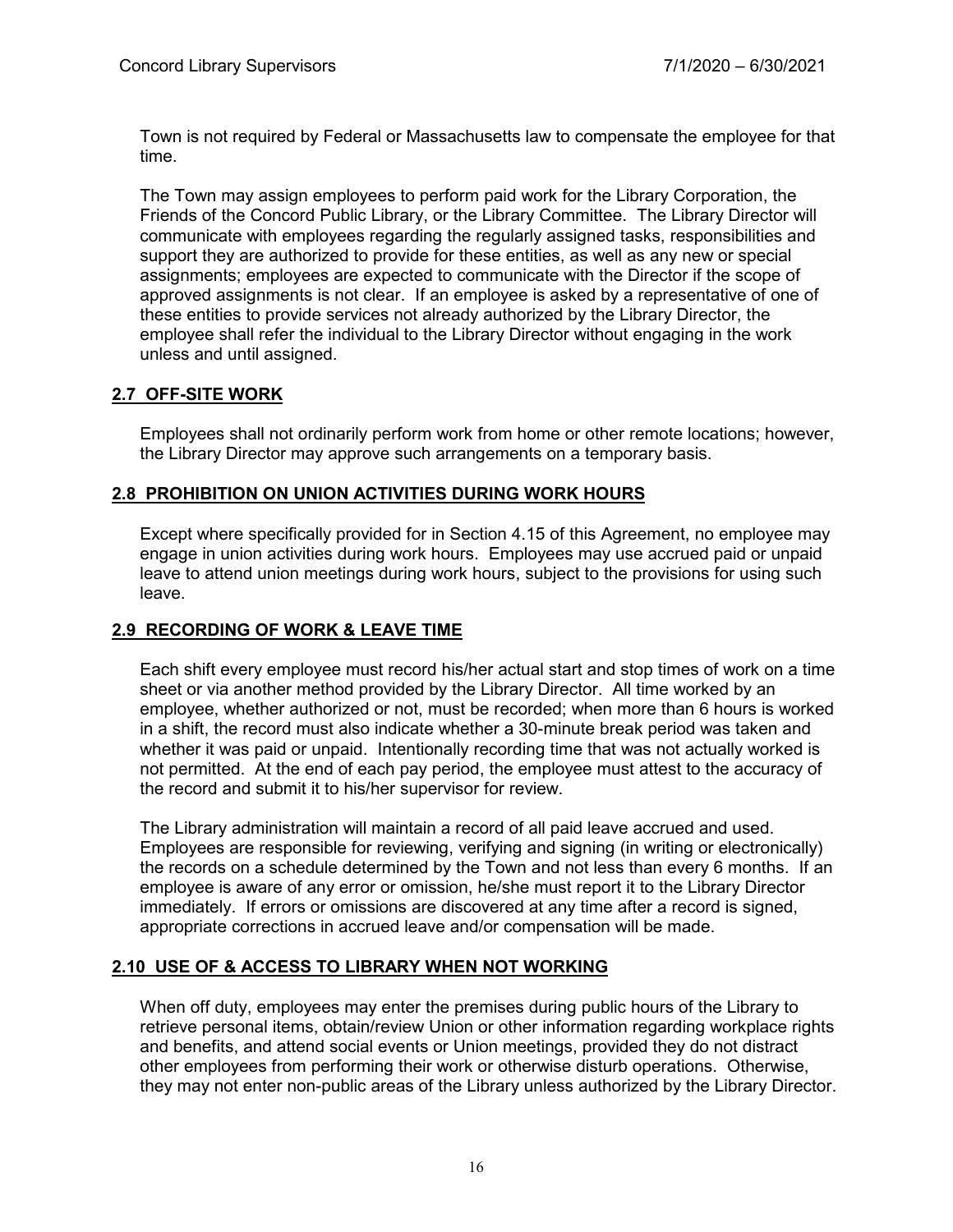When visiting the Library as a patron, employees shall utilize the facilities only in the same manner available to the public (e.g., only access public areas and equipment during public hours) and shall not distract other employees from performing their work.

Except to the extent granted to members of the public, no employee shall use Library equipment or resources for his/her personal use or for another entity without express permission from the Library Director and in accordance with applicable laws.

# **2.11 MINIMUM PAY FOR REPORTING**

If an employee reports to work but is released from duty by the Library Director or his/her designee before the end of his/her scheduled shift, the employee's pay for such day shall be the greater of three (3) hours or the number of hours he/she actually worked, subject to the following limitations:

- if the employee was scheduled to work less than three (3) hours, the employee shall only be paid for the actual time worked at the Library,
- if the Library Director or his/her designee attempted to provide the employee with at least two (2) hours of notice advising not to report to work, the minimum pay provision shall not apply. Notice shall be considered attempted if one of the following occurred:
	- 1. a call was made to the primary contact number provided by the employee, whether or not contact with the employee was actually made,
	- 2. an email was sent to the primary address provided by the employee, whether or not the email was received/read, or
	- 3. the Town posts notice of closure on its web site or other location that employees have been advised to check in cases of inclement weather.

Determination of whether two hours' notice was attempted shall be at the Library Director's sole discretion and shall not be subject to the arbitration provisions of this Agreement.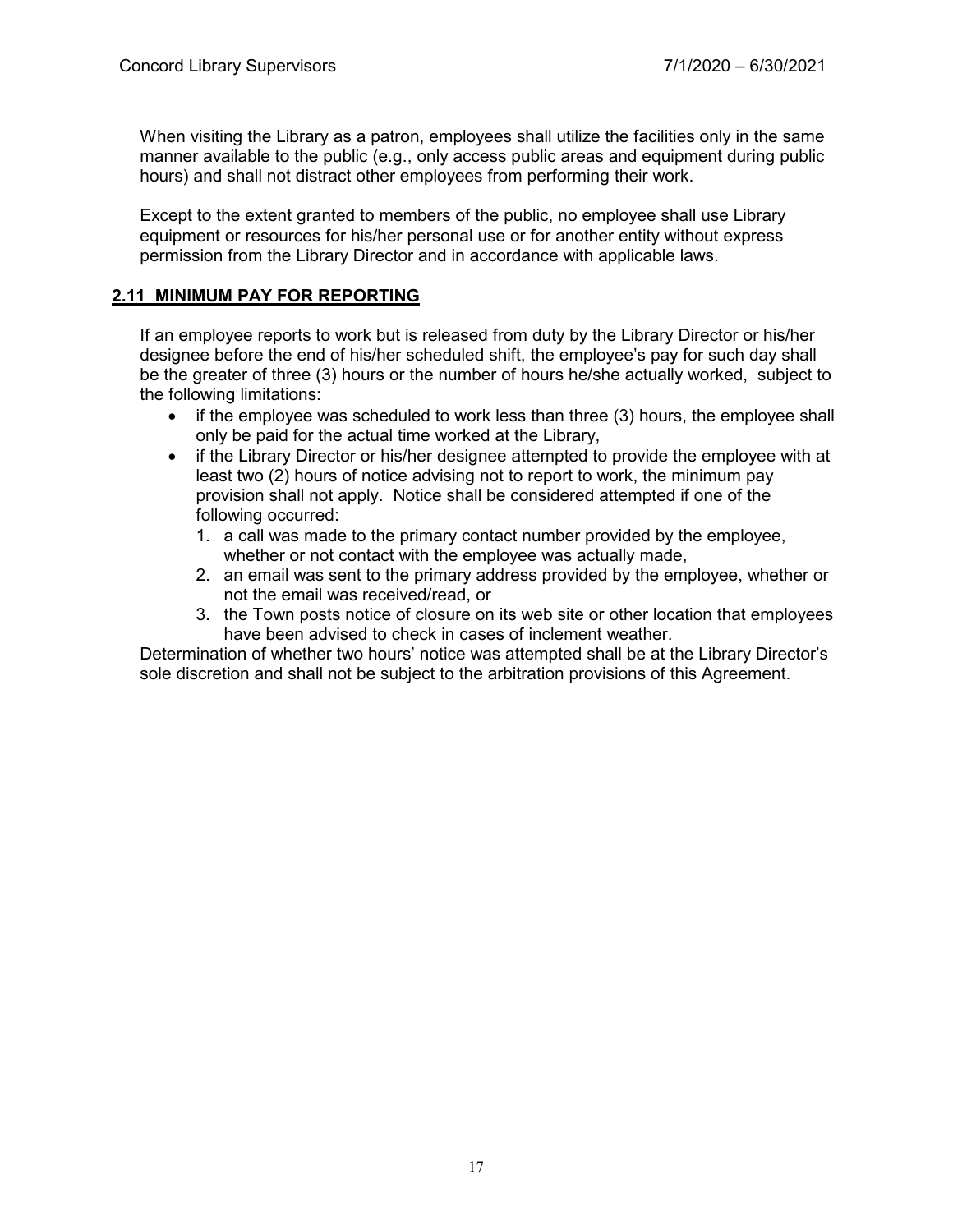# **ARTICLE 3. COMPENSATION**

#### **3.1 BASE SALARY**

All base salaries shall be in accordance with the salary schedules set forth in Appendix A of this Agreement. The minimums and maximums of each range reflect the following increases:

| <b>Effective Date</b> | Amount of Increase |
|-----------------------|--------------------|
| 12/28/2020            | 2.5%               |

#### **3.2 SALARY INCREASES & PERFORMANCE EVALUATIONS**

To be eligible for any given salary increase, an employee must be active at the time this Agreement is executed and on the effective date of the increase.

Each employee will receive the following increases in his/her base hourly rate, subject to the maximum pay rates:

| <b>Effective Date</b> | Amount of Increase |
|-----------------------|--------------------|
| 12/28/2020            | 2.5%               |

In addition, each employee shall be eligible, contingent upon satisfactory performance, for annual "performance increases" to progressively advance his/her base salary through the specified range for his/her position; no performance increase granted shall result in a salary that exceeds the maximum of the salary range. During the term of this Agreement, performance increases shall be as follows:

| Date of Performance Increase | Amount of Increase |
|------------------------------|--------------------|
| 7/1/2020 - 6/30/2021         | 0.0%               |

An employee shall first be eligible to receive a performance increase upon completion of his/her probationary period. Thereafter, he/she shall be eligible for an additional performance increase each year, upon completion of one (1) year of service from the date of their last performance increase.

Performance increases shall be granted based on a written evaluation completed by the employee's supervisor and approved by the Library Director, as follows.

- a) Employees who receive an overall performance rating of "Quality Performance" or better will receive a performance increase effective on his/her eligibility date.
- b) Employees who receive an overall performance rating of "Needs Improvement" shall not receive an increase on his/her eligibility date. In these cases, the supervisor must establish a plan for the employee to bring his/her performance up to a satisfactory level within a specified time period. If the employee succeeds in improving his/her performance as specified, the Town Manager may then authorize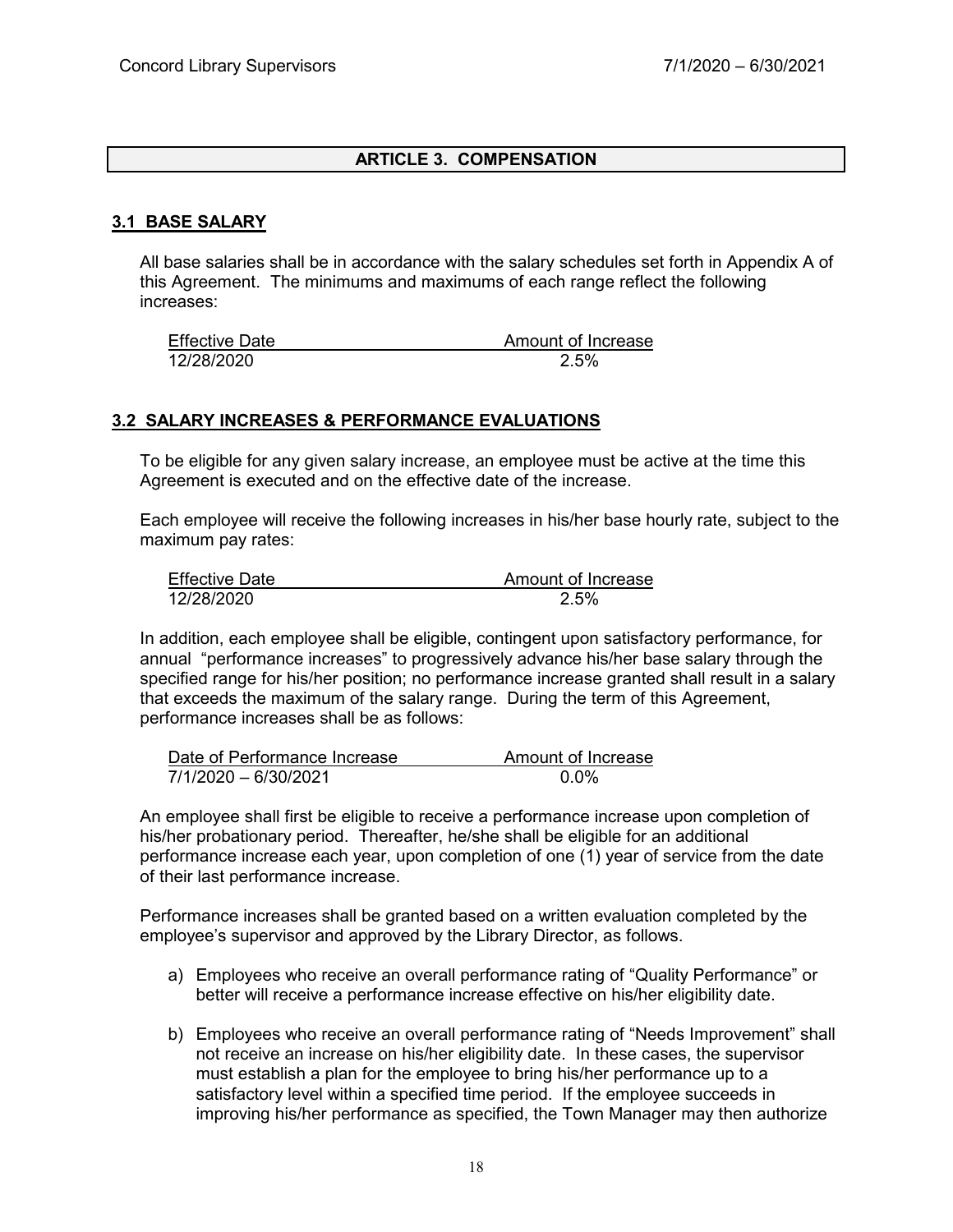a performance increase. Based on the individual circumstances, the salary increase may be granted retroactively to the date that it was originally due, or as of the date the employee's performance was found to be satisfactory.

c) Employees who receive an overall performance rating of "Unsatisfactory" shall not receive an increase on his/her eligibility date. In these cases, the supervisor must establish a plan for the employee to bring his/her performance up to a satisfactory level within a specified time period. A performance increase may not be granted until the employee's next eligibility date.

If an employee is denied an increase, the reasons for such denial shall be made available to the employee in writing in the performance evaluation, and such denial shall be subject to the provisions of the grievance procedure up to Town Manager's level.

If the Town intends to alter the forms used, or the process followed, for performance evaluations, the Town shall provide the Union with an opportunity to provide input prior to implementing such changes.

# **3.3 LONGEVITY PAY**

In recognition of long-term service, each employee whose regular hours consist of at least twenty (20) per week shall have longevity pay incorporated into his/her regular rate of pay in accordance with the following schedule:

| Length of Service | Annualized Amount* | <b>Hourly Longevity Rate</b> |
|-------------------|--------------------|------------------------------|
| 5 years           | \$125              | \$0.06                       |
| 10 years          | \$250              | \$0.12                       |
| 15 years          | \$400              | \$0.19                       |
| 20 years          | \$600              | \$0.29                       |

\* Provided for illustrative purposes only

Longevity pay shall begin at the beginning of the work day on the employee's service date following completion of the specified years of service.

Length of service for the purposes of longevity pay shall be counted from the date the employee began regular employment of at least twenty (20) hour per week, less any period during which service credit was not earned due to an unpaid leave of absence. In addition, employees will be given service credit for the following:

- 1. Any temporary employment by the Town during which the employee's work schedule was at least 20 hours per week and which immediately preceded the employee's date of regular hire with no break in service.
- 2. Any service for which the employee was given credit for the purposes of longevity prior to July 1, 2012.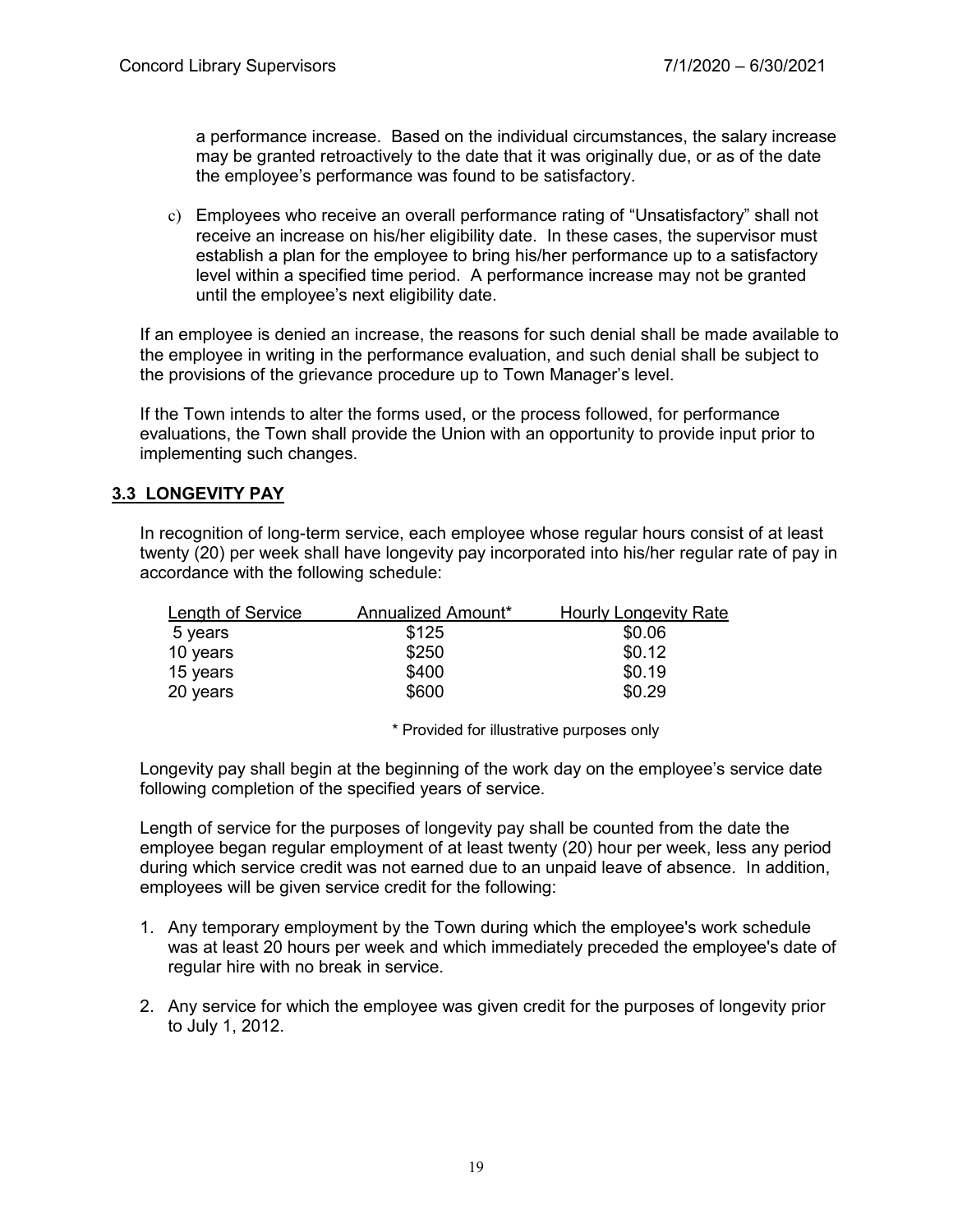# **3.4 TEMPORARILY WORKING OUT OF GRADE**

# **3.4.1 Service in Lower Graded Position**

When an employee is temporarily assigned the duties of a position classified in a lower pay grade than the position in which he/she performs regular service, he/she shall continue to be compensated at his/her regular rate of pay. Such pay provisions shall not apply when an employee has voluntarily applied for or requested additional hours to temporarily fill a vacant position of a lower grade; in such cases the employee shall be offered a temporary blended rate based on the number of hours to be worked in, and the pay rate of, each position.

# **3.4.2 Service in Higher Graded Position**

When an employee is temporarily assigned, with written approval of the Town Manager, to the majority of the significant duties of a position classified in a higher pay grade than the position in which he/she performs regular service, he/she shall receive additional compensation commencing on the twentieth  $(20<sup>th</sup>)$  consecutive working day of actual service in the higher position. Compensation shall ordinarily be 5% above the employee's base pay rate, but not less than the minimum nor more than the maximum of the higher position's salary range. The higher pay rate shall apply to any overtime worked in the higher classification (when eligible), but shall not apply to any paid leave taken or accrued during the acting assignment, unless authorized by the Library Director.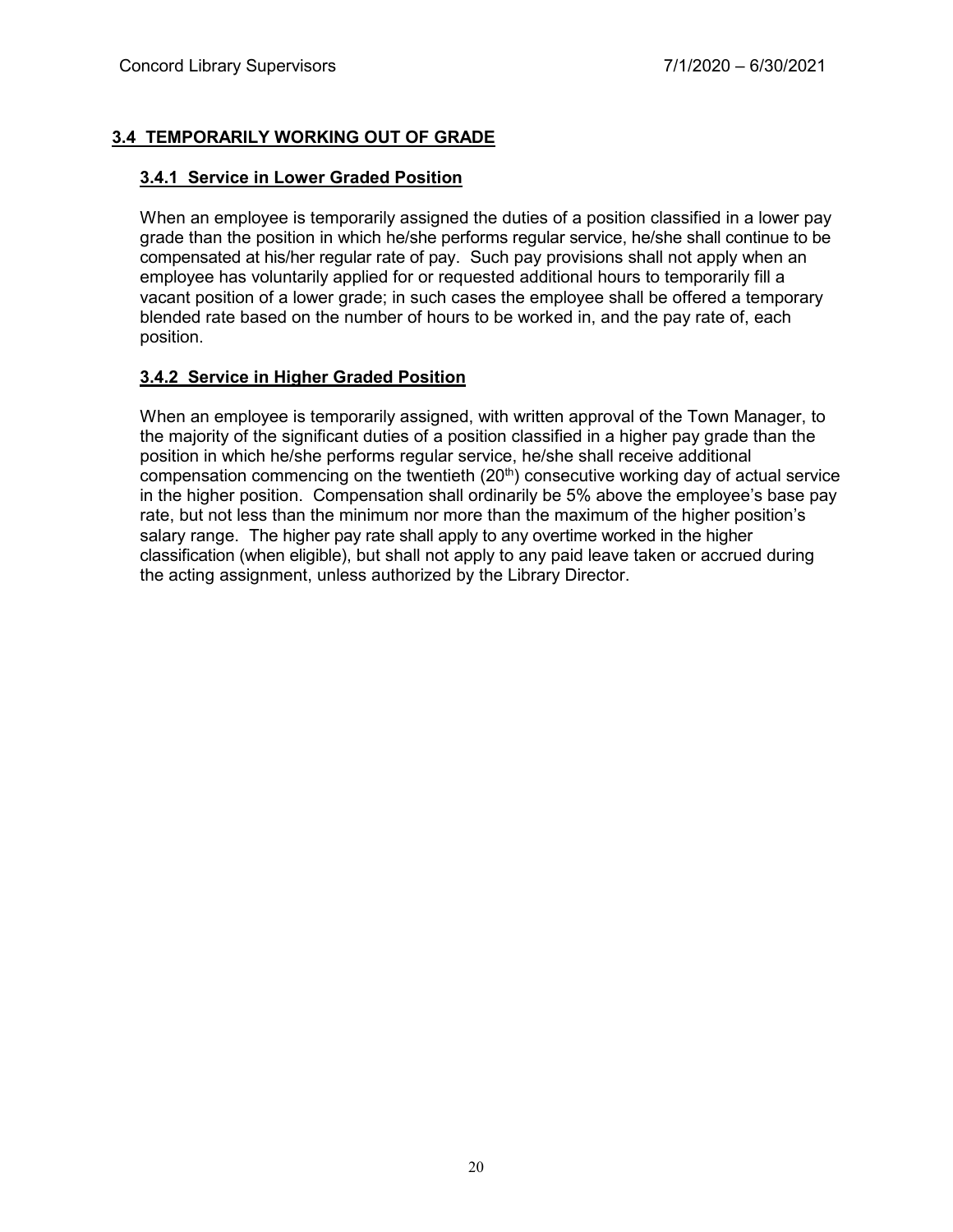# **ARTICLE 4. LEAVES – PAID & UNPAID**

#### **4.1 ELIGIBILITY FOR PAID LEAVE**

Each employee whose regular hours consist of at least twenty (20) per week shall qualify for paid leave as described in this Article. Such an employee shall be referred to as an "eligible employee" for the purposes of this Article.

#### **4.2 HOLIDAYS**

#### **4.2.1 Holiday Leave Earned**

Each eligible employee shall earn paid holiday leave. To qualify for any given paid holiday, an employee must be on paid status on his/her last regularly scheduled work day immediately preceding the holiday and on his/her first regularly scheduled work day immediately following the holiday.

One (1) day of paid holiday leave shall be granted for each of the following days:

New Year's Day **Internal Contract Contract Contract Contract Contract Contract Contract Contract Contract Contract Contract Contract Contract Contract Contract Contract Contract Contract Contract Contract Contract Contract** Memorial Day **Last Monday in May** Independence Day **July 4** Veterans' Day Christmas Day December 25

Holidays: Observed On:

Martin Luther King Day Third Monday in January Presidents' Day Third Monday in February Patriot's Day **Monday Designated by the Commonwealth** Labor Day **First Monday in September** Columbus Day **Second Monday in October**<br>
Veterans' Dav Thanksgiving Day Fourth Thursday in November Day After Thanksgiving Day After Thanksgiving

For the purposes of holiday leave, one day shall be equal to one-fifth of an employee's regular hours per week.

#### **4.2.2 Holiday Observance**

Holidays which fall on a Saturday shall be observed on the preceding Friday and holidays which fall on a Sunday shall be observed on the following Monday.

When a holiday is observed on an eligible employee's regularly scheduled day off, that employee should, whenever possible, receive equivalent holiday time off on another day within that same workweek. If such time off cannot be granted during that same workweek due to departmental work demands, the employee shall be granted equivalent time off to be used at any other time within that fiscal year.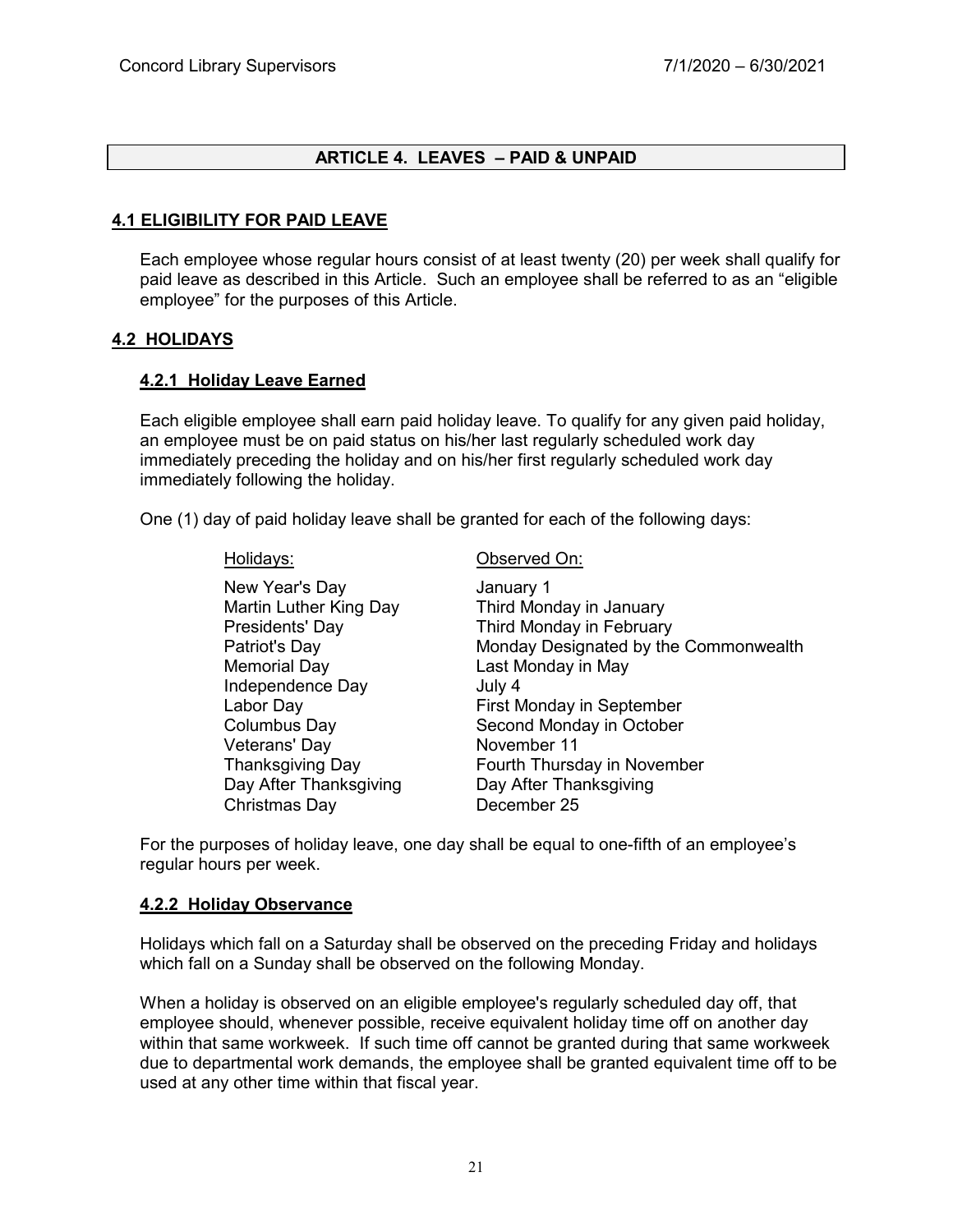# **4.2.3 Holidays on Which the Library is Closed Two Days**

If, due to a holiday falling on a weekend, the Library is closed for two (2) days, all staff will take the day of observance as their paid holiday. In order to receive full pay for that workweek, eligible employees will be scheduled to work additional hours on another day in that workweek to make up for any missed hours on the second day. Alternatively, an employee may use accrued vacation or personal leave in lieu of an adjusted schedule if he/she notifies his/her supervisor at least two (2) weeks prior to the holiday; a request to use accrued leave may be submitted less than two (2) weeks prior and will be granted if the supervisor feels the schedule can accommodate a change.

# **4.2.4 Other Closures Related to Holidays**

Unless employees are notified otherwise at least 30 days in advance, the Library will close as follows:

- At 1:00 p.m. on Christmas Eve
- At 6:00 p.m. on New Year's Eve
- All day on Easter

Any eligible employee who:

- 1. works at least half of his/her regular hours on Christmas Eve, and
- 2. does not take leave for any part of his/her shift,

will receive regular pay without being charged accrued leave for any time s/he is released from work due to the early closure. With the Library Director's or his/her designee's approval, an employee's start and stop times may be adjusted within the same day in order for the employee to meet the eligibility requirements for pay without use of leave time for closed hours.

Any eligible employee who is regularly scheduled to work during those closed hours will be scheduled to work additional hours during that workweek in order to receive full pay for that workweek; alternatively, the employee may use accrued vacation or personal leave in lieu of an adjusted schedule if he/she notifies his/her supervisor at least two (2) weeks prior to the closure; a request to use accrued leave may be submitted less than two (2) weeks prior and will be granted if the supervisor determines that service levels will not be compromised by the change.

# **4.2.5 Holidays During Paid Leave Periods**

During a period of paid leave, an employee shall be paid holiday pay for any hours for which he/she is eligible rather than being charged for any other type of leave for those hours.

# **4.2.6 Holidays Worked**

An employee may only work on a holiday with the Library Director's approval.

When an hourly employee is required to work on New Year's Day, Christmas Day or Thanksgiving Day, s/he will receive two (2) times his/her hourly rate of pay in addition to any holiday pay for which s/he may be eligible. When an hourly employee is required to work on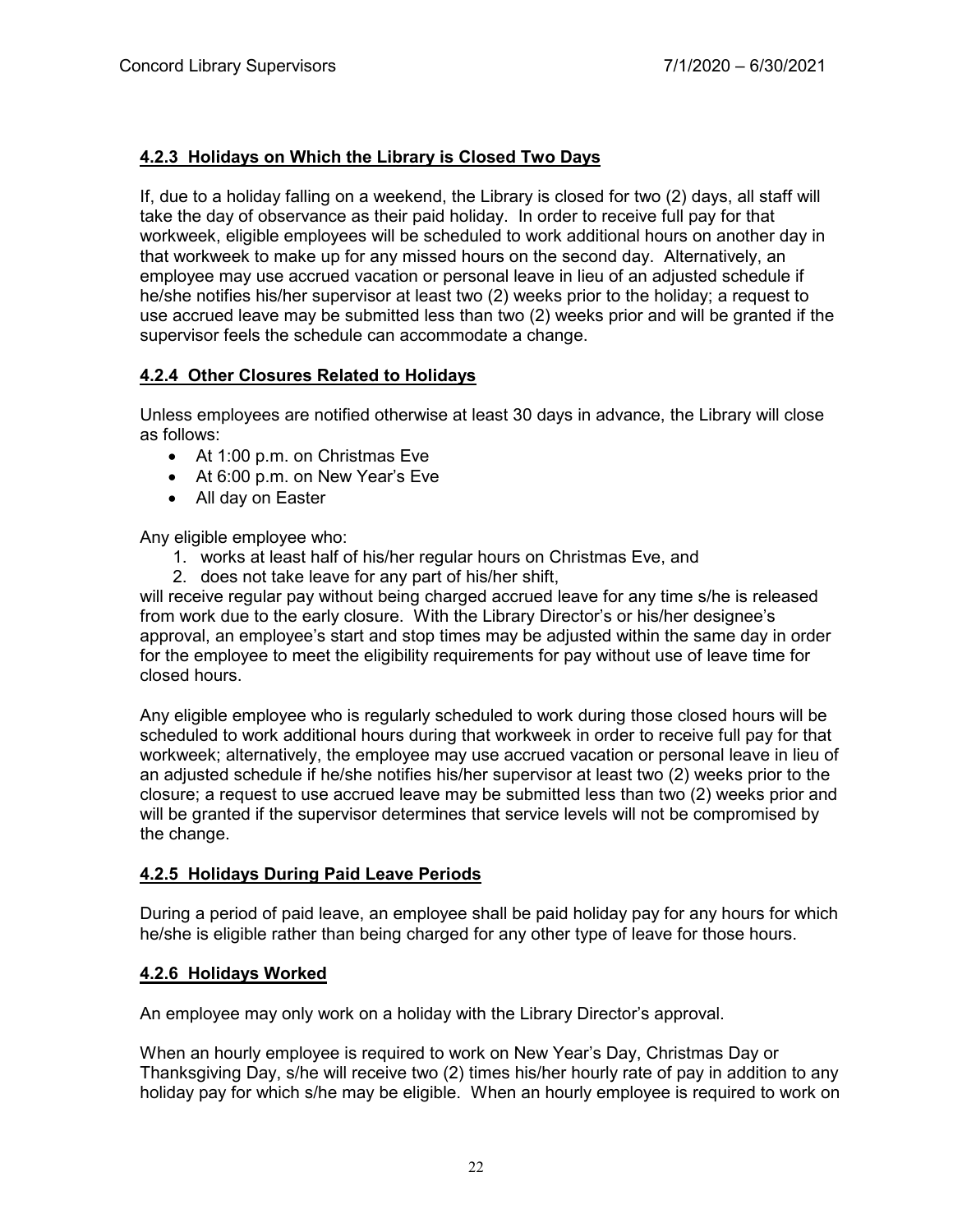any other observed holiday, s/he shall receive one and one-half  $(1\frac{1}{2})$  times his/her hourly rate of pay in addition to any holiday pay for which s/he may be eligible.

When an exempt employee is required by the Library Director to work on one of the abovelisted holidays, he/she will be granted compensatory time off equivalent to the time worked; any such compensatory time granted must be used within one month of the holiday.

An employee who requests to work on a holiday is not eligible for the above-described compensation, but the Library Director may, based on the circumstances, grant compensatory time off within the same workweek up to an amount equivalent to the time worked.

# **4.3 VACATION**

#### **4.3.1 Accrual of Vacation Leave**

Each eligible employee shall accrue paid vacation leave as outlined in the following schedule:

| <b>Years of Service</b>     | Vacation Accrued per Month*    |
|-----------------------------|--------------------------------|
| First 5 years               | $1/12^{th}$ of 15 days         |
| from the $5th$ anniversary  | $\frac{1}{12^{th}}$ of 17 days |
| from the $8th$ anniversary  | $\frac{1}{12^{th}}$ of 20 days |
| from the $20th$ anniversary | $1/12^{th}$ of 25 days         |

\* The amount of the monthly accrual is adjusted in December and June to account for rounding during preceding months.

For the purposes of vacation leave accrual, one day shall be equal to one-fifth of an employee's regular hours per week.

Service for the purposes of vacation accrual shall be counted from the date of hire as an eligible Town employee, less any period during which service credit was not earned due to an unpaid leave of absence. In addition, employees will be given service credit for the following:

- 3. Any temporary employment by the Town during which the employee's work schedule was at least 20 hours per week and which immediately preceded the employee's date of regular hire with no break in service.
- 4. Any service for which the employee was given credit for the purposes of longevity prior to July 1, 2012.

Vacation accrual for the first and last months of an individual's employment shall be prorated on a calendar day basis to the date of hire or termination, as appropriate.

When an employee's vacation accrual increases, the accrual for that month shall be calculated as a weighted average of the number of calendar days at the previous accrual rate and the number of calendar days at the new accrual rate.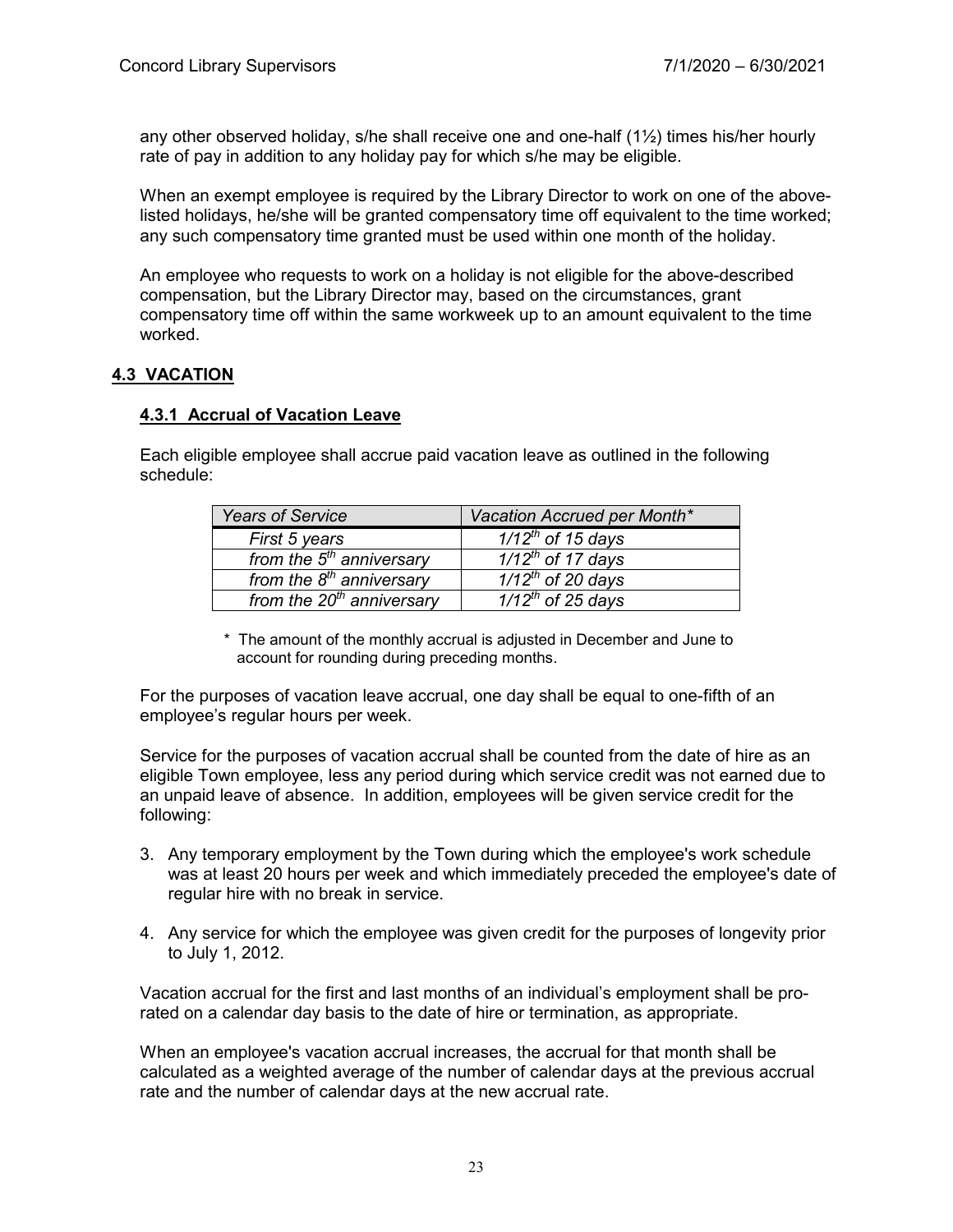# **4.3.2 Maximum Vacation Accrual**

Accumulation of vacation hours is limited to a maximum of the employee's annual accrual level, plus five (5) days. At the end of any given month, each employee will forfeit any hours exceeding the maximum allowed. In unusual circumstances, such forfeiture may be waived by the Town Manager provided that a written request is submitted to the Library Director no later than forty-five (45) days after the date that hours over the maximum would have been accrued.

# **4.3.3 Availability of Vacation Leave Accrual for Use**

Vacation leave is earned and available for use at the end of each calendar month, except that no employee may take vacation until he/she has completed six (6) months of service, unless authorized in advance by the Library Director.

No vacation leave shall be granted to an employee in advance of his/her accrual of such leave, unless authorized in advance by the Town Manager. Any employee who wishes to request unearned paid vacation leave must submit a request and authorization form (Appendix B) which specifically authorizes the Town to, at the time of termination, deduct the total dollar value of any vacation time taken but not yet accrued from his/her last paycheck(s).

# **4.3.4 Approval of Vacation Leave**

Whenever possible, vacation leave for a block of time consisting of two (2) weeks or more should be requested a minimum of thirty (30) calendar days prior to the start of the vacation leave and shorter periods of leave should be requested at least two (2) weeks in advance. However, requests submitted at any time may be approved at the discretion of the Library Director or his/her designees.

The Library Director, supervisors, and employees are expected to work cooperatively to resolve conflicting vacation requests. The Library Director or supervisor may deny vacation leave if the employee's absence at the requested time could unduly disrupt departmental operations or otherwise adversely affect the Library. If a request is denied, the employee, supervisor and Director will work cooperatively to find a substitute time for leave that is agreeable to all parties.

Any vacation leave used for reasons qualifying as FMLA (Family and Medical Leave Act) leave will count towards an employee's FMLA entitlement and must be reported to the Human Resources Department.

# **4.3.5 Pay for Unused Vacation Upon Termination**

When employment is terminated, the employee shall be paid for all unused vacation hours accrued up to the last day worked, subject to the maximum accrual provisions and less any personal time used but not accrued, or shall have pay deducted from his/her check equal to any vacation leave used in advance of accrual.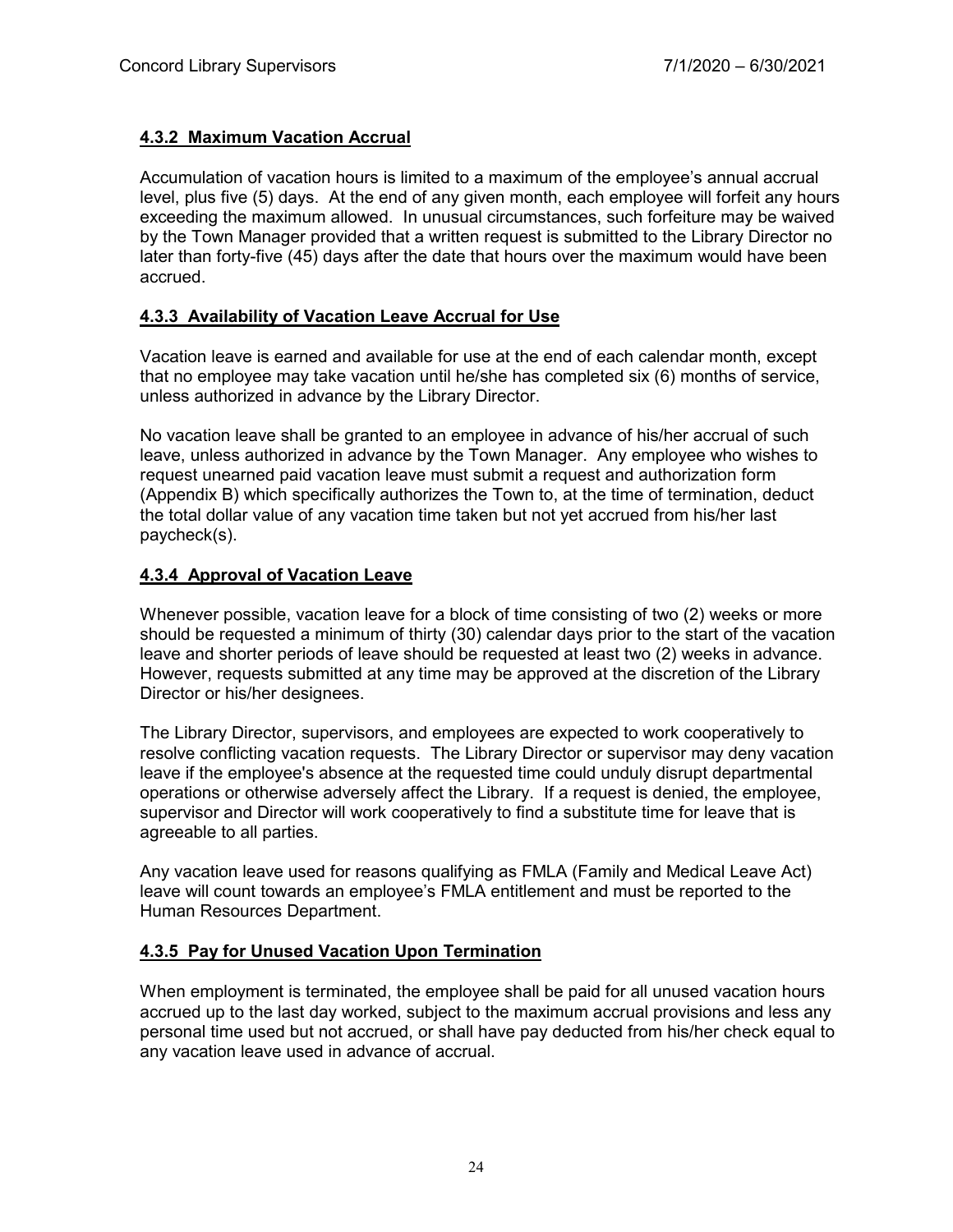# **4.4 SICK LEAVE**

# **4.4.1 Accrual of Sick Leave**

Each eligible employee shall accrue one (1) day of sick leave for each month of active employment. For the purposes of sick leave accrual, one day shall be equal to one-fifth of an employee's regular hours per week.

Sick leave accrual for the first and last months of an individual's employment shall be prorated on a calendar day basis to the date of hire or termination, as appropriate.

There is no maximum on the amount of sick leave that may be accumulated.

#### **4.4.2 Availability of Sick Leave Accrual**

Sick leave is earned and available for use at the end of each calendar month. No sick leave shall be granted to an employee in advance of his/her accrual of such leave.

#### **4.4.3 Use of Sick Leave**

Sick leave is generally granted to employees for protection against loss of pay due to their own physical or mental personal illness or injury and to attend medical appointments with health care professionals.

Up to five (5) sick days per fiscal year may be used by an employee when his/her personal attendance is necessary during an immediate family member's illness or recovery from injury. For the purposes of this type of sick leave use, immediate family member shall be defined as an employee's spouse, parent, or child (by birth or adoption) whether or not these individuals reside with the employee, and any other individual of dependent relationship residing with the employee. Use of more than (5) days of an employee's accumulated sick leave for the purpose of caring for a family member may be approved by the Town Manager in the event of serious, long-term illness or injury.

When an employee uses sick leave for a family member/dependent as described above, he/she must identify the leave as "family sick leave" at the time it is taken so it can be counted and recorded accurately.

The Library Director may require medical certification of any illness or injury when the Town can show that the employee has a documented unusual pattern or documented high use of sick leave, or has an articulable reason for questioning the validity of the sick leave use. In addition, the Library Director, at his/her discretion, may verify an employee's absence from work for sick leave purposes by means other than medical certification.

The Library Director may also require medical certification prior to an employee's return to work after an illness lasting more than three (3) days or after an injury to ensure that the employee is physically capable of performing his/her duties.

Any employee who uses sick leave for purposes other than those described above shall be subject to disciplinary action.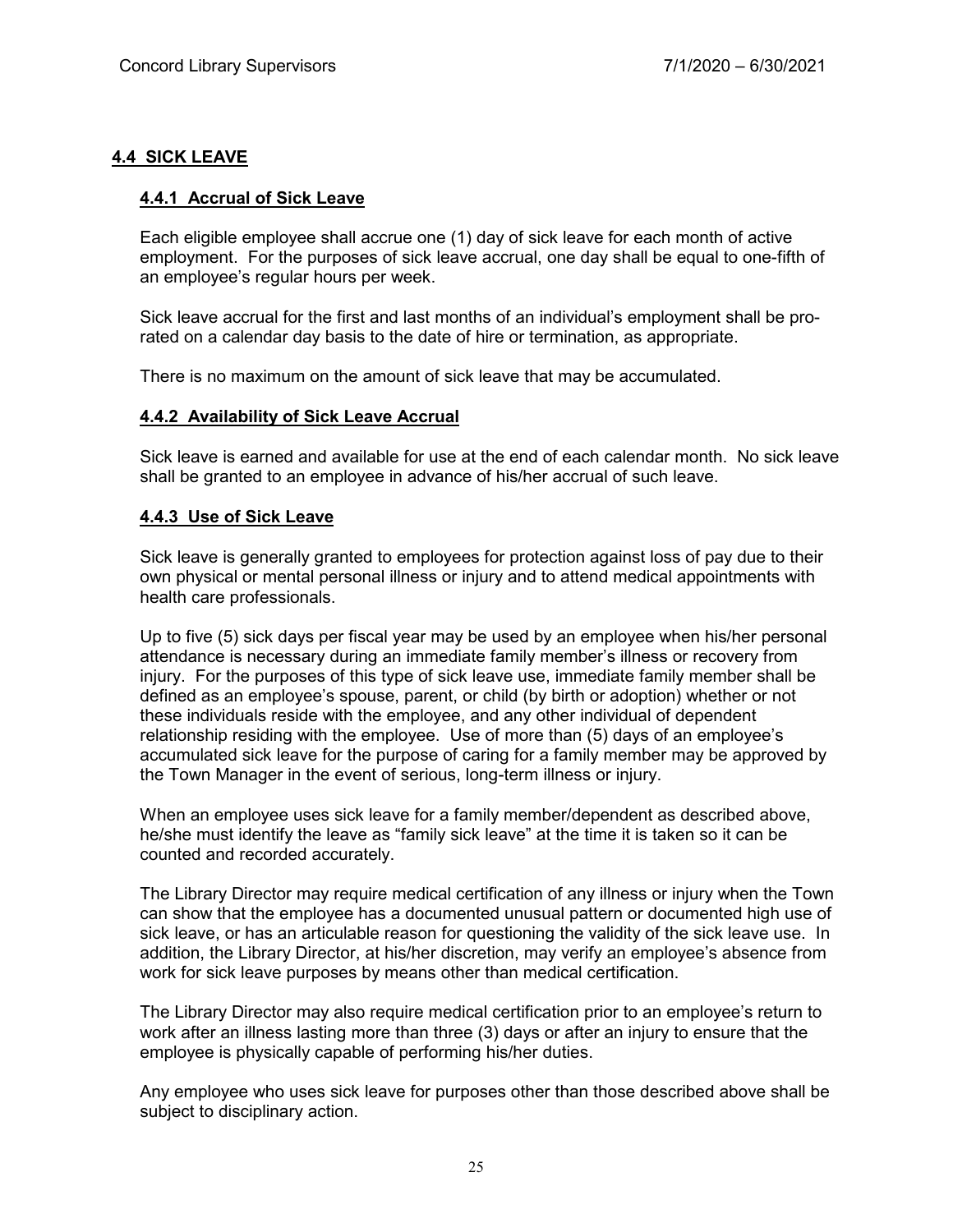# **4.4.4 Pay for Unused Sick Leave Upon Termination**

Unused sick leave shall not be paid off when an employee terminates or retires from employment with the Town, except as provided below.

When an employee who was hired as an eligible employee for the Library prior to July 1, 1992 retires from Town employment immediately upon his/her termination of employment, he/she shall be paid for 50% of the accumulated sick leave balance he/she holds at the date of retirement, up to a maximum of 62 days of pay (i.e., 50% of 124 days of accumulated sick leave). Employees hired or rehired on or after July 1, 1992, shall not be eligible for sick leave payoff upon retirement.

In the event of an employee's death while on the payroll of the Town (prior to retirement), his/her designated beneficiary shall be paid 50% of his/her accumulated sick leave at the date of his/her death, up to a maximum of 62 days of pay (i.e., 50% of 124 days of accumulated sick leave), if the deceased was hired as an eligible employee for the Library prior to July 1, 1992.

"Retirement" as used in this section shall mean when an individual begins to collect a retirement pension as an active Town retiree. An employee who voluntarily takes deferred retirement or otherwise leaves Town service is not eligible for payment of accumulated sick leave.

# **4.5 PERSONAL LEAVE**

# **4.5.1 Accrual of Personal Leave**

Each eligible employee shall earn one (1) day of paid personal leave on the following dates each year:

- o July 1
- o November 1
- o March 1

New employees shall be granted one (1) day upon hire provided he/she begins work at least two (2) months prior to the date the next personal day is to be earned.

Accumulation of personal leave hours is limited to a maximum of three (3) days; no leave will accrue beyond the maximum.

For the purposes of personal leave accrual, one day shall be equal to one-fifth of an employee's regular hours per week.

# **4.5.2 Availability of Personal Leave Accrual**

Personal leave may be used as of the date earned. No personal leave shall be granted to an employee in advance of his/her accrual of such leave.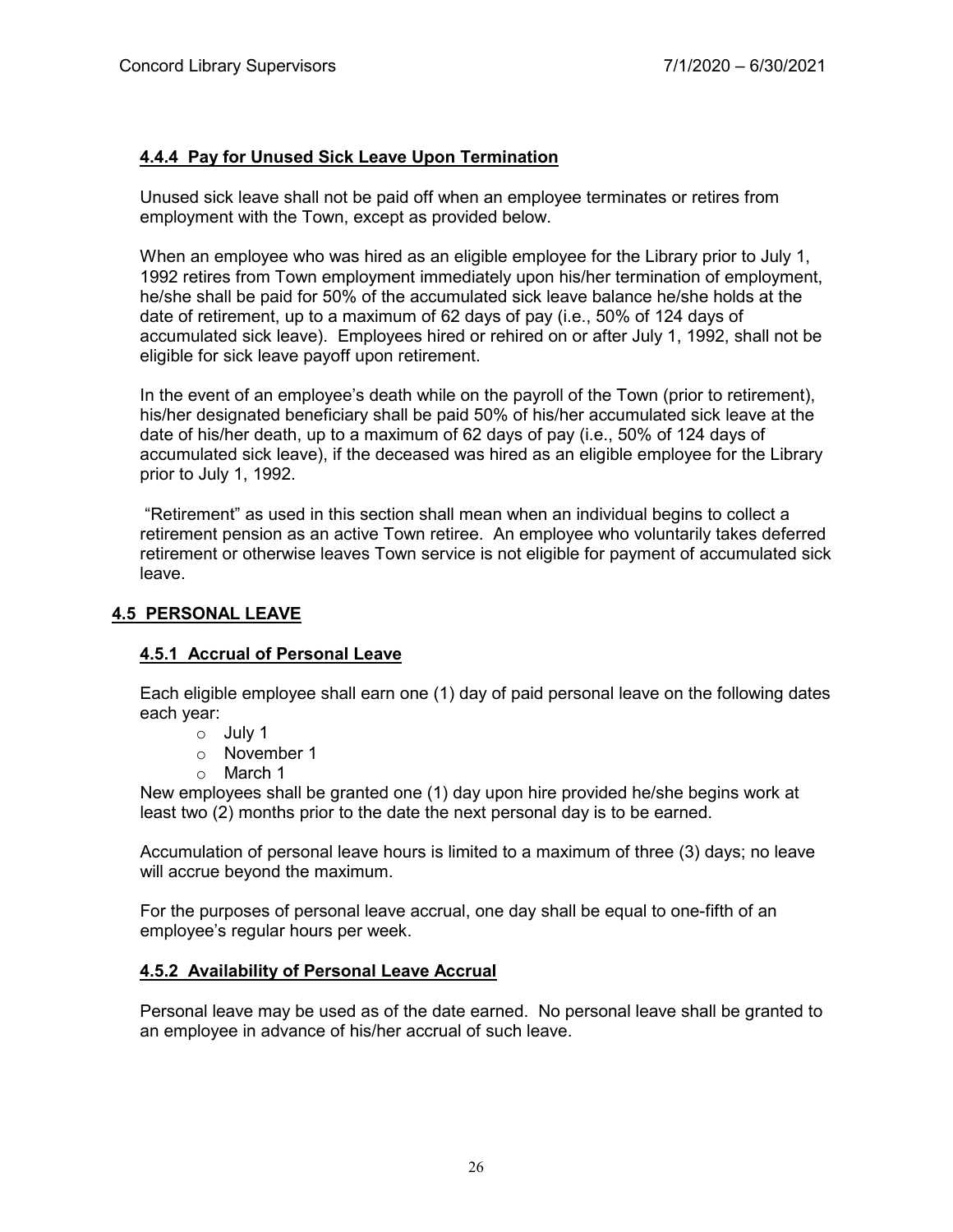# **4.5.3 Approval and Use of Personal Leave**

Personal leave may be used by the employee for any personal reason. The scheduling of personal leave, however, must be approved by the Library Director or his/her designee. Whenever possible, personal leave for scheduled events should be requested at least two (2) weeks in advance; but requests submitted at any time may be approved at the discretion of the approval authority.

# **4.5.4 Forfeiture of Personal Leave Upon Termination**

Unused personal leave is not subject to payment to an employee upon the end of his/her employment.

# **4.6 BEREAVEMENT LEAVE**

Up to three (3) days of paid leave shall be granted by the Library Director to an eligible employee when such leave is needed due to the death of the employee's spouse, parent, parent-in-law, grandparent, sibling, child (including adopted children, stepchildren, foster children or legal wards), grandchild, or member of the immediate household with whom the employee has financial and emotional interdependence. Under certain circumstances and upon the Library Director's request, the Town Manager may, in his or her sole discretion, grant one (1) additional day of paid bereavement leave to an employee. Such approval shall be based on merits of the specific instance and any decision under this section shall in no way establish precedent for future decisions.

For the purposes of bereavement leave, one day shall be equal to one calendar day on which the employee is regularly scheduled to work, regardless of the number of hours scheduled.

# **4.7 TIME OFF FOR EMPLOYEES NOT ELIGIBLE FOR PAID LEAVE**

During each year of employment, employees whose regular hours consist of less than twenty (20) per week shall be granted unpaid days off, as approved by the Library Director or his/her designee, up to the following amounts for the purposes described:

- Rest and Relaxation = 10 regular work days
- Personal Business = 3 regular work days
- Personal Illness/Injury = 5 regular work days

The Library Director may approve up to 5 additional days of unpaid leave based on operational needs of the position and the need involved; any unpaid leave beyond the limits described above may only be granted with advance approval of the Town Manager.

#### **4.8 MILITARY LEAVE**

The Town shall comply with all applicable federal and state regulations that provide paid and/or unpaid military leave, including M.G.L. Chapter 33, Section 59, which has been adopted by the Town. An employee may elect to voluntarily use any of his/her accrued paid leave to cover periods of military leave that would otherwise be unpaid by the Town.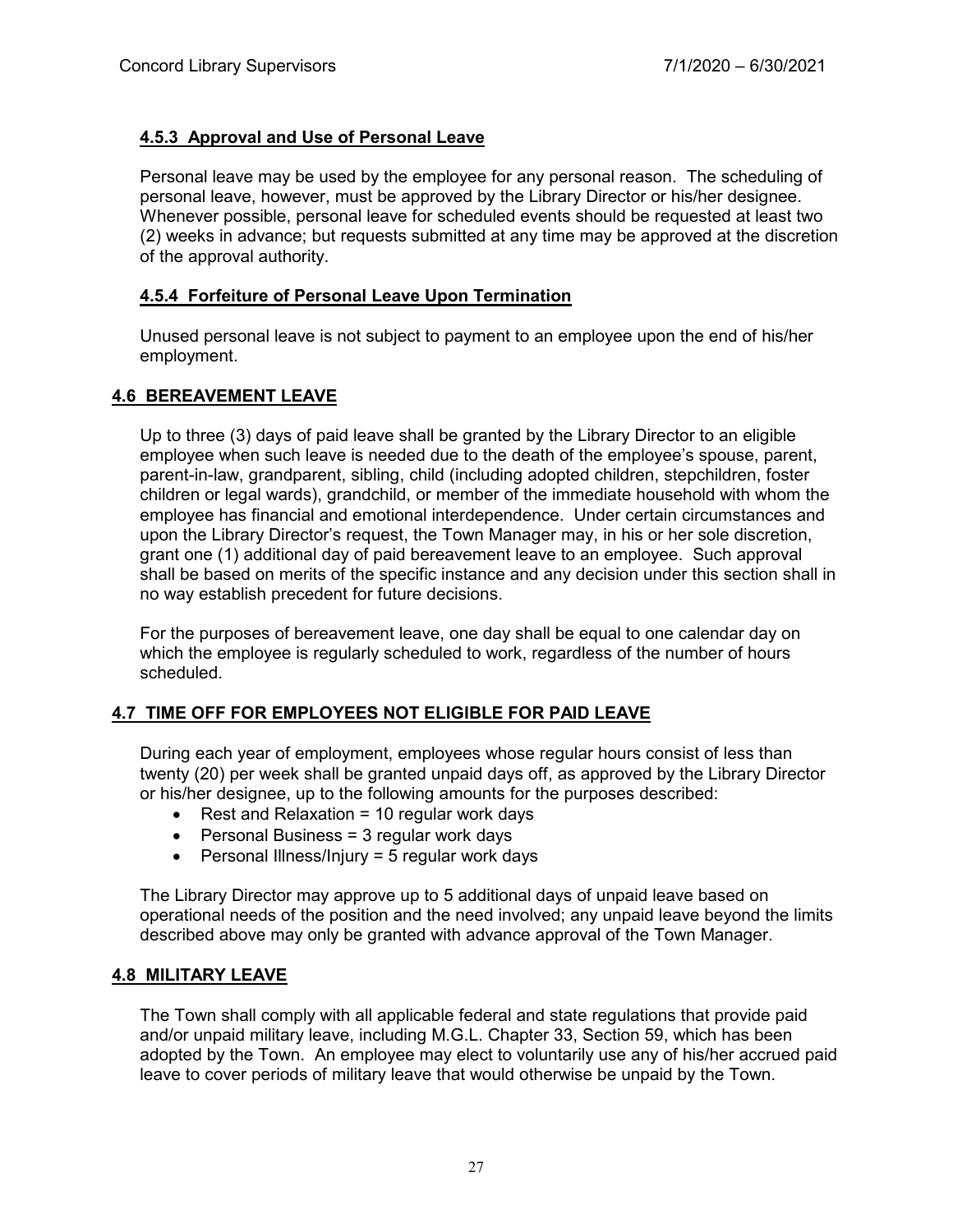An employee who requires leave to meet his/her military commitments must notify the Library Director in writing of the need for such leave as soon as practicable.

# **4.9 JURY DUTY & COURT APPEARANCES**

# **4.9.1 Jury Duty**

An employee who is called for jury duty on a regularly scheduled work day must advise the Library Director within one week of receiving notice from the Court. The employee will be released from work in order to serve on jury duty; however, if he/she is released from jury duty in any given day with sufficient time to report to work and perform at least two (2) hours of his/her remaining scheduled hours, he/she must do so.

An employee will not be required to work on his/her last day of juror service if released by the Court after 4:00 p.m.

Each employee who misses regularly scheduled work due to Jury Duty will receive his/her regular pay for the first three (3) days of jury duty. For fourth and subsequent days of such juror service, the employee shall be paid the difference between the amount received as juror compensation, less any juror travel allowance, and the employee's regular wages.

# **4.9.2 Court Appearances**

Employees when required by subpoena to testify in state or federal court on matters which occurred while performing official duties during paid work hours will receive their normal rate of pay and agree to promptly sign over to the Town any compensation received for such testimony.

#### **4.10 FAMILY AND MEDICAL LEAVE**

The Town will comply with the requirements of the Federal Family and Medical Leave Act of 1993 (FMLA), as may be amended, which allows FMLA-eligible employees up to twelve (12) weeks of leave time each year for specific reasons stated in the Act and up to twenty-six (26) workweeks during a single 12-month period for military caregiver leave as described in the Act.

FMLA (Family and Medical Leave Act) Leave may consist of either or both paid and unpaid leave; the Town may require that any paid leave used for reasons qualifying as FMLA Leave count towards an employee's FMLA entitlement.

# **4.11 UNPAID LEAVES OF ABSENCE**

Unpaid leave for a purpose that is not guaranteed to an employee by law may be granted at the sole discretion of the Town Manager. Requests for such leaves must be submitted in writing as far in advance as possible.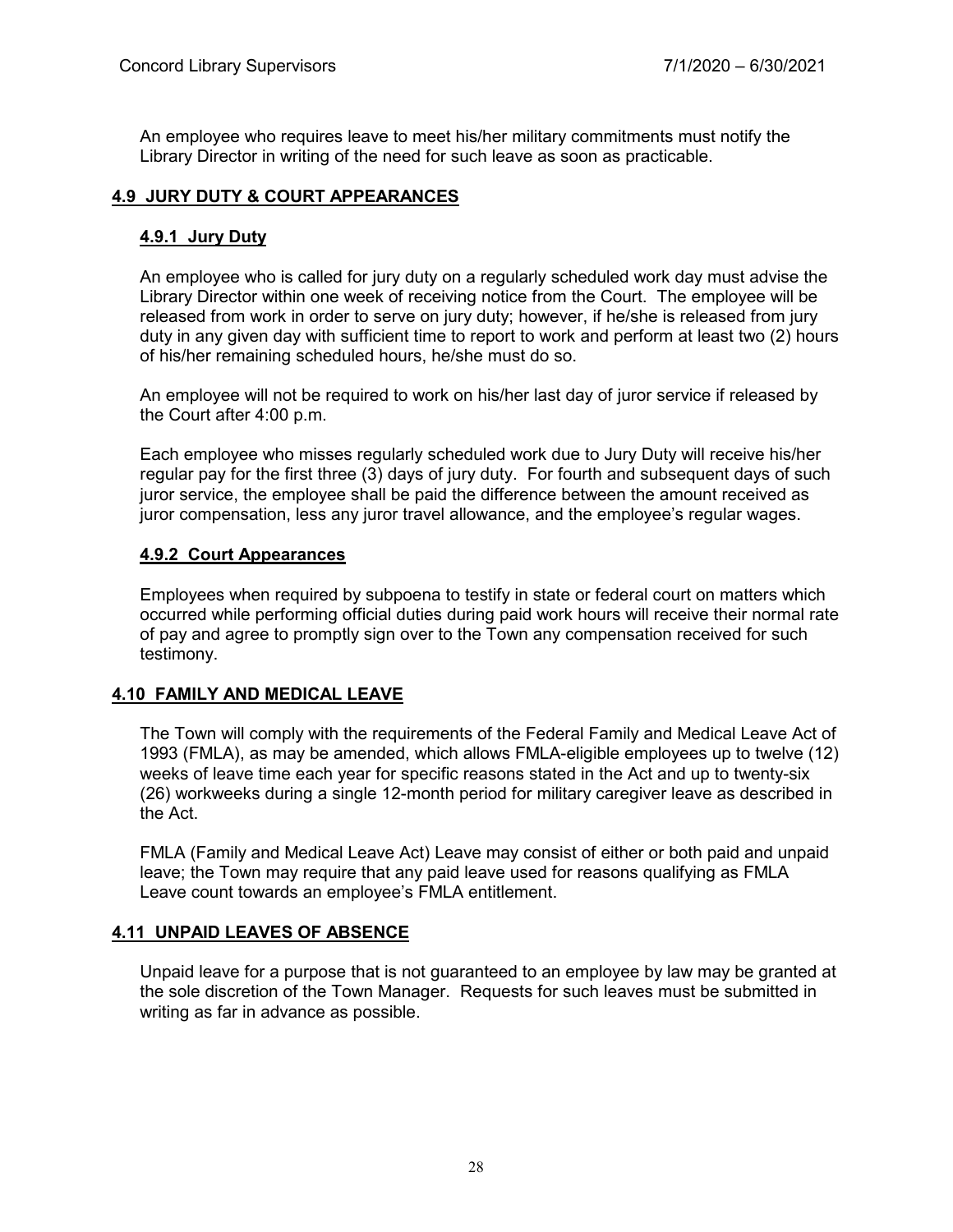# **4.12 EFFECTS OF UNPAID LEAVES OF ABSENCE (FMLA & NON-FMLA)**

#### **4.12.1 Leave Accruals**

Unpaid leaves of absence of thirty (30) calendar days or less shall not affect an employee's leave accruals. However, after the thirtieth (30th) calendar day of an unpaid leave of absence, the employee will not accrue additional vacation, sick, or personal leave. If an employee has more than one unpaid leave for the same purpose, the 30 calendar days shall be counted on an accumulated basis.

# **4.12.2 Service Credit**

Unpaid leaves of absence of thirty (30) calendar days or less shall not affect an employee's service credit for purposes of longevity pay, vacation accrual, performance evaluations, performance increases, and other service-related provisions of this Agreement. However, no service credit shall be earned by an employee after the thirtieth (30th) calendar day of an unpaid leave of absence. Therefore, an employee's anniversary date will be postponed by the number of calendar days beyond thirty (30) that the employee is on unpaid leave of absence. If an employee has more than one unpaid leave for the same purpose, the thirty (30) calendar days shall be counted on an accumulated basis.

# **4.12.3 Holiday Pay**

No holiday pay shall be granted to an employee who is on unpaid leave of absence on the last working day before the holiday or the first working day after the holiday.

# **4.13 SMALL NECESSITIES LEAVE**

The Town will comply with the requirements of the Massachusetts Small Necessities Leave Act (SNLA), M.G.L. c. 149, s.52D, as may be amended, which allows SNLA-eligible employees up to a total of 24 hours of leave during any 12-month period for the following purposes:

- 1. to participate in school activities directly related to the educational advancement of a son or daughter of the employee, such as parent-teacher conferences or interviewing for a new school;
- 2. to accompany the son or daughter of the employee to routine medical or dental appointments, such as check-ups or vaccinations;
- 3. to accompany an elderly relative of the employee to routine medical or dental appointments or appointments for professional services related to the elder's care, such as interviewing at nursing or group homes.

SNLA leave may consist of either or both paid and unpaid leave. The Town may require employees to substitute accrued paid leave for any leave provided under the SNLA.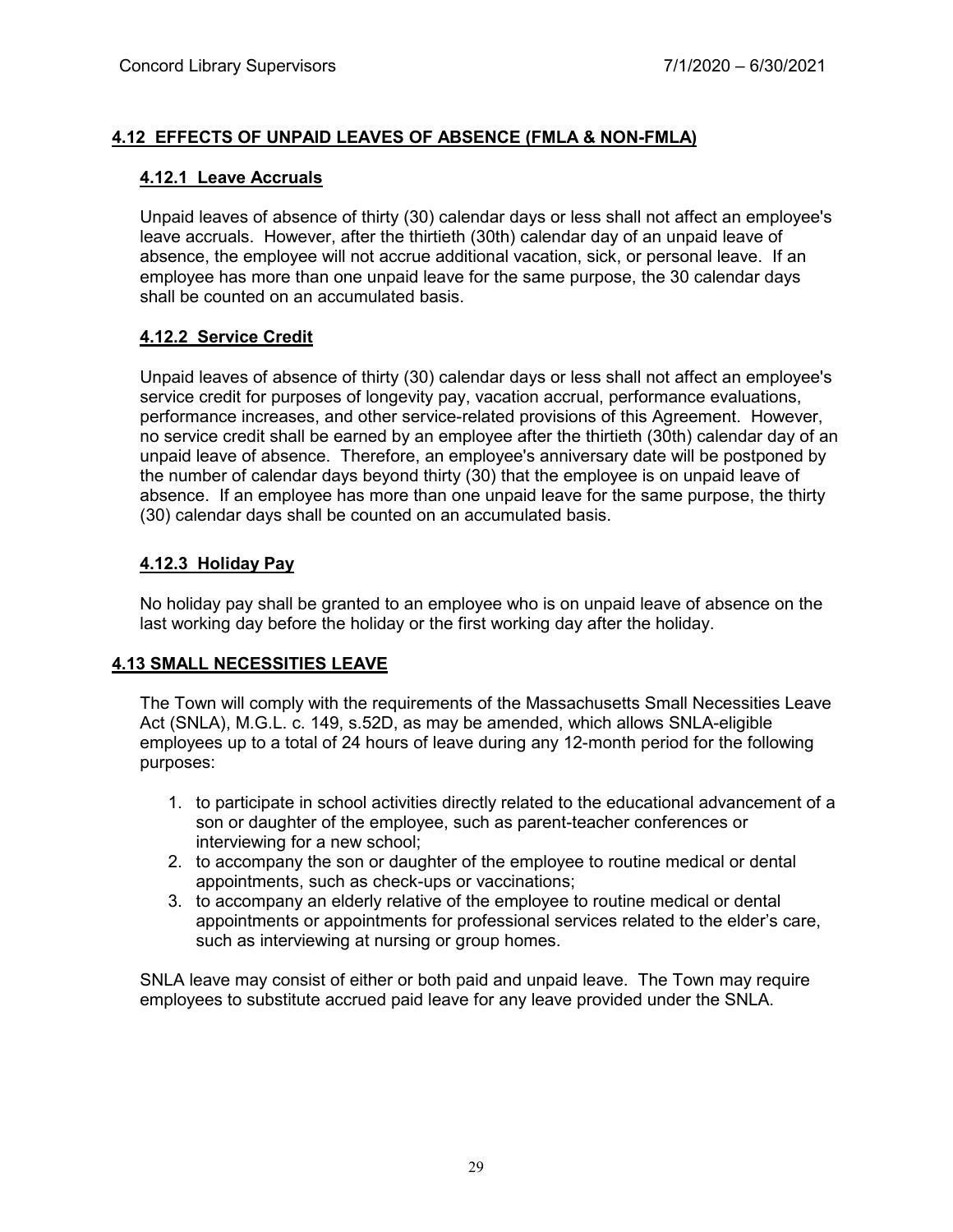# **4.14 WORKERS' COMPENSATION LEAVE**

# **4.14.1 Report of Work-Related Injury or Illness**

An employee injured while performing his/her official duties on behalf of the Town, or who becomes ill as a result of performing such duties, shall promptly submit a report of injury or illness to the Library Director or his/her designee using report forms provided by the Town.

# **4.14.2 Paid Leave of Duty for Medical Attention**

When an employee requires medical attention due to a work-related injury/illness that occurred that day, he/she will be relieved from duty without loss of pay for the portion of his/her shift during which medical treatment is being sought. The employee is required to return to work if able to do so after medical attention is received. Any additional absences from duty due to the injury/illness will be compensated only to the extent provided by the workers' compensation benefits and Section 4.14.3 of this Agreement.

# **4.14.3 Use of Paid Leave to Supplement Workers' Compensation Payments**

For any period during which an employee is absent from work due to a work-related injury or illness, he/she may use first any accumulated sick and then any other accrued leave time to supplement the difference between any workers' compensation payments and the employee's regular straight time rate of pay. As soon as possible, an injured/ill employee must advise Human Resources of his/her desire to supplement workers' compensation payments with paid leave and whether he/she wishes to reserve a certain amount of leave for future use. For any period during which paid leave is not used to supplement workers' compensation payments, the unpaid leave provisions of this Agreement apply.

# **4.14.4 Designation of FMLA for Workers' Compensation Leave**

Leave associated with a work-related injury or illness will be designated as Family and Medical Leave Act (FMLA) leave if the employee is eligible for such leave under the law.

# **4.15 UNION BUSINESS LEAVE**

One (1) members of the union negotiating committee shall be granted leave from duty with no loss of pay or benefits for attendance at contract negotiation sessions that occur during the employee's regularly scheduled work hours. The employee shall provide advance written notice to the Library Director or designee that he/she will be attending negotiation sessions so that appropriate personnel coverage can be arranged.

The grievant and one (1) union steward shall be granted leave from duty without loss of pay or benefits to attend meetings between the Town and the Union to process a grievance filed by an employee covered by this agreement when such meetings occur during the employees' regular scheduled work hours. The steward shall provide advance written notice to the Library Director or designee that they will be attending the meeting with the grievant so that appropriate personnel coverage can be arranged. The parties agree that meetings under this section only include those through Step 3 (Personnel Board) of the grievance process and do not include hearings before a fact finder, such as an arbitrator, hearing officer, etc. Leave without loss of pay or benefits shall not apply to time spent by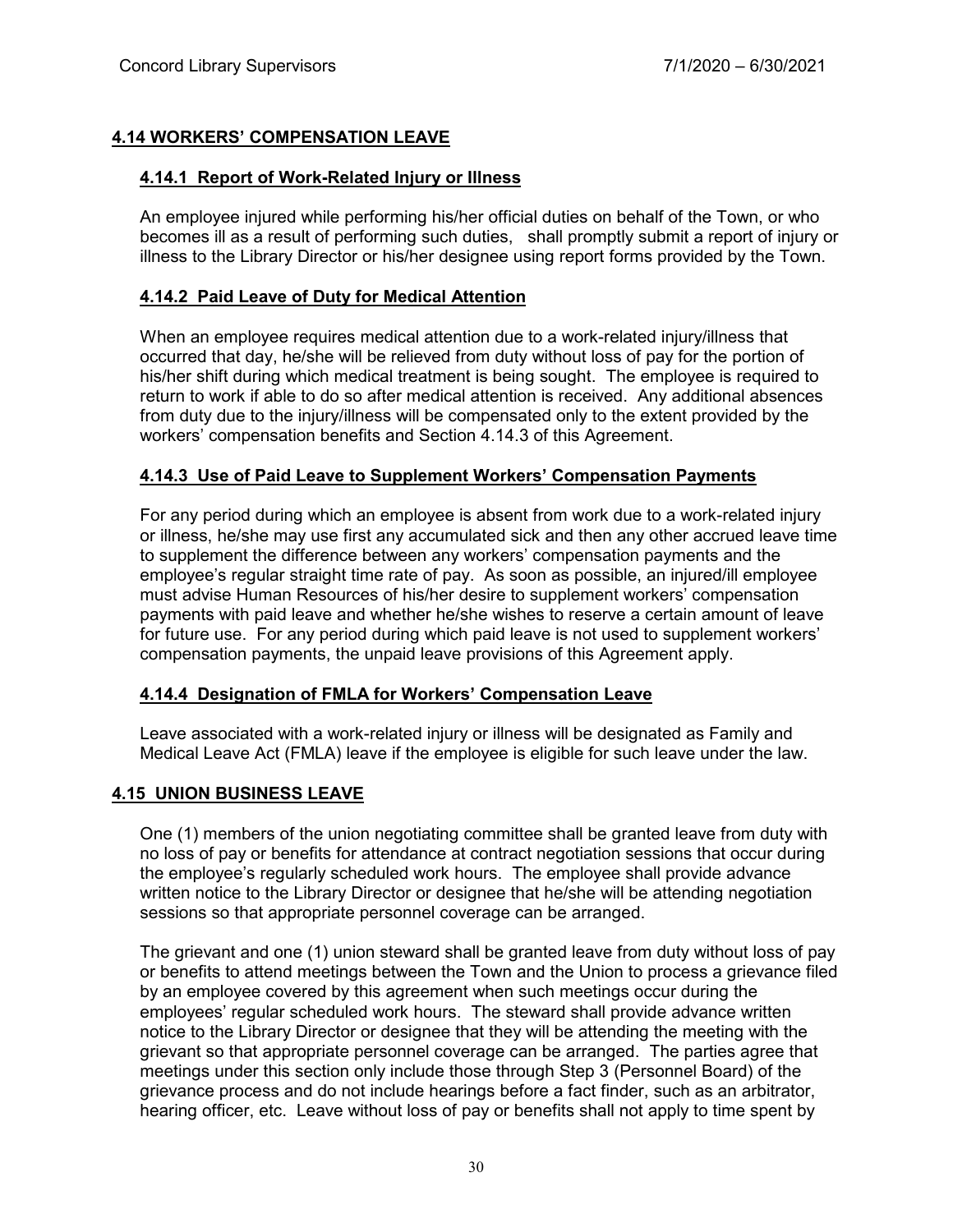the grievant and/or steward preparing for such meetings, nor to any witnesses that the Union may call to testify before a fact finder.

Unpaid leave shall be granted upon written notification given at least two weeks in advance to the Library Director or designee for attendance by no more than one (1) employee who serves as a delegate or alternate at the Massachusetts AFL-CIO, AFSCME International, or AFSCME Council 93 conventions. Attendance at these conventions shall not exceed three (3) days per fiscal year.

# **4.16 PARENTAL LEAVE**

The Town will comply with the requirements of the Massachusetts Parental Leave Act M.G.L. c. 149, s.105D, as may be amended, which entitles individuals who have been employed as a full-time employee (as determined by the law) with the Town for at least three (3) consecutive months to eight (8) weeks of parental leave for purposes related to birth or adoption as specified in the law; provided, however, any two (2) employees of the Town shall only be entitled to 8 weeks of parental leave in aggregate for the birth or adoption of the same child.

Parental leave may consist of either or both paid and unpaid leave. An employee shall only be eligible for pay if he/she is eligible to use accrued benefits such as vacation, personal, or sick leave. An employee shall not be required to use available paid leave during parental leave.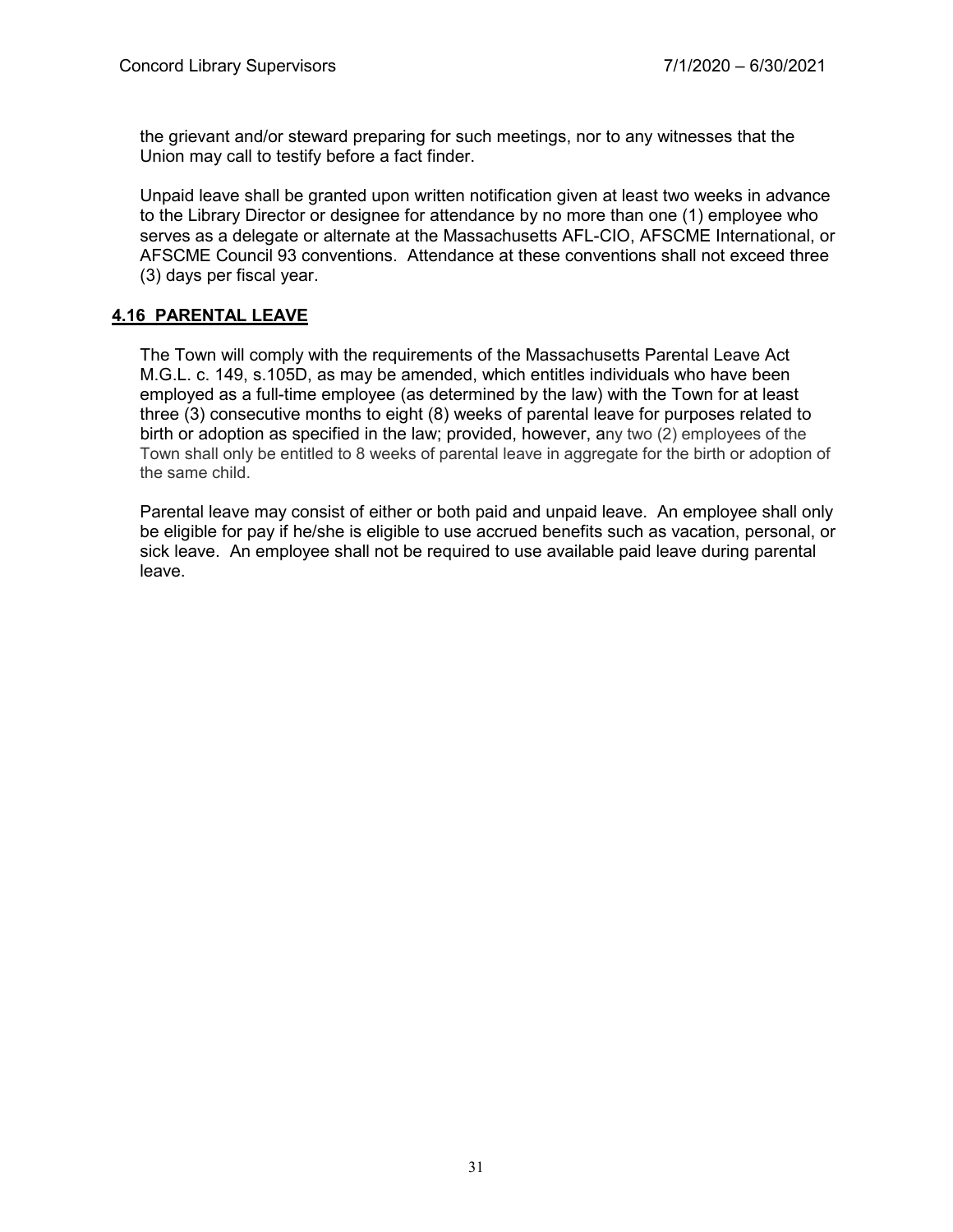# **ARTICLE 5. OTHER BENEFITS**

#### **5.1 HEALTH INSURANCE**

The Town agrees to provide health insurance in accordance with Chapter 32B of the Massachusetts General Laws.

The Town shall have the right to change health insurance providers, plans and/or benefits with at least sixty (60) days' notice, provided however, the Town will negotiate over the impact of any change in accordance with Chapter 150E of the Massachusetts General Laws or 801 CMR 52.00 of the Code of Massachusetts Regulations.

#### **5.2 EDUCATIONAL ASSISTANCE**

Employees who regularly work at least twenty-five (25) hours per week, are in good standing, and have been in continuous employment with the Town for at least one (1) year are eligible for educational assistance in accordance with the provision of the Town's Administrative Policy and Procedure #29 as last revised October 2009. The Town's decision to approve or deny a request for such assistance shall not be subject to any grievance provisions of this Agreement.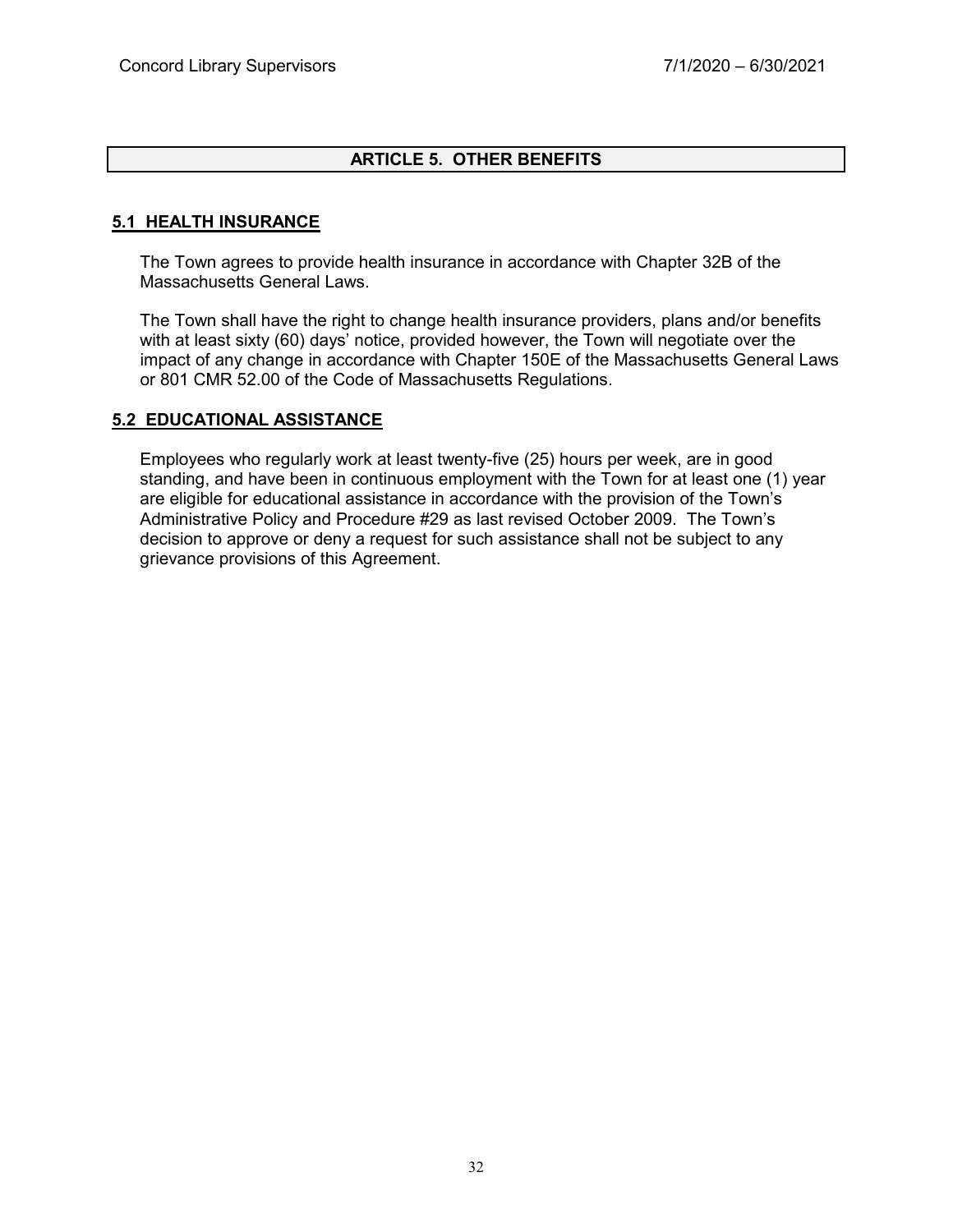# **ARTICLE 6. PROBATIONARY PERIOD**

# **6.1 NEW & REHIRED EMPLOYEES**

Each new or rehired employee will be required to complete a probationary period during which time it is expressly understood and agreed that the Town shall have the unqualified right to terminate the employment of such employee. Such termination shall not be subject to the grievance or any other procedure of this Agreement. The probationary period for each employee shall be the first six (6) months of service in a position.

The probationary period may be extended by mutual agreement between the Union and the Town but shall not exceed an additional six (6) months in any circumstance.

This clause shall not apply to an employee returning from layoff provided he/she had completed a probationary period prior to layoff, and is rehired within one (1) year to the same position from which he/she was relieved.

# **6.2 EMPLOYEES APPOINTED TO A NEW POSITION**

Each employee who is appointed to a new position will be on probation for the first four (4) months of service in that position. If an employee who has been appointed to a new position does not, in the opinion of the Town Manager, demonstrate satisfactory performance in the probationary period, the Town shall have the unqualified right to return that employee to his/her previous position and rate of pay, or to another position of equivalent pay, at any time during the probationary period without recourse to the grievance or any other procedure of this Agreement.

This clause is not intended to replace management's right to suspend, demote, discipline, or discharge employees, and, therefore, probationary employees may not return to their prior position if such actions are taken as a result of misconduct.

The probationary period may be extended by mutual agreement between the Union and the Town but shall not exceed an additional three (3) months in any circumstance.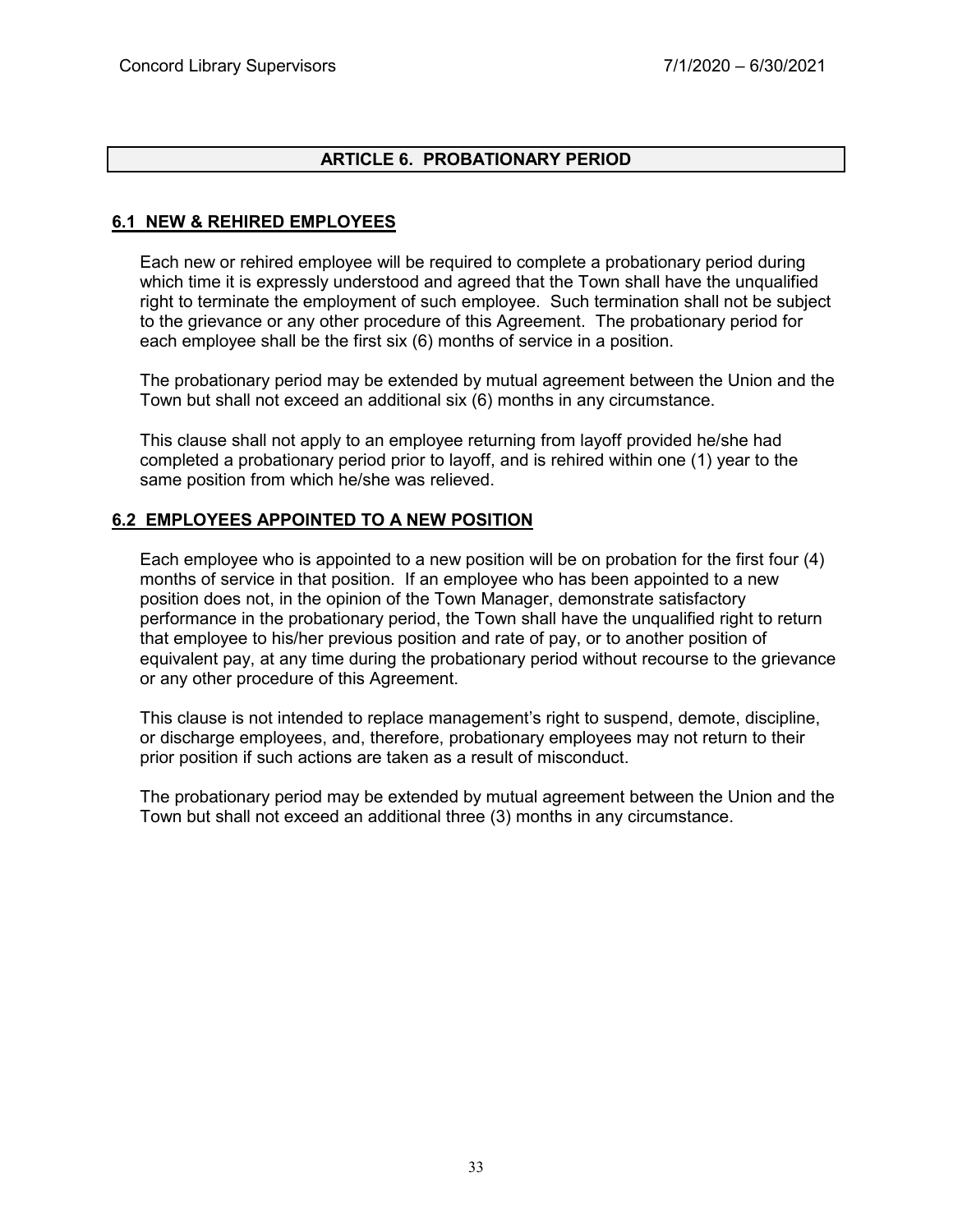# **ARTICLE 7. DISCIPLINE & DISCHARGE**

The parties agree that employees must conduct themselves professionally in accordance with the highest ethical standards and shall interact with the public, management, and coworkers with honesty, respect and helpfulness. Employees will comply with the law, Town policies and procedures, and instructions and guidance communicated verbally or in writing by management and supervisors. Employees shall also ask questions and seek guidance in order to ensure they understand workplace expectations.

The Town may apply discipline to employees, which may include but is not limited to: verbal warnings, written warnings, suspensions, demotion and termination; however, no employee who has completed his/her probationary period in accordance with Section 6.1 shall be disciplined except for just cause. Counseling of employees and performance evaluation documents shall not be considered discipline. Levels of discipline may be skipped or repeated and, in cases of serious misconduct or gross negligence, an employee may be terminated without prior discipline. The level of discipline shall be reasonably related to the seriousness of the offense, as well as the individual's employment and work history, as determined by the Library Director and/or Town Manager. The Town may consider the passage of time between disciplinary measures as a mitigating circumstance. Disciplinary action may be initiated for failure of an employee to fulfill his/her responsibilities as an employee or for failure to maintain performance standards satisfactory to the Town and/or Library Director, as well as misconduct or negligence.

It is the Town's policy not to remove any disciplinary documents from an employee's official personnel file.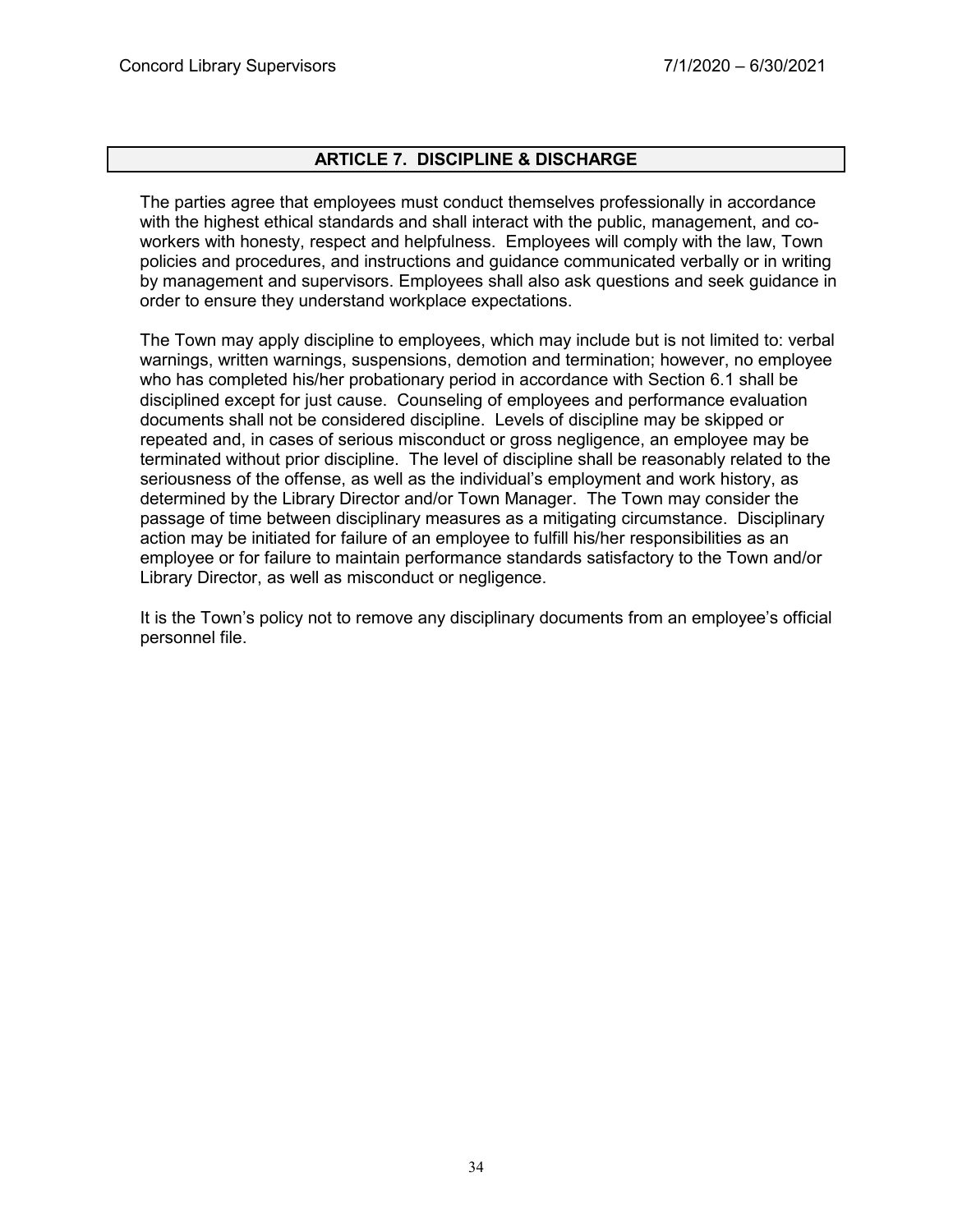# **ARTICLE 8. GRIEVANCE & ARBITRATION**

# **8.1 PURPOSE & SCOPE OF GRIEVANCE PROCEDURE**

It is the intent of the Town and the Union to maintain harmonious relations by resolving disputes with all reasonable dispatch. The purpose of the Grievance & Arbitration article is to secure, at the lowest level possible, resolutions to grievances brought forward pursuant to the process. The Town and the Union desire that the procedures shall be as informal as may be appropriate for the grievance involved and at the level involved.

For purposes of the article, a "grievance" shall be defined as an actual dispute arising as a result of the application or interpretation of one or more express terms of this Agreement; provided, however, that any matter arising under the purported exercise of management rights or any matter reserved to the discretion of the Town by the terms of this Agreement, or arising before or after the dates of operation of this Agreement, shall not be subject to this dispute resolution article nor shall such matter be construed as being grievable. This procedure does not apply to counselings, nor to performance evaluation documents or ratings unless the rating affects pay, in which case it may only be grieved through Step 2 (Town Manager). Verbal reprimands may also only be grieved through Step 2 (Town Manager).

# **8.2 GRIEVANCE PROCESS**

Prior to the official filing of a grievance, the employee(s) will make every effort to resolve the matter in a discussion with his/her supervisor. If this fails and the employee(s) elect to pursue a grievance, the following steps shall be followed:

#### Step 1 – Library Director

Within fourteen (14) calendar days after the employee knew or should have known of the event or action on which the grievance is based, the employee or the Union shall submit the grievance in writing to the Library Director. The written grievance shall specify the specific section of this Agreement under which the grievance arises as well as the specific provisions of the Agreement that allegedly have been violated, explain the basis of the issue and the specific resolution sought by the employee.

Within fourteen (14) calendar days of receiving the grievance, the Library Director shall attempt to resolve the matter and shall provide the employee a written response.

The consequences of either party failing to follow the procedures described in this step are outlined in Section 8.3 below.

#### Step 2 – Town Manager

If the employee or the Union is not satisfied with the Library Director's response, the grievance may be brought forward to the Town Manager. Such grievance must be submitted in writing to the Town Manager within fourteen (14) calendar days after issuance of the Library Director's response. The written grievance shall specify the specific section of this Agreement under which the grievance arises as well as the specific provisions of the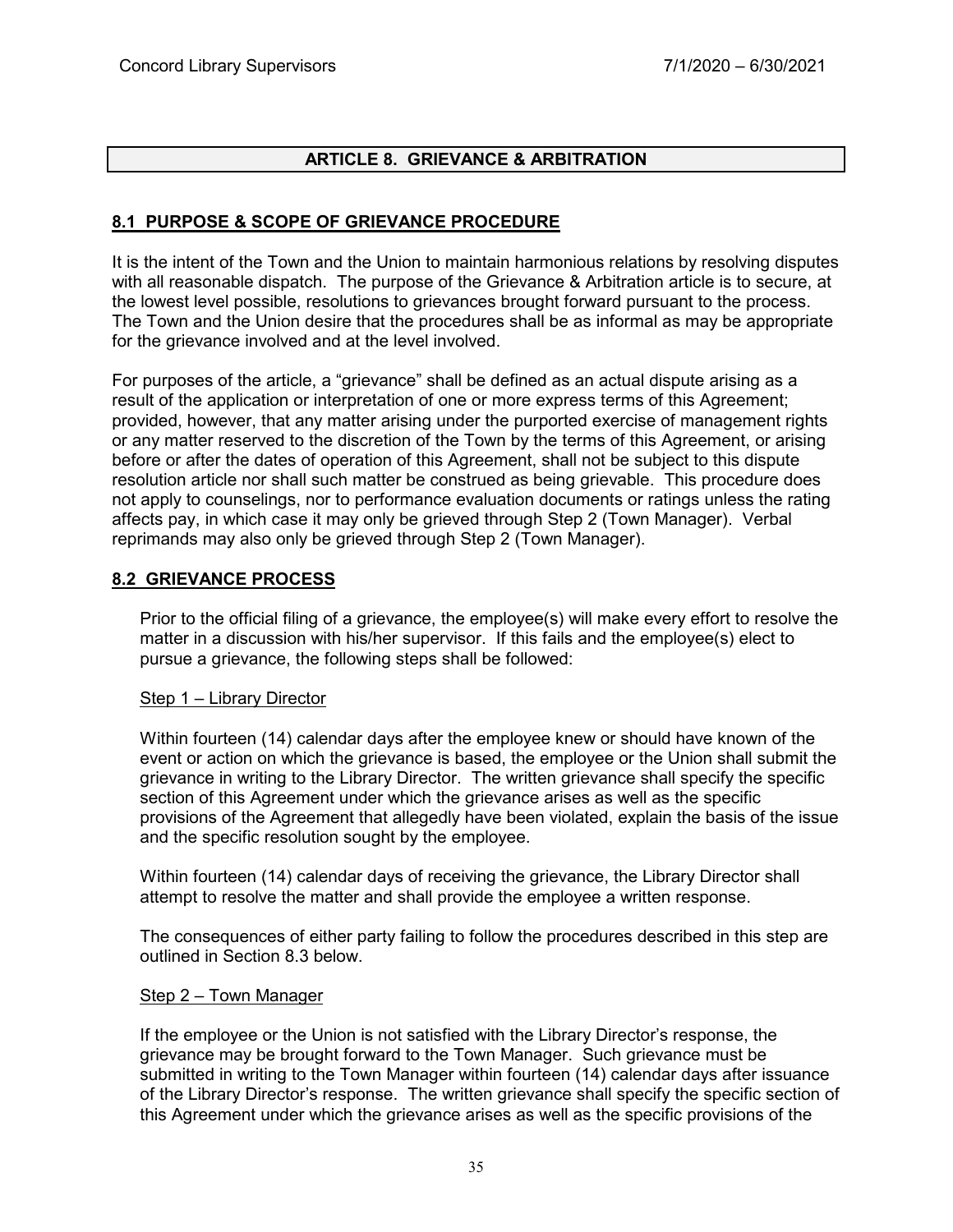Agreement that allegedly have been violated, explain the basis of the grievance and the specific resolution sought by the employee, and shall include a copy of the Library Director's response.

The Town Manager may appoint a designee to review the grievance. Any such designee shall not be a supervisor or manager from the Library.

The Town Manager (or his/her designee) shall hold a meeting with the employee, the Library Director, and any other parties deemed relevant by the Town Manager within fourteen (14) calendar days after receipt of the grievance. The Town Manager (or his/her designee) will also conduct such other investigation of the issue as deemed necessary.

Within twenty-one (21) calendar days following the meeting, the Town Manager (or his/her designee) shall issue a written decision to the employee.

The consequences of either party failing to follow the procedures described in this step are outlined in Section 8.3 below.

#### Step 3 – Personnel Board

If the employee or the Union is not satisfied with the Town Manager's response, the grievance may be brought forward to the Personnel Board. Such grievance must be submitted in writing to the Human Resources Director within fourteen (14) calendar days after issuance of the Town Manager's response. The written grievance shall specify the specific section of this Agreement under which the grievance arises as well as the specific provisions of the Agreement that allegedly have been violated, explain the basis of the grievance and the specific resolution sought by the employee, and shall include a copy of the Library Director and Town Manager's responses.

Within thirty (30) calendar days of receiving the written grievance, the Personnel Board shall convene a hearing for purposes of deciding the grievance, unless the Town or the Union, separately or jointly, request an enlargement of time due to scheduling conflicts or other valid reason.

All grievances to the Personnel Board shall be heard at a closed meeting of the Personnel Board in executive session, unless the parties mutually agree to hold it in an open session.

Both the Town and the employee/Union may be represented by counsel before the Personnel Board. Both parties shall provide the Personnel Board and the other party with a list of witnesses at least forty-eight (48) hours prior to the meeting. The Personnel Board shall hear testimony of the parties as well as receive any documentary evidence offered. Parties shall have the right to cross-examine witnesses. The Personnel Board shall decide all cases by the preponderance of the evidence standard of proof and, only for suspension or termination grievances of an employee who has completed his/her probationary period in accordance with Section 6.1, shall abide by the principles of Just Cause. The Personnel Board and/or either party shall have the right to make an audio record of the hearing. In addition, either party shall have the right to have a transcript made of the hearing in which case a copy shall be provided to the Personnel Board and, upon mutual agreement by both parties, shall be designated as the official record of the hearing. Whoever requests a stenographic record of the hearing shall bear the costs thereof, unless the other party wants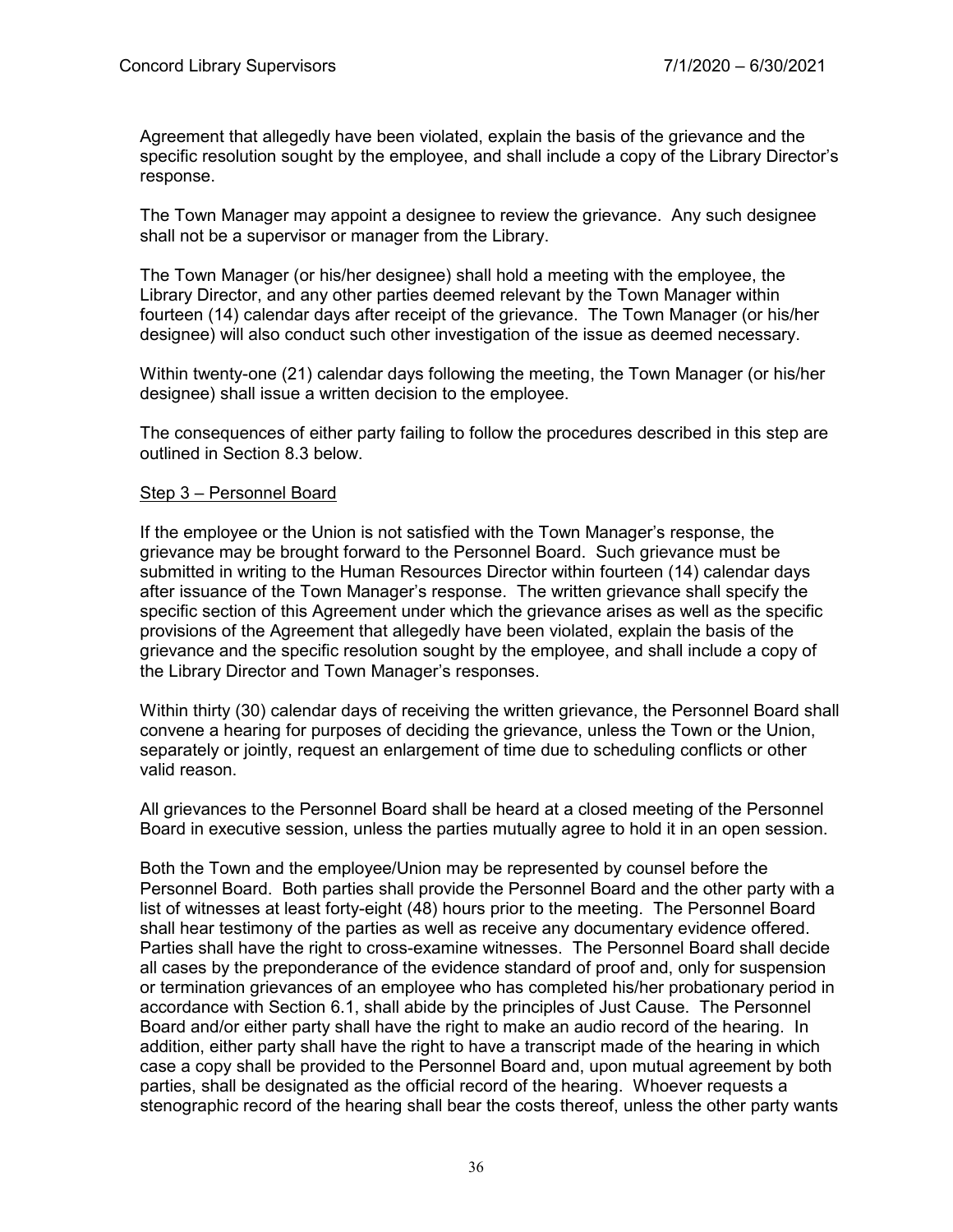to view or receive a copy; in such case, the parties shall equally share all related costs. The Personnel Board may only interpret such items and determine such issues as may be submitted to them by agreement of the parties.

When the matter being grieved is termination of employment, the Personnel Board shall issue an advisory opinion on the grievance in writing to the parties within twenty-five (25) calendar days of the close of its deliberations. The Town Manager shall reconsider the issue in light of the Personnel Board's opinion and shall, within fourteen (14) calendar days of receiving such opinion, issue a final written decision to the employee and the Union.

For all other matters, the Personnel Board shall issue a written decision on the grievance in writing to the parties within twenty-one (21) calendar days of the close of its deliberations.

The consequences of either party failing to follow the procedures described in this step are outlined in Section 8.3 below.

#### Step 4 – Arbitration

Either party may file a demand for arbitration with the Massachusetts Department of Labor Relations ("DLR") within thirty (30) calendar days of receipt of the written Step 3 decision rendered by the Personnel Board or, if Step 3 is waived, the written Step 2 decision of the Town Manager, subject to the following requirements:

- A. Within fourteen (14) calendar days of the date of the written decision rendered by the Personnel Board or the Town Manager, as appropriate, is received, either party must notify the other in writing of its intent to move forward to arbitration before it actually files for arbitration; and
- B. After giving notice of intent to arbitrate, and prior to filing for arbitration with the DLR, the parties will attempt to mutually agree on the selection of an arbitrator.

The authority of the arbitrator shall be limited to the interpretation of this Agreement. The arbitrator shall have no power to add to, subtract from, or modify this Agreement or any Rules or Regulations of the Library or Town that are applicable to Library employees. The arbitrator may only interpret such items and determine such issues as may be submitted to him or her by the parties.

If either party raises the issue of arbitrability, the parties agree that the arbitrability issue will be heard and decided by the arbitrator prior to hearing the case on the merits. If the matter is deemed not to be arbitrable, there shall be no further hearing.

The Arbitrator shall decide all cases based upon the preponderance of the evidence standard of proof.

Monetary awards resulting from a decision of the arbitrator shall in no case be retroactive prior to the date of the occurrence of the grievance and in no case include an award of interest.

All expenses of arbitration shall be borne equally between the Town and the Union, except that each party shall be solely responsible for its own legal costs and fees.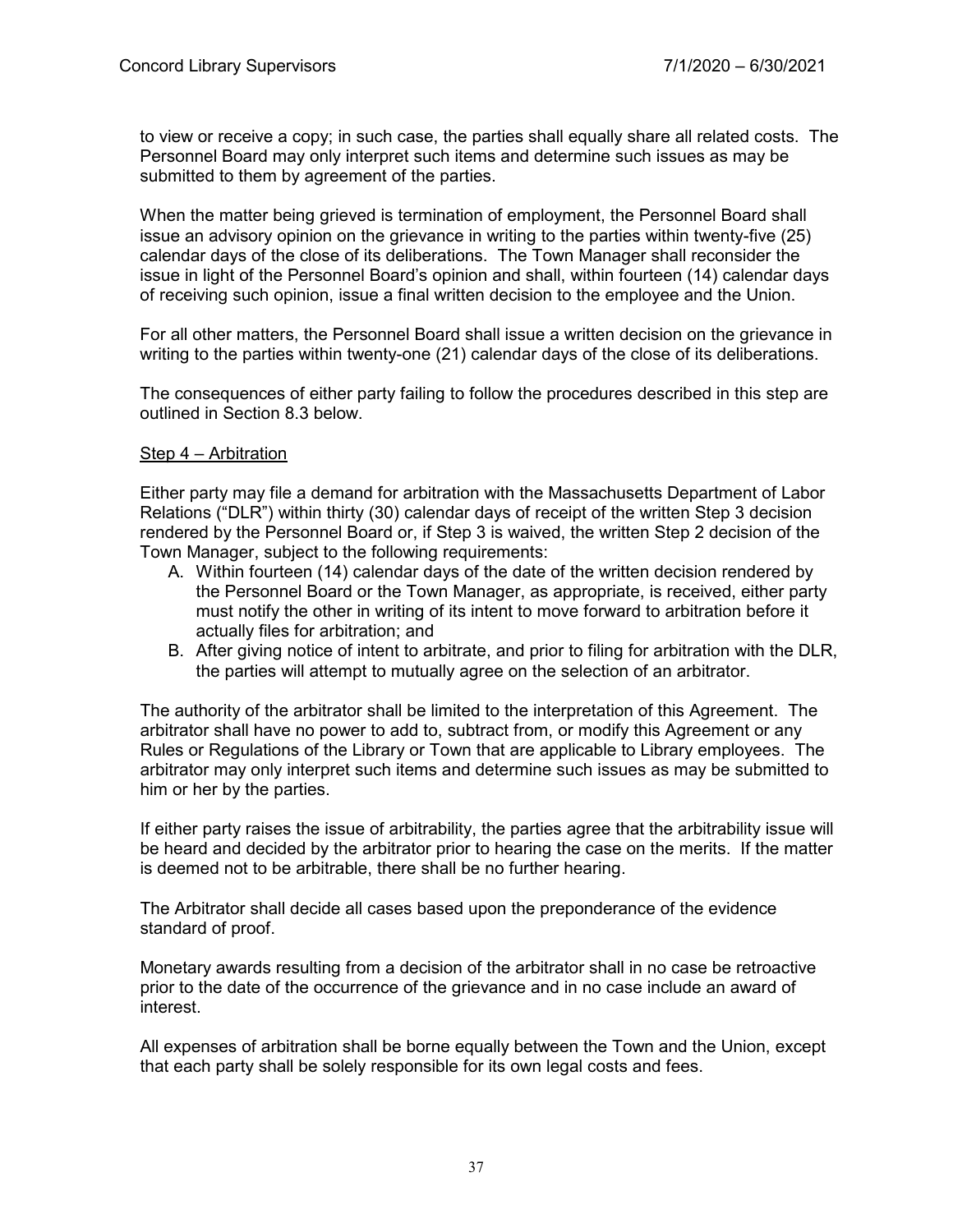The decision of the Arbitrator shall be final and binding on the Town and the Union, subject to each party's rights pursuant to MGL Chapter 150C, and provided that the decision is not contrary to state or federal law.

Time limits specified in this arbitration procedure may only be extended by mutual, written consent of the parties.

# **8.3 GENERAL PROVISIONS & LIMITATIONS**

No employee shall be subjected to reprisal by the Town as a result of filing a grievance under this procedure.

Grievances, responses, and other written communications outlined in this procedure may be submitted in hard copy or via email.

Any step may be waived by mutual written agreement by the parties.

An employee may have a union steward from his/her bargaining unit, or an authorized AFSCME representative, present at and participating in any and all stages of the grievance process. Except at Steps 3 and 4, attorneys are not permitted to attend grievance meetings; however, AFSCME representatives who are educated in law may attend if the Union advises the Town of such at the time the grievance meeting is being scheduled. At Steps 3 and 4, the employee may be represented by counsel, and may call witnesses and introduce evidence in support of his/her grievance.

Time limits specified in this procedure may be extended at any step by mutual written consent of the parties involved with that step of the grievance. In the event a relevant individual is absent from the workplace during a period when he/she is expected to take action relative to the grievance, it is expected that the parties will agree to extend the time limits by a reasonable amount of time corresponding to the absence.

Failure of the employee or the Union to file a grievance within the required time periods specified for any level of this procedure or to otherwise follow the procedures contained herein shall constitute an abandonment of the grievance and the grievance will be deemed resolved and not thereafter subject to further steps of the dispute resolution process. Failure of the Town or Personnel Board to act within the required time periods shall be deemed an automatic denial of the grievance; the employee or the Union may then advance the grievance to the next step within the specified time period.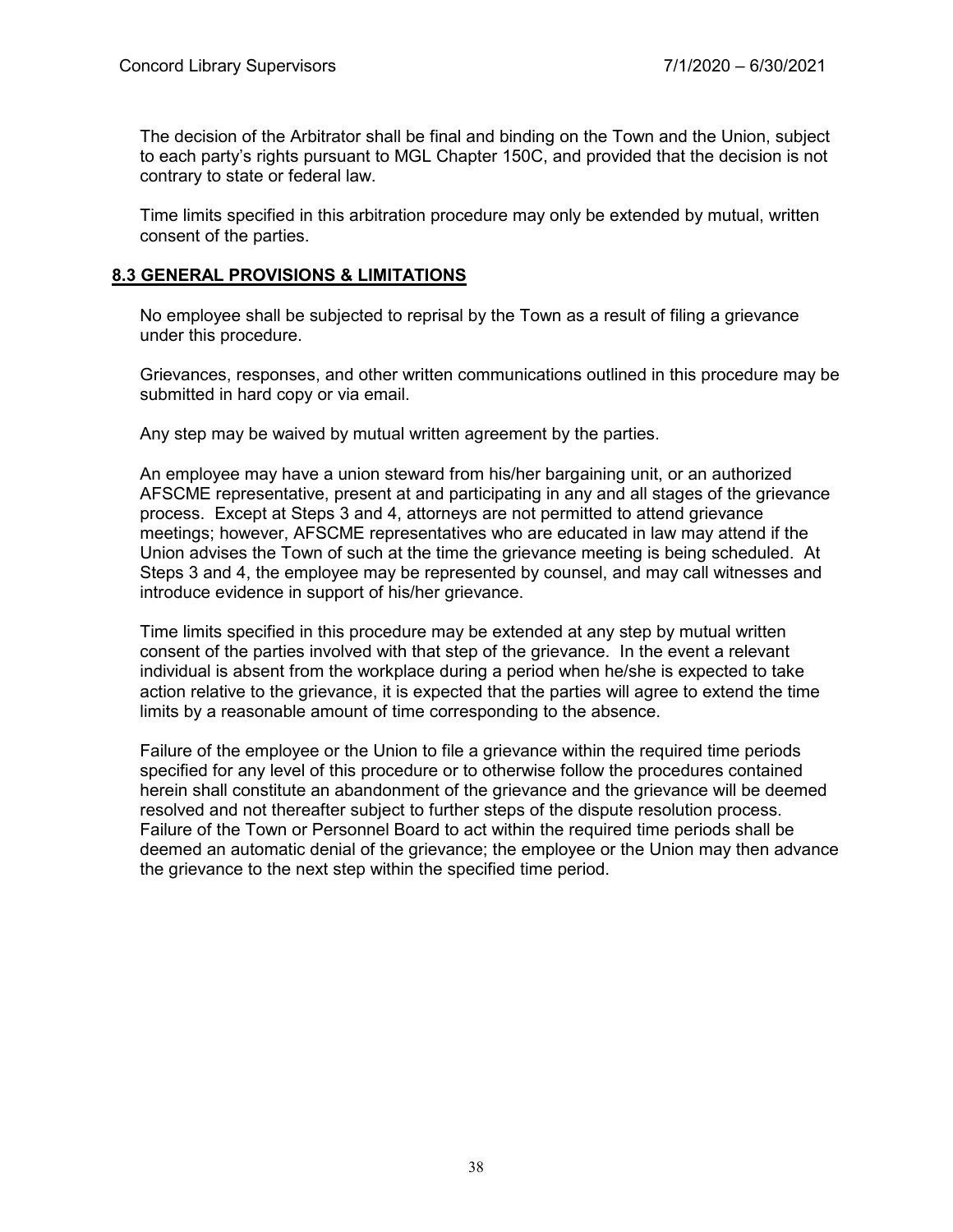# **ARTICLE 9. SUPERVISORY RESPONSIBILITIES**

# **9.1 SUPERVISORY FUNCTIONS**

All members of the bargaining unit are responsible for performing supervisory and technical functions under the direction of the Library Director and/or his/her designee. Such work involves leading and overseeing bargaining unit and non-bargaining unit employees and volunteers, performing highly specialized and technical senior staff work, exercising considerable independent judgment and initiative within the supervisor's scope of authority, acting in accordance with and reinforcing the mission and organizational structure of the Library, assisting with the supervision of any functional area of the Library, and performing certain functions of the Library Director in his/her absence when assigned. Supervisors must enforce provisions of collective bargaining agreements, laws, regulations, and policies and must regularly and completely evaluate and manage the performance of employees that they directly or indirectly supervise. This Article is not intended to, nor shall it, constitute a job description but is a general statement on the supervisory responsibilities and functions of the members of this bargaining unit.

# **9.2 COMMUNICATING WITH AND SUPPORTING MANAGEMENT**

Supervisors are responsible for seeking guidance on and bringing to management's attention in a prompt and constructive manner all operational and employment issues, and for acting on such matters as directed by management. Matters that shall be reported to the Library Director, Assistant Director, Town Manager, Human Resources Director and/or other appropriate senior managers include, but are not limited to, policy violations, conflicts among employees, complaints made by employees and/or members of the public, operational constraints, constraints on an employee's ability to perform his/her assigned functions, requests for new services, etc.

# **9.3 AUTHORITY FOR CONTRACT INTERPRETATION AND APPLICATION**

Supervisors may only apply the provisions of a collective bargaining agreement and/or policy as specifically described in such document(s). When employment and operational matters are not specifically addressed in an agreement or policy, or are otherwise subject to interpretation, supervisors shall consult with the Library Director and act in accordance with his/her directions.

#### **9.4 REPORTING PERSONNEL CHANGES TO THE UNION**

Supervisors may be required to notify the Union of all new hires, promotions, lay-offs, recalls, and terminations of employees within the non-supervisory and supervisory bargaining units.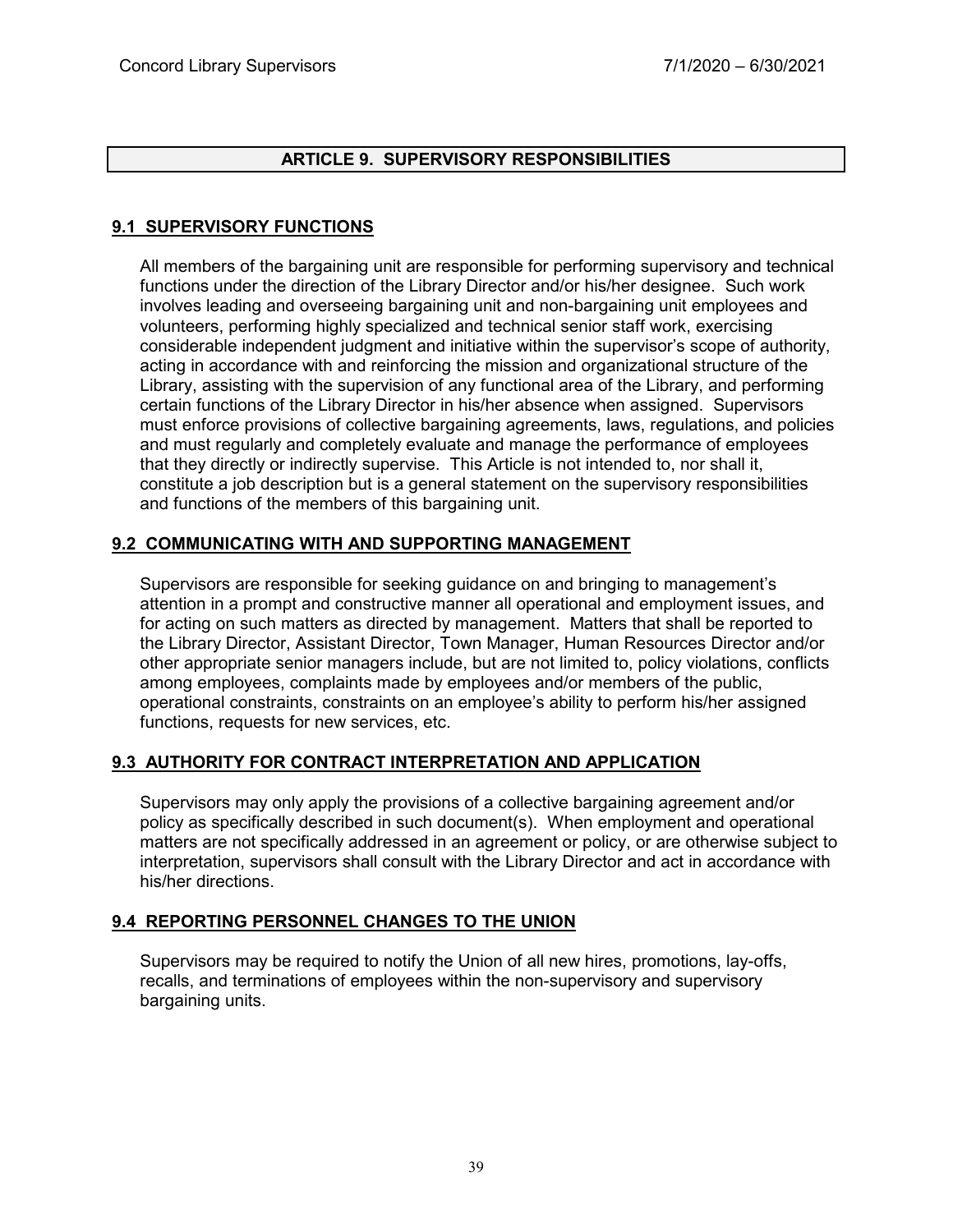#### **ARTICLE 10. RESIGNATION OF/ RETIREMENT FROM EMPLOYMENT**

If an employee intends to end employment he/she is expected to provide at least 2 weeks' notice of his/her last day of work (if the employee plans on filing for retirement upon separation, it is recommended that he/she provide notice and consult with Human Resources at least 60 days prior to the date of separation to plan for transition of benefits).

Except in the case of a documented illness, injury, or other uncontrollable circumstances communicated to the Library Director as soon as practicable, the employee is expected to work all of his/her shifts, without use of leave time, during the last two weeks of employment. The last day on which an employee is actively on duty shall be considered his/her last day of employment. Any accrued leave that is payable after that date shall not count as service for the purposes of employment and related benefits, but may count as service for the purposes of retirement calculations in accordance with the rules of the Concord Retirement Board.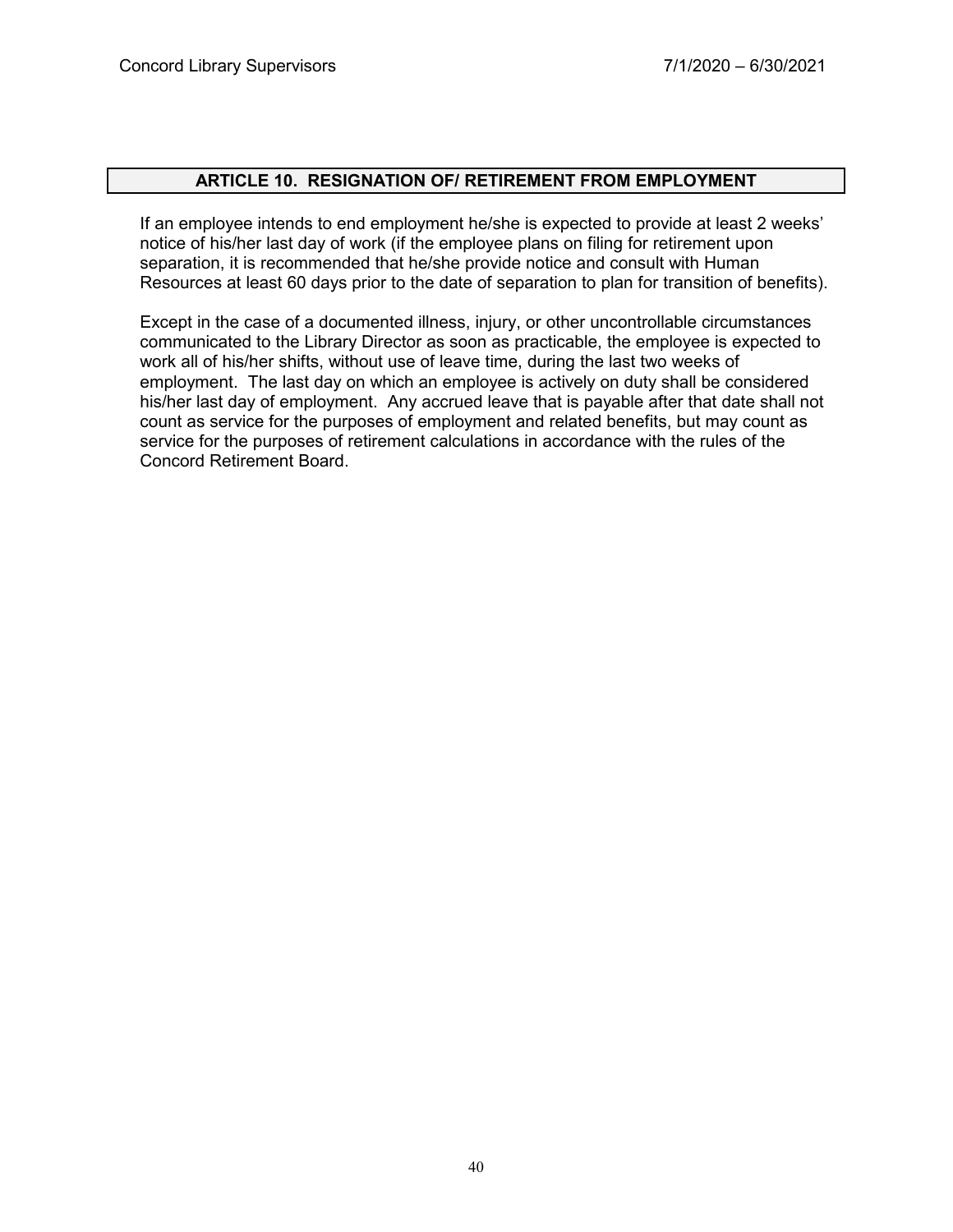# **ARTICLE 11. LAYOFF & RECALL**

# **11.1 NOTICE OF LAYOFF**

When the Town intends to layoff an employee or employees, the employee and the Union shall be given written notice at least fourteen (14) calendar days in advance of the effective date, except in situations requiring unforeseeable and immediate action. In lieu of notice, the Town may opt to provide the employee(s) with two (2) weeks of pay.

#### **11.2 RECALL**

If the Town reinstates a position from which an employee was laid off within the past one (1) year of the employee's layoff date, that former employee will be offered re-employment to the position. The offer of re-employment shall be sufficient if made by certified letter addressed to the laid off employee at his or her last known address as shown by the records of the Town Human Resources Department. Any such laid off employee must respond to the offer within seven (7) calendar days of the date the letter was sent and be available for re-employment within twenty-one (21) calendar days after the letter was sent; otherwise the laid off employee shall be deemed to have refused re-employment and the Town's obligation under this Article is satisfied. There shall be no obligation to offer reemployment to any employee who has been laid off more than one (1) year or who has refused re-employment on one (1) occasion, whichever occurs sooner.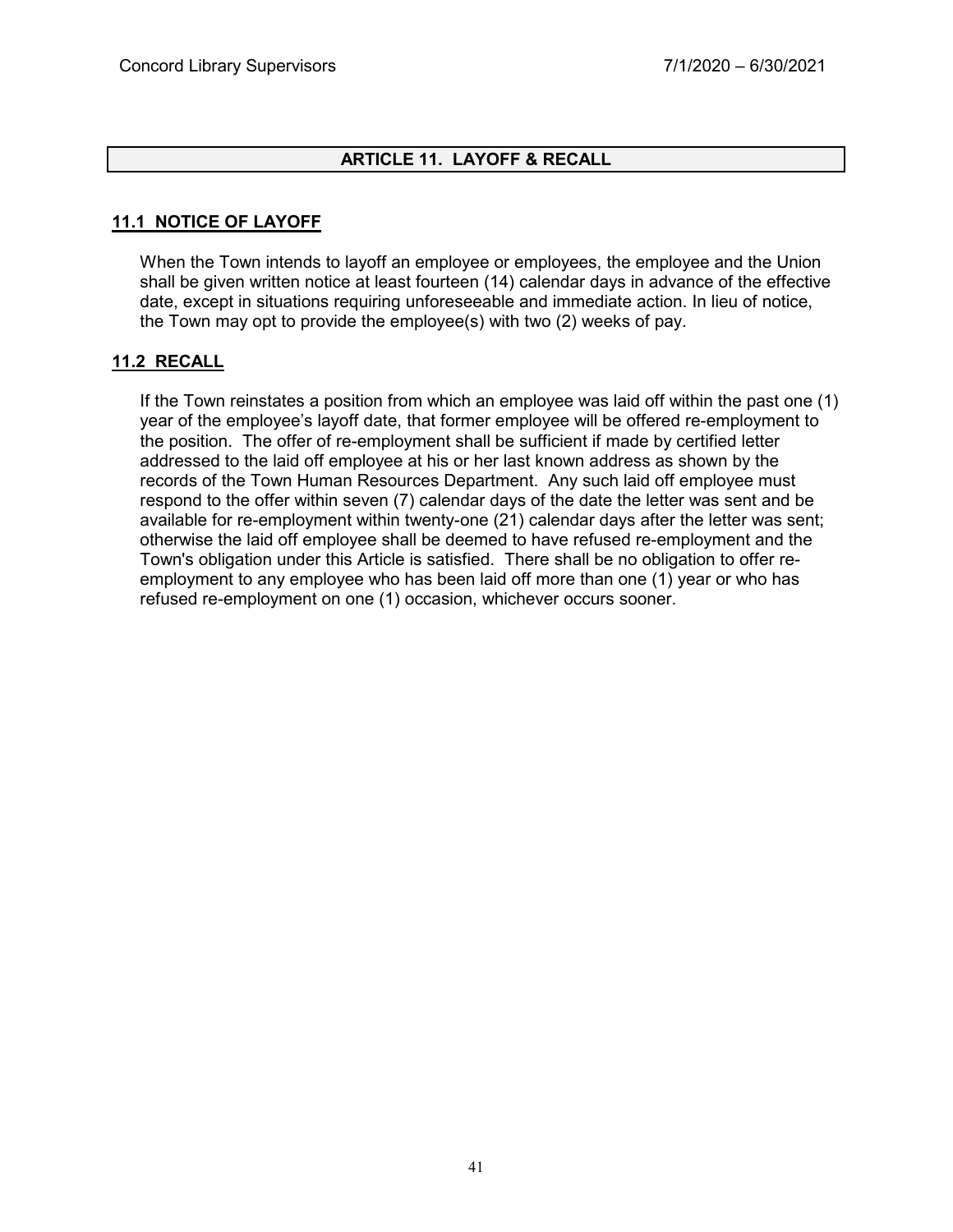# **ARTICLE 12. DURATION OF AGREEMENT<sup>2</sup>**

This Agreement shall remain in full force and effect upon execution, except as otherwise specified, until termination at midnight on June 30, 2021; provided, however, if there is no successor Agreement in place by June 30, 2021, and the parties are in negotiations, this Agreement shall be extended, subject to a ten (10) day notice. If either party gives a ten (10) day notice of termination to the other party during successor negotiations, the Agreement shall terminate after the expiration of the ten (10) day notice period.

Any time after October 1 in the fiscal year in which this Agreement is set to expire, either party may request, in writing to the other party, a request to initiate negotiations. The parties shall schedule the first negotiation session no later than thirty (30) days after submission of the request.

IN WITNESS THEREOF, this Agreement has been executed by:

# FOR THE TOWN OF CONCORD:

**Town Manager:** 

**FOR AFSCME COUNCIL 93:** 

**AFSCME Representatives:** 

 $\sqrt{20}$ 

**Date** 

 $8/18/202$ 

**Date** 

<sup>&</sup>lt;sup>2</sup> Formerly, Article 10 (change effective 7/1/17)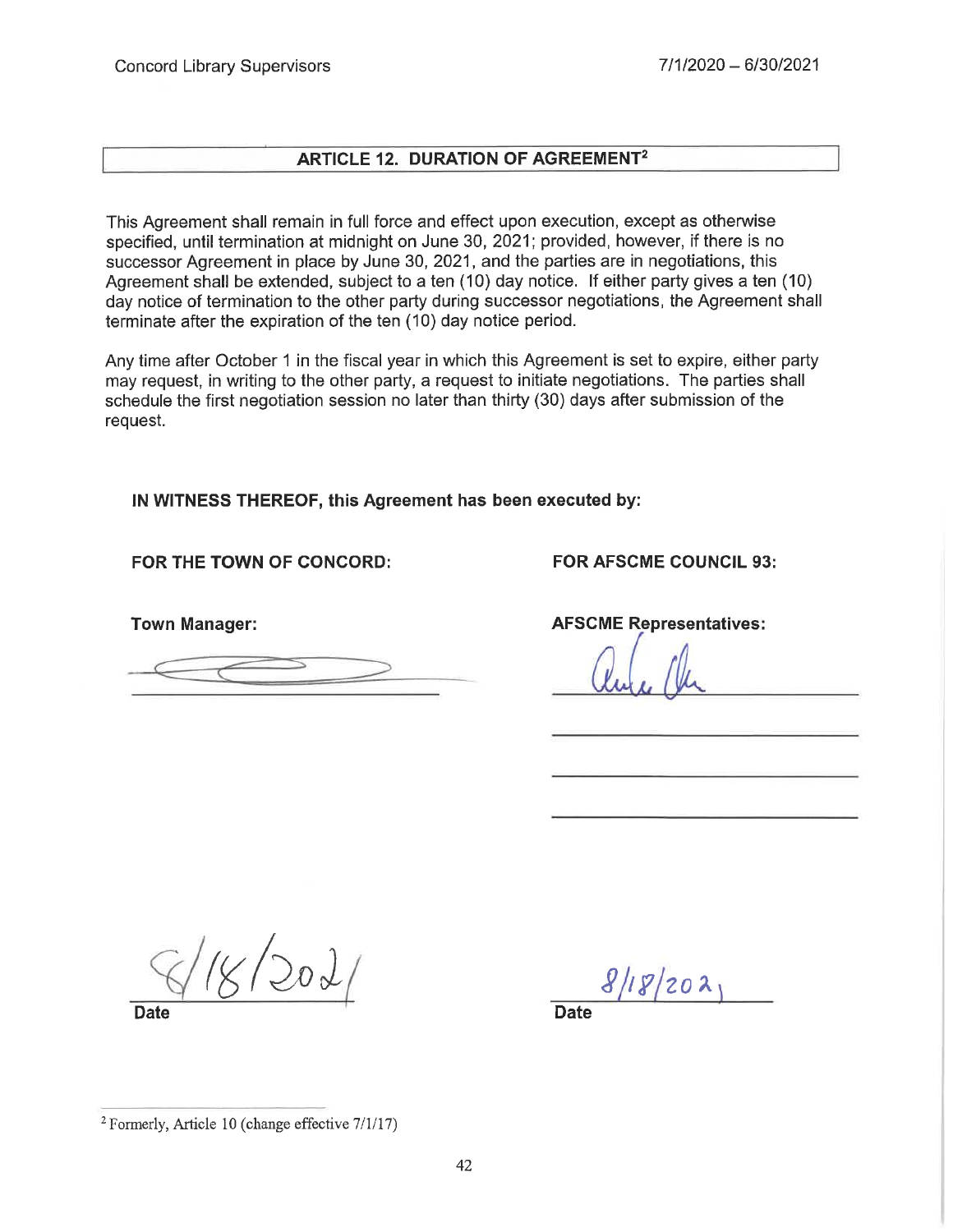# **APPENDIX A. SALARY SCHEDULES**

#### *BASE RATES*

*Annual rates are for reference purposes only and are based on 40 hours per week. This schedule does not determine a position's FLSA exempt status.*

#### *Effective 7/1/2020*

| Grade Number & Class Title            |               | <b>Minimum</b> | <b>Maximum</b> |
|---------------------------------------|---------------|----------------|----------------|
| $LS-1$                                | <b>Annual</b> | \$62,442       | \$94,192       |
|                                       | <b>Hourly</b> | \$29.91        | \$45.11        |
| Branch Librarian                      |               |                |                |
| <b>Circulation Supervisor</b>         |               |                |                |
| Head of Reference                     |               |                |                |
| Supervisor of Children's Services     |               |                |                |
| $LS-2$                                | Annual        | \$66,757       | \$100,699      |
|                                       | <b>Hourly</b> | \$31.97        | \$48.23        |
| Curator                               |               |                |                |
| <b>Technical Services Coordinator</b> |               |                |                |
|                                       |               |                |                |
|                                       |               |                |                |
|                                       |               |                |                |
| Effective 12/28/2020                  |               |                |                |

| Grade Number & Class Title        |               | <b>Minimum</b> | <b>Maximum</b> |
|-----------------------------------|---------------|----------------|----------------|
| $LS-1$                            | <b>Annual</b> | \$64,003       | \$96,547       |
|                                   | <b>Hourly</b> | \$30.65        | \$46.24        |
| Branch Librarian                  |               |                |                |
| <b>Circulation Supervisor</b>     |               |                |                |
| Head of Reference                 |               |                |                |
| Supervisor of Children's Services |               |                |                |
| $LS-2$                            | <b>Annual</b> | \$68,426       | \$103,216      |
|                                   | <b>Hourly</b> | \$32.77        | \$49.43        |
| Curator                           |               |                |                |

Technical Services Coordinator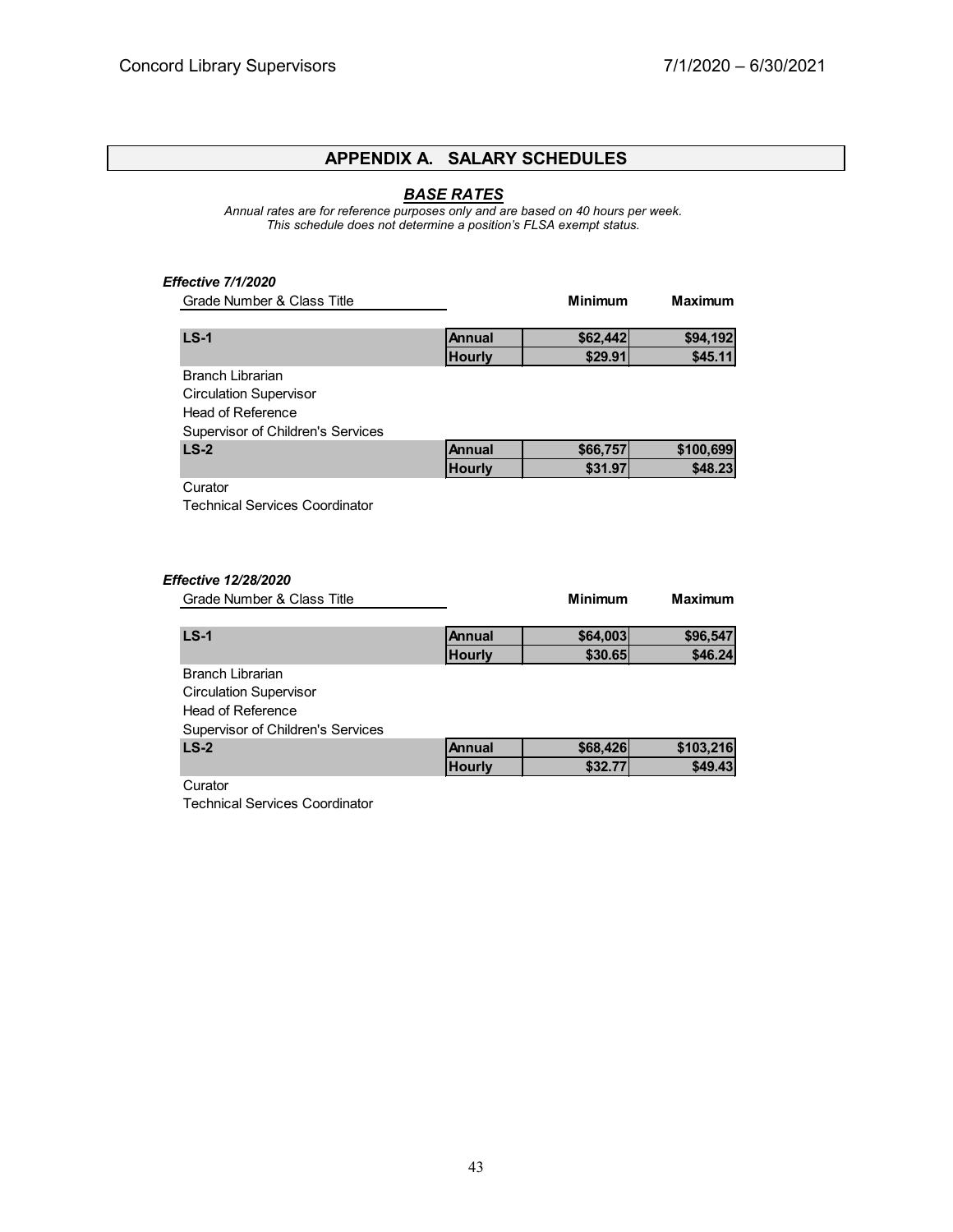#### **APPENDIX B. PAYROLL DEDUCTION AUTHORIZATION – UNACCRUED VACATION**

*In accordance with Section 4.3.3 of the Agreement, no vacation leave shall be granted to an employee in advance of his/her accrual of such leave, unless authorized in advance the Town Manager. Any employee who wishes to request unearned paid vacation must submit this authorization form with their request.*

#### Payroll Deduction Authorization Form

I, *(print name:)* The same of the Library state of the Library state of the Library bargaining unit represented by AFSCME, per the terms of the Agreement between the Union and the Town of Concord, agree to repay the Town upon termination of employment for any vacation time taken in advance of accrual. I authorize deduction from my gross earnings for the following specified item and amount:

#### IN PAYMENT FOR:

Vacation time taken but not yet accrued.

AMOUNT:

Total dollar value, at regular hourly rate of pay, of vacation time taken but not yet earned upon termination of employment with the Town of Concord.

#### TO BE DEDUCTED:

From final payroll period(s) in which earnings remain due.

| Signature | Date |
|-----------|------|
|           |      |

#### **Routing**

*This signed form shall be submitted to Human Resources, via the Library Director, with the employee's request for vacation leave in advance of accrual. Once Town Manager approval has been obtained, Human Resources will route as follows:* Original: Employee Personnel File Copies: Finance Administration; Library Director; Employee